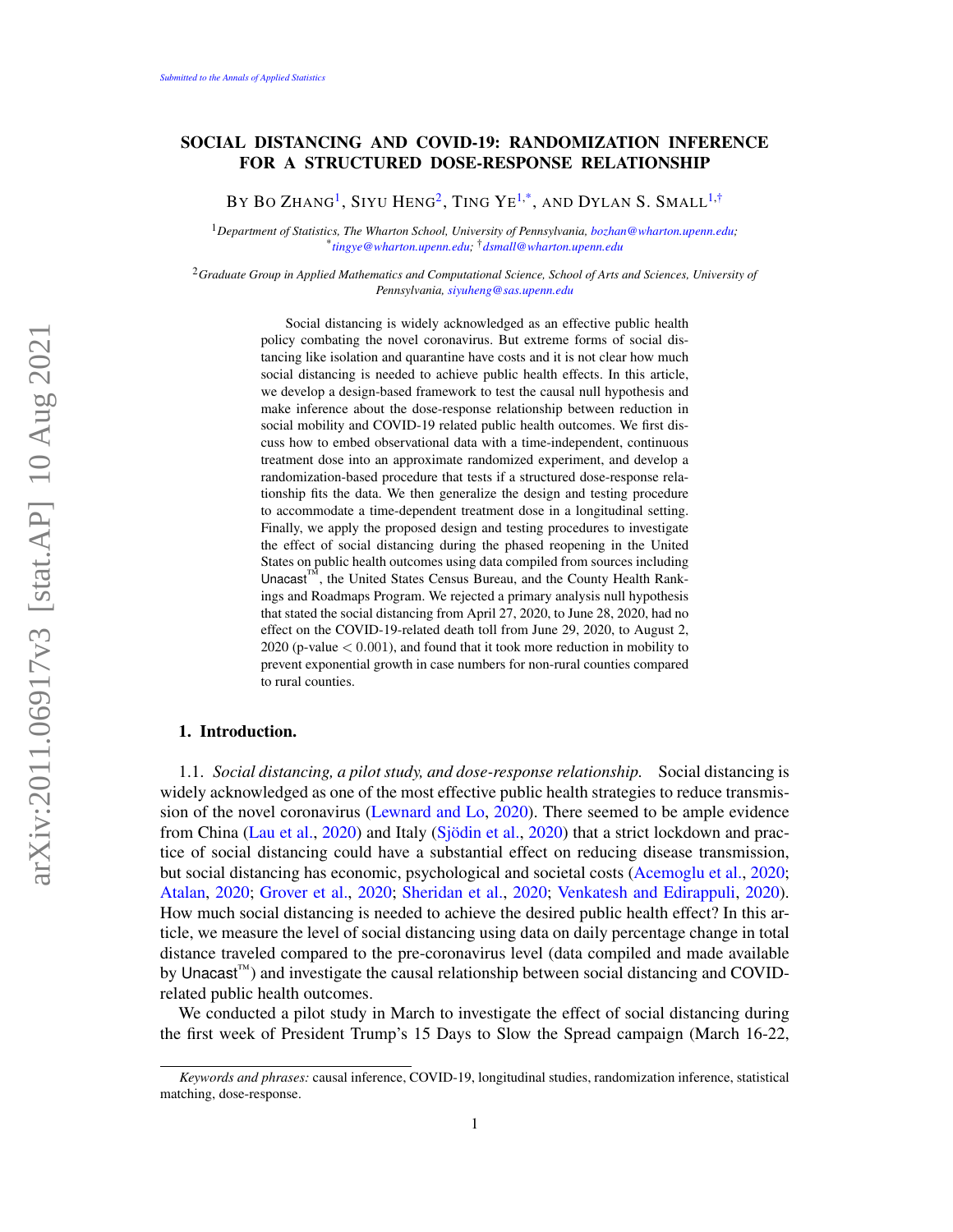2020) on the influenza-like illness (ILI) percentage two and three weeks later. We tested the causal null hypothesis and found some weak evidence (p-value  $= 0.08$ ) that better social distancing had an effect on ILI percentage three weeks later. In Supplementary Material A, we described in detail our pilot study. A protocol of the design and analysis was posted on arXiv (<https://arxiv.org/abs/2004.02944>) before outcome data were available and analyzed.

In addition to the causal null hypothesis, the "dose-response relationship" between the degree of social distancing and potential public health outcomes under various degrees of social distancing is also of great interest. Infectious disease experts seemed to express sentiments that the effect of social distancing on public health outcomes might be small or even negligible under a small degree of social distancing, but much more substantial under a large degree of social distancing. In an interview with the British Broadcasting Corporation [\(BBC Radio](#page-26-2) [4,](#page-26-2) [2020\)](#page-26-2), director of the National Institute of Allergy and Infectious Diseases (NIAID), Dr. Anthony S. Fauci said:

"We never got things down to baseline where so many countries in Europe and the UK and other countries did – they closed down to the tune of about 97 percent lockdown. In the United States, even in the most strict lockdown, only about 50 percent of the country was locked down. That allowed the perpetuation of the outbreak that we never did get under very good control".

Perhaps Dr. Fauci was proposing a *hypothesis* that the treatment dose, i.e., level of social distancing, played a very important role, and the causal effect of social distancing as a public health strategy combating coronavirus transmission is likely to be very different depending on the extent to which it is practiced (see, e.g., [Gelfand et al.](#page-28-3) [\(2021\)](#page-28-3)). We would like to formalize and test the hypothesis concerning a dose-response relationship between social distancing and public health outcomes.

1.2. *Reopening, causal null hypothesis, dose-response kink model, and connection to epidemiological models.* Starting late April and early May, many states in the U.S. started phased reopening. States and local governments differed in their reopening timelines; people in different states and counties also differed in their social mobility during the process: some ventured out; some continued to stay at home as much as possible. Figure [1](#page-2-0) plots the 7-day rolling average of percentage change in total distance traveled of all counties in the U.S., from mid-March to late May. It is evident that as many counties started to ease social distancing measures, we saw less reduction in distance traveled; in fact, in many counties, distance traveled started to return to and even supersede the pre-coronavirus level.

In this article, we leverage the county-level social mobility data since phased reopening in the U.S. to study the relationship between social mobility and its effect on public health outcomes. Let  $t_0$  denote a baseline period, T some endpoint of interest,  $z_{t_0:T}$  a longitudinal measurement of change in social mobility in county n from  $t_0$  to T, and  $Y_{n,T}(\mathbf{z}_{t_0:T})$  county n's potential public health outcome at time T under the social mobility trajectory  $z_{t_0:T}$ , e.g., the number of patients succumbing to the COVID-19 at time  $T$ . Our first scientific query is about the causal null hypothesis: had the social mobility trajectory changed from  $z_{t_0:T}$  to  $z'_{t_0:T}$ , would the potential public health outcome at time T change at all? In other words, does  $Y_{n,T}(\mathbf{z}_{t_0:T}) = Y_{n,T}(\mathbf{z}_{t_0:T}^T)$  hold for all  $\mathbf{z}_{t_0:T} \neq \mathbf{z}_{t_0:T}^T$ ? Suppose that we have enough evidence from observational data to reject this causal null hypothesis, our second query then is about the dose-response relationship between the level of social distancing and its effect on the potential public health outcome. To illustrate, one such dose-response relationship (among many other candidates) is the following dose-response kink model (see Figure [2](#page-3-0) for an illustration):

<span id="page-1-0"></span>(1)  
\n
$$
H_0^K: \quad Y_{n,T}(z) = Y_{n,T}(z^*), \ \forall z \le \tau, \text{ and}
$$
\n
$$
Y_{n,T}(z) - Y_{n,T}(\tau) = \beta(z - \tau), \ \forall z > \tau, \ \forall n = 1, 2, \cdots, N,
$$
\n
$$
\text{for some } \tau \text{ and } \beta,
$$

2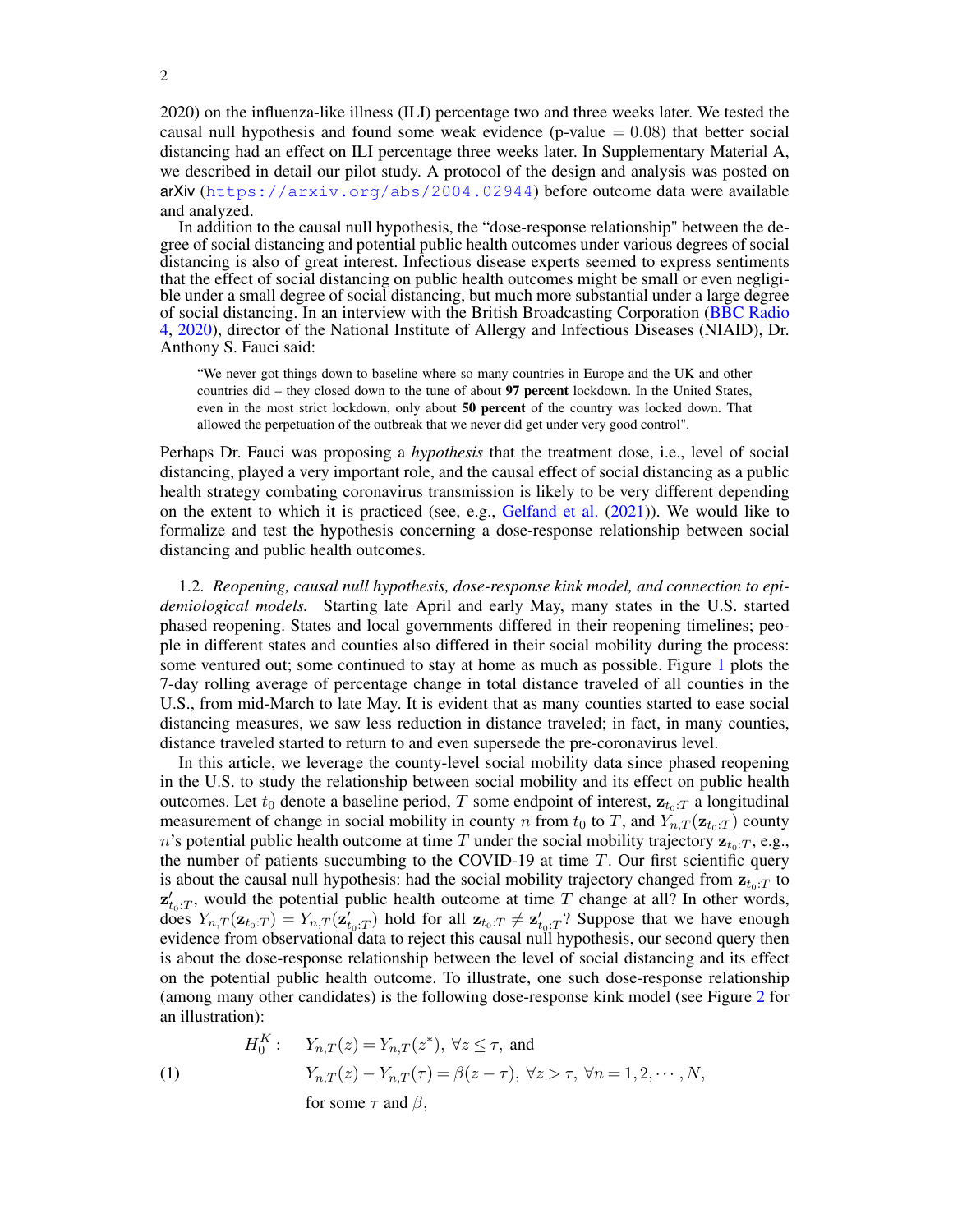<span id="page-2-0"></span>

Fig 1: County-averaged 7-day rolling average (black solid line), middle 50% (dark shade), and middle 90% (light shade) of percentage change in total distance traveled, e.g., −0.35 corresponds to 35% reduction in total distance traveled compared to the pre-coronavirus period. The first week of 15 Days to Slow the Spread campaign (March 16-22) is marked in red and the first week of reopening in blue.

where z captures some aggregate dose of the social mobility trajectory  $z_{t_0:T}$ , e.g., the average reduction in social mobility from  $t_0$  to T, and  $z^*$  a reference dose level. Model [\(1\)](#page-1-0) states that the potential health-related outcome (e.g., daily death toll, test positivity rate, etc) at time  $T$ would remain unchanged as the potential outcome under the reference level when the aggregate dose z is less than a certain threshold  $\tau$ , and then increases at a rate proportional to how much  $z$  exceeds the threshold. Model [\(1\)](#page-1-0) succinctly captures two key features policy makers may be most interested in:  $\tau$  the minimum dose that "activates" the treatment effect, and  $\beta$ how fast the potential outcome changes as the dose changes after exceeding the threshold. Model [\(1\)](#page-1-0) may remind readers of the "broken line regression" models in regression analysis; see [Zhang and Singer](#page-29-3) [\(2010,](#page-29-3) Chapter 4). The key difference here is that Model [\(1\)](#page-1-0) and other dose-response relationships in this article are about the contrast in potential outcomes, not the observed outcomes in a regression analysis.

Our analysis in this article complements standard analyses based on epidemiological models, e.g., the SIR (susceptible-infected-recovered) compartment models [\(Brauer and Castillo-](#page-27-0)[Chavez,](#page-27-0) [2012\)](#page-27-0). The primary interest of epidemiological models is to understand infectious disease dynamics, in particular how the public health outcome trajectory evolves over time. To investigate a dose-response relationship, we only posit a parsimonious model on the contrast between potential outcomes at time T under different doses, e.g.,  $Y_{n,T}(z) - Y_{n,T}(\tau)$  in [\(1\)](#page-1-0), not on the disease dynamics that generate the outcome  $Y_{n,T}(z)$ . In other words, a parsimonious dose-response relationship does not preclude nonlinear infectious disease dynamics, e.g., those based on the compartment models; moreover, our primary inferential target, the causal null hypothesis, does not impose any restriction on the infectious disease mechanism.

1.3. *Our contribution.* We have three goals in this article. First, we propose a simple, model-free randomization-based procedure that tests if a causal null hypothesis or a structured dose-response relationship, e.g., the dose-response kink model, fits the data in a static setting with a time-independent, continuous or many-leveled treatment dose. To be specific,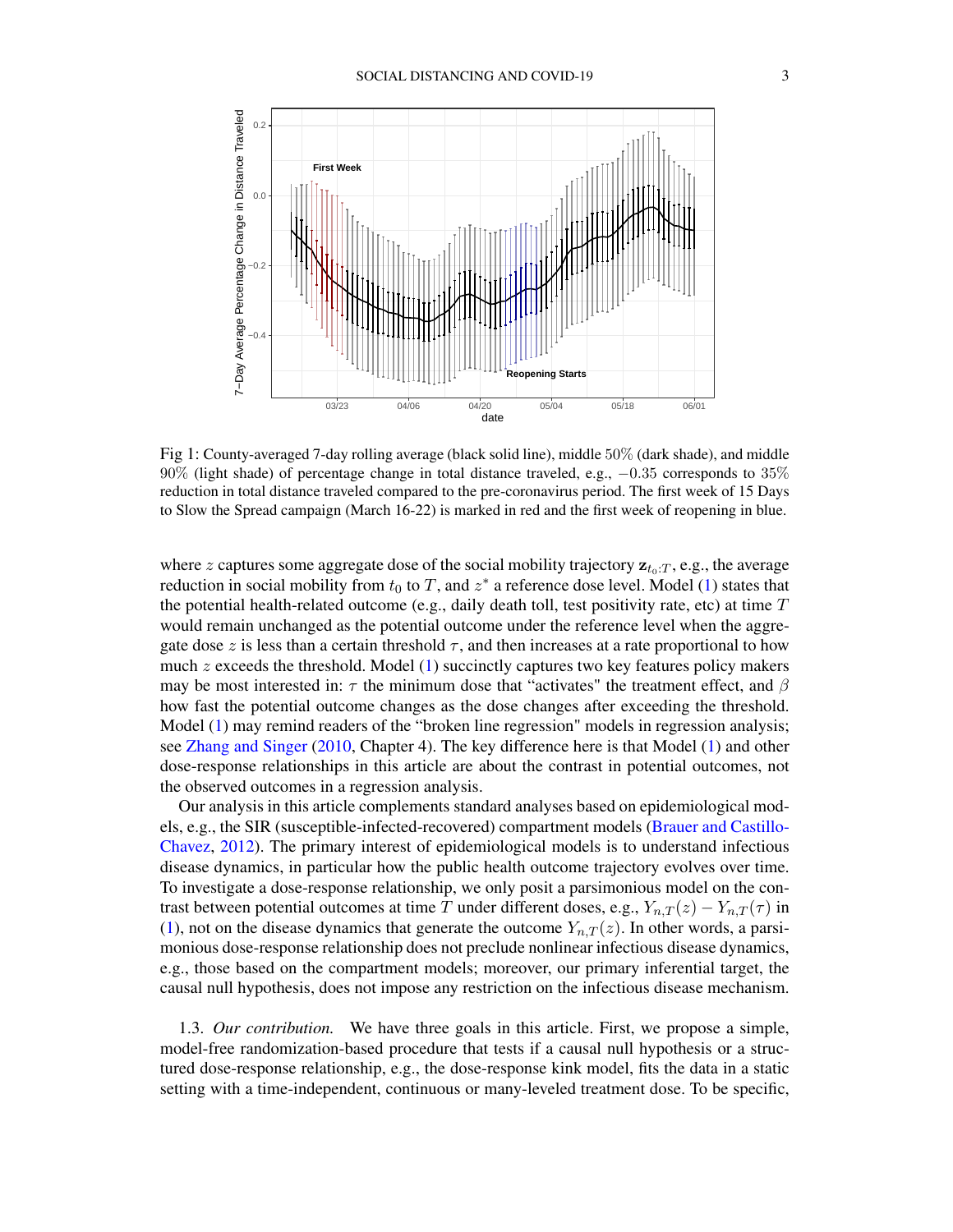<span id="page-3-0"></span>

Fig 2: The dose-response kink model

an empirical researcher posits a structured dose-response relationship that she finds scientifically meaningful, parsimonious, and flexible enough to describe data at hand; our developed procedure can then be applied to test if such a postulated dose-response relationship is sufficient to describe the causal relationship. If the hypothesis is rejected, empirical researchers are then advised to re-examine the scientific theory underpinning the postulated model; otherwise, the model seems a good starting point for data analysis. In this way, our method can be deemed as a model-free "diagnostic test" for a dose-response relationship, and more broadly a test of the underlying scientific theory. In our application, the treatment and outcome are both longitudinal. Our second goal is to generalize the proposed design and testing procedure to the longitudinal setting. We define a notion of cumulative dose for a time-varying treatment dose trajectory, and discuss how to embed observational longitudinal data into an approximate randomized controlled trial in order to permute two treatment trajectories. Finally, we closely examine our assumptions in the context of an infectious disease transmission mechanism and apply the developed design and testing procedure to characterize the dose-response relationship between reduction in social mobility and public health outcomes during the reopening phases in the U.S. using county-level data we compiled from sources including Unacast™, the United States Census Bureau, and the County Health Rankings and Roadmaps Program [\(Remington, Catlin and Gennuso,](#page-28-4) [2015\)](#page-28-4).

The rest of the article is organized as follows. Section 2 and 3 study how to investigate a dose-response relationship using nonbipartite matching in a static setting. Section 4 incorporates interference and considers the spillover effects. Section 5 extends the method to longitudinal studies. Section 6 describes the design of the case study and Section 7 presents results and extensive sensitivity analyses. Section 8 concludes with a discussion.

## <span id="page-3-1"></span>2. Investigating the dose-response relationship via nonbipartite matching.

2.1. *Observational data with a continuous treatment dose in a static setting.* Suppose there are  $N = 2I$  units, indexed by  $n = 1, 2, \dots, N$ . Each unit is associated with a vector of observed covariates  $X_n$ , an observed treatment dose assignment  $Z_n^{\text{obs}}$ , and an observed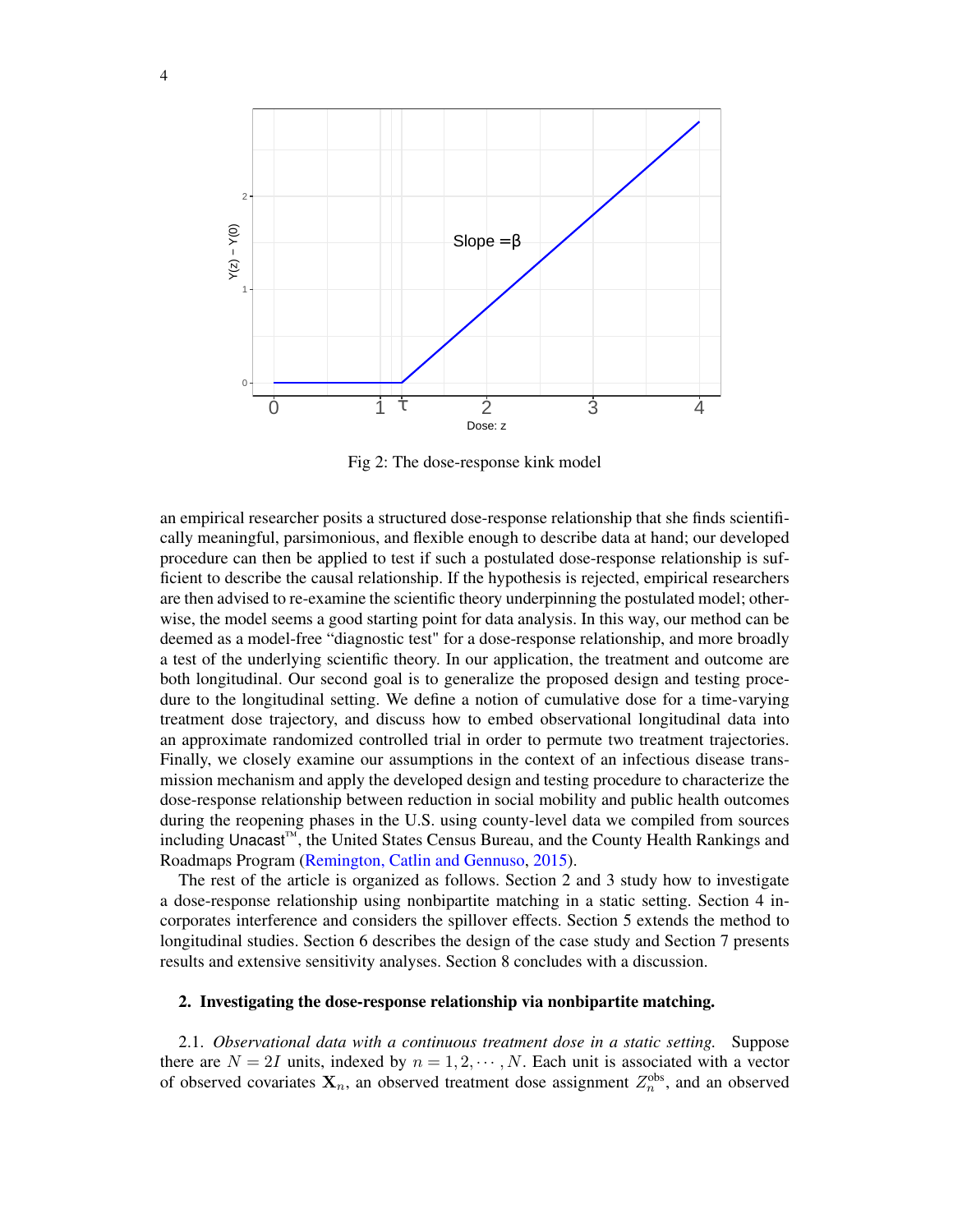outcome  $Y_n^{\text{obs}}$ . The vector of observed covariates  $\mathbf{X}_n$  are collected before the treatment assignment and not affected by the treatment. Let  $Z_n$  denote the treatment dose assignment of unit n,  $\mathcal Z$  the set of all possible treatment doses,  $z \in \mathcal Z$  a realization of  $Z_n$ , and  $|\mathcal Z|$  the cardinality of Z. For a binary treatment,  $|\mathcal{Z}| = 2$ ; for a continuous treatment dose,  $|\mathcal{Z}|$  is an infinite number. In most applications,  $Z$  is an ordered set (either partially ordered or totally ordered) with a (partial or total) order defined in light of the application.

Let  $Y_n(z)$  denote the potential outcome that unit n exhibits under the dose assignment  $z$  assuming no interference among units [\(Rubin,](#page-29-4) [1980,](#page-29-4) [1986\)](#page-29-5). Each unit  $n$  is associated with a possibly infinite array of potential outcomes  $\{Y_n(z), z \in \mathcal{Z}\}\)$ . We will assume consistency so that  $Y_n^{\text{obs}} = Y_n(Z_n^{\text{obs}})$ . A *causal estimand* is necessarily a contrast between potential outcomes. Each unit  $n$  is associated with a collection of unit-level causal effects  ${f_n(z, z') = Y_n(z) - Y_n(z')}, \ \forall z, z' \in \mathcal{Z}}.$  Table [1](#page-4-0) summarizes all information regarding these N units, where we let  $\mathcal{Z} = \{0, 1, 2, \dots\}$  be a countable set for ease of exposition. Table [1](#page-4-0) is referred to as a *science table* in the literature [\(Rubin,](#page-29-6) [2005\)](#page-29-6). In a causal inference problem, the fundamental estimands of interest are the arrays of potential outcomes in Table [1;](#page-4-0) the task of uncovering the arrays of potential outcomes is challenging because one and only one of the potentially infinite array of potential outcomes for each unit is actually observed.

TABLE 1 *Science table of*  $N = 2I$  *units for a countable set*  $\mathcal{Z} = \{0, 1, 2, \dots\}$ *.* 

<span id="page-4-0"></span>

|                  |                 |                        | <b>Potential Outcomes</b> |          |          |           |          |                                             |                                             |                                                               |
|------------------|-----------------|------------------------|---------------------------|----------|----------|-----------|----------|---------------------------------------------|---------------------------------------------|---------------------------------------------------------------|
| Units            | Covariates<br>x | Observed<br>Dose $Z$   | Y(0)                      | Y(1)     | $\cdots$ | Y(z')     | $\cdots$ | Unit-Level<br><b>Causal Effects</b>         | Unit-level Causal<br><b>Effects Summary</b> | Summary<br><b>Causal Effects</b>                              |
|                  | $\mathbf{X}_1$  | $Z_1^{\text{obs}}$     | $Y_1(0)$                  | $Y_1(1)$ | $\cdots$ | $Y_1(z')$ | $\cdots$ | ${Y_1(z) - Y_1(z')}, z, z' \in \mathcal{Z}$ | Unit-Level                                  | Summarize                                                     |
|                  | $\mathbf{X}_2$  | $Z_{\gamma}^{\rm obs}$ | $Y_2(0)$                  | $Y_2(1)$ | $\cdots$ | $Y_2(z')$ | $\cdots$ | ${Y_2(z) - Y_2(z')}, z, z' \in \mathcal{Z}$ | Dose-response                               | dose-response<br>relationship for<br>a common set<br>of units |
|                  | ٠.              |                        |                           | $\sim$   |          |           |          |                                             | relationship                                |                                                               |
| $\boldsymbol{n}$ | $\mathbf{X}_n$  | $Z_n^{\text{obs}}$     | $Y_n(0)$                  | $Y_n(1)$ | $\cdots$ | $Y_n(z')$ | $\cdots$ | ${Y_n(z) - Y_n(z')}, z, z' \in \mathcal{Z}$ | e.g.,<br>$Y_n(z) - Y_n(z^*)$                |                                                               |
|                  |                 |                        | ٠.                        | $\sim$   | $\cdot$  |           |          |                                             | $=f_n(z; z^*, \theta_n)$                    |                                                               |
| N                | $\mathbf{x}_N$  | $Z_N^{\rm obs}$        | $Y_N(0)$                  | $Y_N(1)$ | $\cdots$ | $Y_N(z')$ | $\cdots$ | ${Y_N(z) - Y_N(z')}, z, z' \in \mathcal{Z}$ |                                             |                                                               |

One unique feature of problems with a continuous treatment dose assignment is that the unit-level causal effect is an infinite set of comparisons between any two potential outcomes  $Y_n(z)$  and  $Y_n(z')$ , unlike with a binary treatment where the unit-level causal effect unambiguously refers to a comparison between  $Y_n(1)$  and  $Y_n(0)$ . Let  $z^* \in \mathcal{Z}$  denote an arbitrary reference dose. Observe that  $Y_n(z) - Y_n(z') = Y_n(z) - Y_n(z^*) - \{Y_n(z') - Y_n(z^*)\}$ , and the collection of contrasts  ${Y_n(z) - Y_n(z^*)}, z \in \mathcal{Z}$  is sufficient in summarizing all pairwise comparisons of potential outcomes. With a binary treatment, a "summary causal effect" [\(Rubin,](#page-29-6) [2005\)](#page-29-6) is defined as a comparison between  $Y_n(1)$  and  $Y_n(0)$  over the same collection of units, e.g., the mean unit-level difference for females. With a continuous treatment dose, we first summarize the causal effects with a "unit-level dose-response relationship" for each unit  $n$ . For example, one simple unit-level dose-response relationship states that  $Y_n(z) - Y_n(z^*) = \tau_0, \forall z \in \mathcal{Z}$ ; in words, for unit n, the causal effect when comparing treatment dose z to the reference dose  $z^*$  is equal to a constant  $\tau_0$  regardless of the dose  $z \in \mathcal{Z}$ . We may then summarize such unit-level dose-response relationships for a collection of units. For example, one such summary may state that a structured dose-response relationship  $f(z; z^*, \theta)$ holds for all counties in the U.S.; this summary can be represented by the following null hypothesis:

 $H_0^1: Y_n(z) - Y_n(z^*) = f(z; z^*, \theta)$ , for all counties in the U.S. indexed by n, for some  $\theta$ .

We first develop a simple, randomization-based testing procedure to assess hypotheses of the form  $H_0^1$ . The work most relevant to our development is [Ding, Feller and Miratrix](#page-28-5) [\(2016\)](#page-28-5),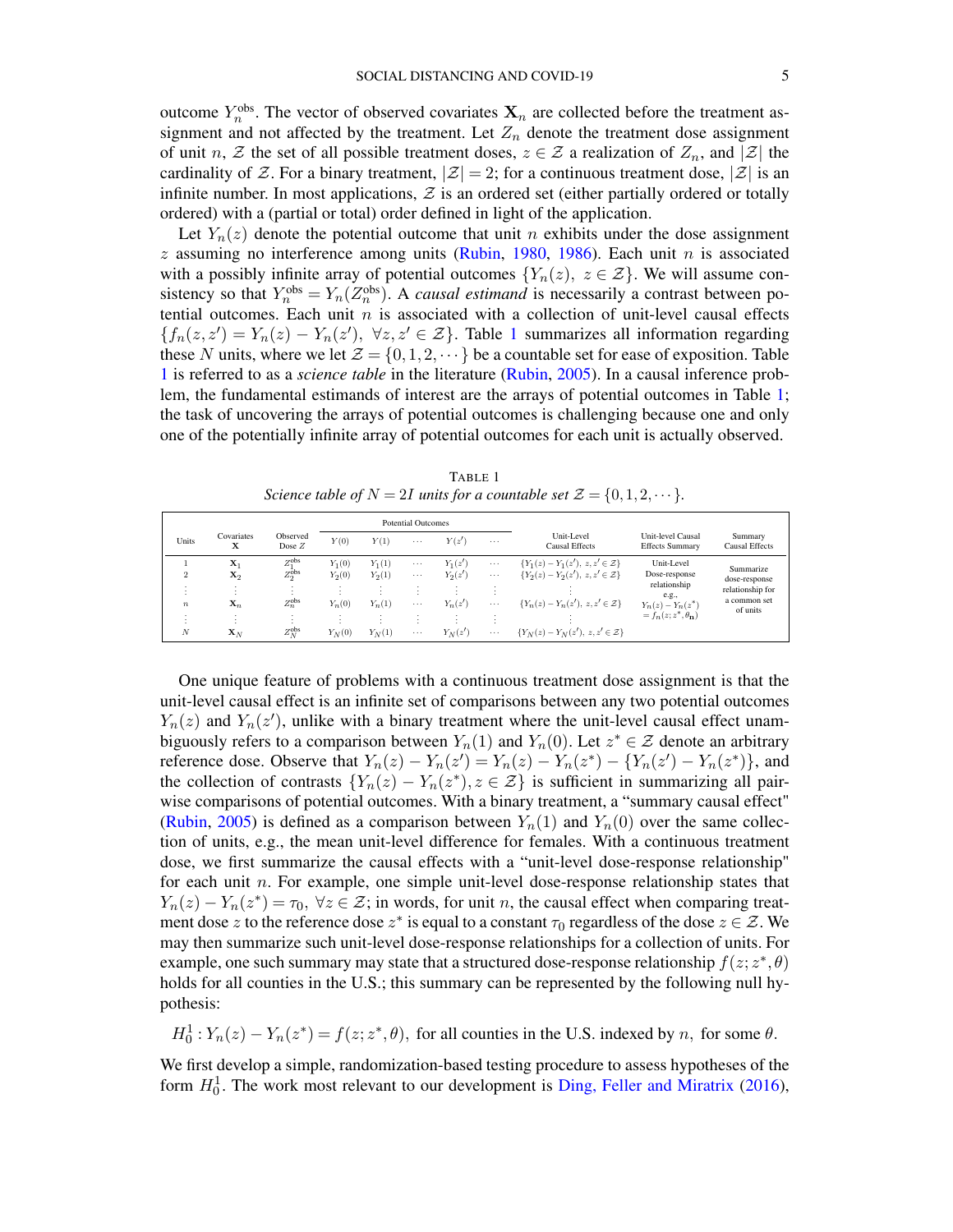6

who studied testing the existence of treatment effect variation in a randomized controlled trial with a time-independent binary treatment.

In a randomization-based inferential procedure, the potential outcomes (i.e., the infinite collection  ${Y_n(z), \forall z \in \mathcal{Z}, \forall n}$  in Table [1,](#page-4-0) are held fixed and the only probability distribution that enters statistical inference is the randomization distribution that describes the treatment dose assignment. The key step here is to properly embed the observational data into an approximately randomized experiment [\(Rosenbaum,](#page-29-7) [2002,](#page-29-7) [2010;](#page-29-8) [Bind and Rubin,](#page-27-1) [2019\)](#page-27-1), as we are ready to describe.

2.2. *Embedding observational data with a time-independent, continuous treatment into an as-if randomized experiment via nonbipartite matching.* In a randomized controlled experiment, physical randomization creates "the reasoned basis" for drawing causal inference [\(Fisher,](#page-28-6) [1935\)](#page-28-6). In the absence of physical randomization as with retrospective observational data, one strategy is to use statistical matching to embed observational data into a hypothetical randomized controlled trial [\(Rosenbaum,](#page-29-7) [2002,](#page-29-7) [2010;](#page-29-8) [Rubin,](#page-29-9) [2007;](#page-29-9) [Ho et al.,](#page-28-7) [2007;](#page-28-7) [Stuart,](#page-29-10) [2010;](#page-29-10) [Bind and Rubin,](#page-27-1) [2019\)](#page-27-1) by matching subjects with the same (or at least very similar) estimated propensity score or observed covariates and forging two groups that are well-balanced in observed covariates.

One straightforward design to handle observational data with a continuous treatment is to dichotomize the continuous treatment based on some prespecified threshold and create a binary treatment out of the dichotomization scheme. For instance, let Z denote a measure of social distancing; one can define counties with the social distancing measure above the median as the "above-median," or "treated" group, and the others as the "below-median," or "control" (or "comparison") group. One may then pair counties in the "above-median" group to those in the "below-median" group via a standard bipartite matching algorithm (for instance, via the R package optmatch by [Hansen,](#page-28-8) [2007\)](#page-28-8), and test the null hypothesis that social distancing has no effect on the outcome. Such a strategy is often seen in empirical research, probably because of its simplicity; however, dichotomizing the continuous treatment inevitably censors the rich information contained in the original, continuous dose and prevents researchers from studying the dose-response relationship.

To address this limitation, [Lu et al.](#page-28-9) [\(2001,](#page-28-9) [2011\)](#page-28-10) proposed optimal nonbipartite matching. In a nonbipartite matching, units with similar observed covariates but different treatment doses are paired. Suppose there are  $N = 2I$  units, e.g., counties in the U.S in our application. In the design stage, distances  $\{\delta_{ij}, i = 1, \cdots, N, j = 1, \cdots, N\}$  are calculated between each pair of units and a  $N \times N$  distance matrix is constructed [\(Lu et al.,](#page-28-9) [2001,](#page-28-9) [2011;](#page-28-10) [Baiocchi](#page-26-3) [et al.,](#page-26-3) [2010\)](#page-26-3). Some commonly used distances  $\delta_{ij}$  include the Mahalanobis distance between observed covariates  $X_i$  and  $X_j$  and the rank-based robust Mahalanobis distance. Researchers may further modify the distance to incorporate specific design aspects of the study. For instance, in a study that involves effect modification, researchers are advised to match exactly or near-exactly on the effect modifier [\(Rosenbaum,](#page-29-11) [2005\)](#page-29-11), e.g., the geographic location of the county, and such an aspect of design can be pursued by adding a large penalty to  $\delta_{ij}$  if county  $i$  and  $j$  are not from the same geographic region.

An optimal nonbipartite matching algorithm then divides these  $N = 2I$  units into I nonoverlapping pairs of two units such that the total within-matched-pair distance is minimized. Nonbipartite matching allows more flexible pairing compared to bipartite matching based on a dichotomization scheme, and preserves the continuous nature of the treatment, which is essential for investigating a dose-response relationship.

Suppose that we have formed I matched pairs of 2 units so that index ij,  $i = 1, \dots, I$ ,  $j =$ 1, 2, uniquely identifies a unit. We follow [Rosenbaum](#page-29-12) [\(1989\)](#page-29-12) and [Heng et al.](#page-28-11) [\(2019\)](#page-28-11) and define the following potential outcomes after nonbipartite matching.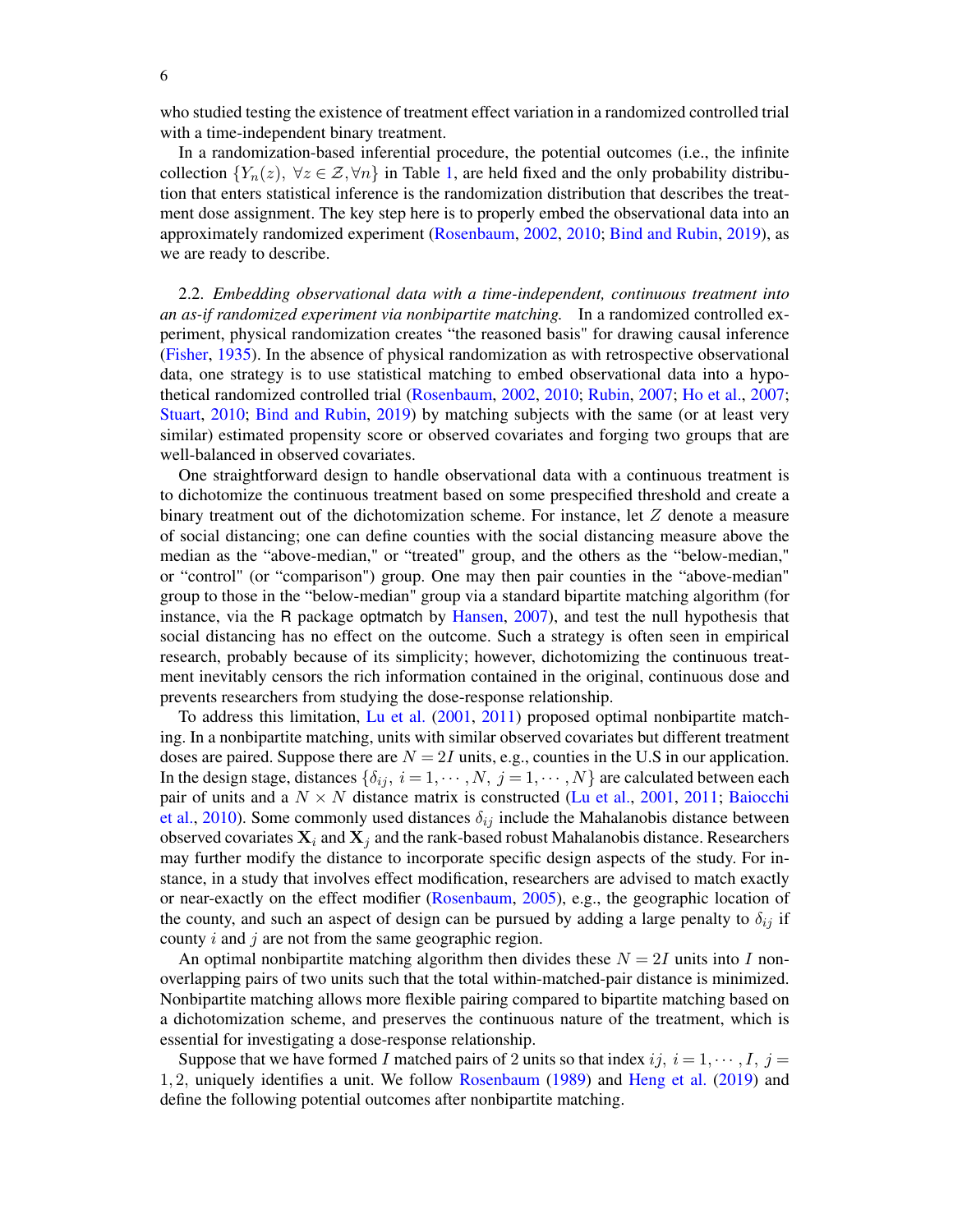<span id="page-6-0"></span>DEFINITION 2.1 (Potential Outcomes After Nonbipartite Matching). Let  $Z_{i1}^{\text{obs}} \vee Z_{i2}^{\text{obs}} =$  $\max(Z_{i1}^{\text{obs}}, Z_{i2}^{\text{obs}})$  and  $Z_{i1}^{\text{obs}} \wedge Z_{i2}^{\text{obs}} = \min(Z_{i1}^{\text{obs}}, Z_{i2}^{\text{obs}})$  denote the maximum and minimum of two observed treatment doses in each matched pair  $i$ . We define the following two potential outcomes for each unit  $ij$ :

$$
Y_{Tij} \stackrel{\Delta}{=} Y_{ij} (Z_{i1}^{\text{obs}} \vee Z_{i2}^{\text{obs}}), \qquad Y_{Cij} \stackrel{\Delta}{=} Y_{ij} (Z_{i1}^{\text{obs}} \wedge Z_{i2}^{\text{obs}}),
$$

where we abuse the notation and use subscripts  $T$  and  $C$  to denote the potential outcomes under the maximum and minimum of two observed doses within each matched pair, respectively.

Write  $\mathcal{F} = {\mathbf{X}_{ij}, Y_{Tij}, Y_{Cij}, i = 1, \cdots, I, j = 1, 2}$ , where  $Y_{Tij}$  and  $Y_{Cij}$  are defined in Definition [2.1,](#page-6-0)  $\mathbf{Z}_{\vee}^{\text{obs}} = (Z_{11}^{\text{obs}} \vee Z_{12}^{\text{obs}}, \cdots, Z_{I1}^{\text{obs}} \vee Z_{I2}^{\text{obs}})$ , and  $\mathbf{Z}_{\wedge}^{\text{obs}} = (Z_{11}^{\text{obs}} \wedge Z_{12}^{\text{obs}}, \cdots, Z_{I1}^{\text{obs}} \wedge Z_{I1}^{\text{obs}})$  $Z_{I2}^{obs}$ ). As always in randomization inference [\(Rosenbaum,](#page-29-7) [2002,](#page-29-7) [2010;](#page-29-8) [Ding, Feller and Mi](#page-28-5)[ratrix,](#page-28-5) [2016\)](#page-28-5), we condition on observed covariates, potential outcomes, and observed dose assignments, i.e., we do not model  $X$  or the potential outcomes, and rely on the treatment assignment mechanism to draw causal conclusions. The law that describes the treatment dose assignment in each matched pair  $i$  is

$$
\pi_{i1} = P(Z_{i1} = Z_{i1}^{\text{obs}} \lor Z_{i2}^{\text{obs}}, Z_{i2} = Z_{i1}^{\text{obs}} \land Z_{i2}^{\text{obs}} | \mathcal{F}, \mathbf{Z}_{\lor}^{\text{obs}}, \mathbf{Z}_{\land}^{\text{obs}}),
$$

and  $\pi_{i2} = 1 - \pi_{i1}$ . In an ideal randomized experiment, experimenters use physical randomization (e.g., coin flips) to ensure  $\pi_{i1} = \pi_{i2} = 1/2$ : for matched pair i with two treatment doses  $Z_{i1}^{\text{obs}}$  and  $Z_{i2}^{\text{obs}}$ , a fair coin is flipped; if the coin lands heads, the first unit is assigned  $Z_{i1}^{\text{obs}}$  and the second unit  $Z_{i2}^{\text{obs}}$ , and vice versa if the coin lands tails. The design stage of an observational study aims to approximate this ideal (yet unattainable) hypothetical experiment by matching units with similar covariates **X** so that  $\pi_{i1} \approx \pi_{i2}$  after matching. In this way, nonbipartite matching embeds observational data with a continuous treatment dose into a randomized experiment; this induced randomization scheme will serve as our "reasoned basis" for inferring any causal effect including a dose-response relationship. As is always true with retrospective observational studies, a careful design may alleviate, but most likely never eliminate bias due to the residual imbalance in  $X$  or unmeasured confounding variables. The departure from randomization, i.e.,  $\pi_{i1} \neq \pi_{i2}$ , is investigated via a sensitivity analysis [\(Rosenbaum,](#page-29-12) [1989,](#page-29-12) [2002,](#page-29-7) [2010\)](#page-29-8).

### <span id="page-6-1"></span>3. Randomization-based inference for a dose-response relationship.

3.1. *Randomization inference for*  $\tau = \tau_0$  *and*  $\beta = \beta_0$  *in the dose-response kink model.* Endowed with the randomization scheme induced by nonbipartite matching, we now turn to statistical inference. We first consider testing the dose-response kink model for a fixed  $\tau = \tau_0$ and  $\beta = \beta_0$  for all units, i.e.,

$$
H_{0,\text{kink}}^{\tau_0,\beta_0}: Y_{ij}(z) = Y_{ij}(z^*), \ \forall z \le \tau_0, \text{ and}
$$

$$
Y_{ij}(z) - Y_{ij}(\tau_0) = \beta_0(z - \tau_0), \ \forall z > \tau_0, \ \forall i, j.
$$

Under  $H_{0,kink}^{\tau_0,\beta_0}$ , the entire dose-response relationship for subject ij is known up to  $Y_{ij}(z^*)$ . Fortunately, we do observe one point on the dose-response curve, namely  $Y_{ij}(Z_{ij}^{\text{obs}})$ ; hence, the entire dose-response curve for the subject  $ij$  is fixed, and both potential outcomes  $Y_{ij} (Z_{i1}^{\text{obs}} \wedge Z_{i2}^{\text{obs}})$  and  $Y_{ij} (Z_{i1}^{\text{obs}} \vee Z_{i2}^{\text{obs}})$  can then be imputed for each unit ij. In matched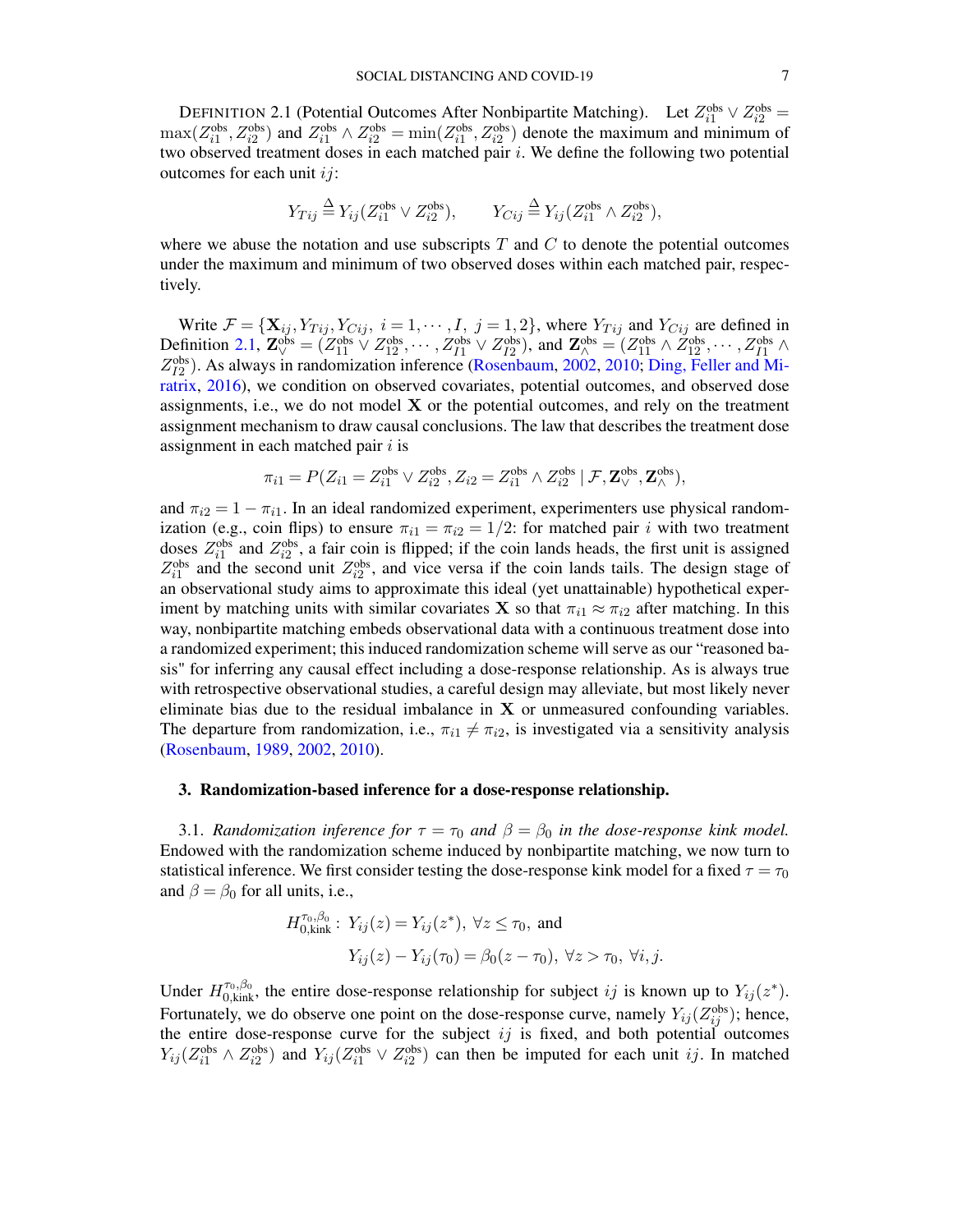pair *i*, for the unit with  $Z_{ij} = Z_{i1}^{\text{obs}} \wedge Z_{i2}^{\text{obs}}$ , the potential outcome under  $Z_{i1}^{\text{obs}} \wedge Z_{i2}^{\text{obs}}$  is the observed outcome  $Y_{ij}^{\text{obs}}$  and under  $Z_{i1}^{\text{obs}} \vee Z_{i2}^{\text{obs}}$  is

<span id="page-7-1"></span>
$$
(2) \quad\n\begin{cases}\nY_{ij}^{\text{obs}}, & Z_{i1}^{\text{obs}} \vee Z_{i2}^{\text{obs}} \leq \tau_0; \\
Y_{ij}^{\text{obs}} + \beta_0 \times (Z_{i1}^{\text{obs}} \vee Z_{i2}^{\text{obs}} - \tau_0), & Z_{i1}^{\text{obs}} \wedge Z_{i2}^{\text{obs}} \leq \tau_0 \text{ and } Z_{i1}^{\text{obs}} \vee Z_{i2}^{\text{obs}} > \tau_0; \\
Y_{ij}^{\text{obs}} + \beta_0 \times (Z_{i1}^{\text{obs}} \vee Z_{i2}^{\text{obs}} - Z_{i1}^{\text{obs}} \wedge Z_{i2}^{\text{obs}}), & Z_{i1}^{\text{obs}} \wedge Z_{i2}^{\text{obs}} > \tau_0.\n\end{cases}
$$

Analogously, for the unit with  $Z_{ij} = Z_{i1}^{\text{obs}} \vee Z_{i2}^{\text{obs}}$ , the potential outcome under  $Z_{i1}^{\text{obs}} \vee Z_{i2}^{\text{obs}}$  is the observed outcome  $Y_{ij}^{\text{obs}}$  and under  $\bar{Z}_{i1}^{\text{obs}} \wedge \bar{Z}_{i2}^{\text{obs}}$  is

<span id="page-7-2"></span>(3) 
$$
\begin{cases}\nY_{ij}^{\text{obs}}, & Z_{i1}^{\text{obs}} \vee Z_{i2}^{\text{obs}} \leq \tau_0; \\
Y_{ij}^{\text{obs}} - \beta_0 \times (Z_{i1}^{\text{obs}} \vee Z_{i2}^{\text{obs}} - \tau_0), & Z_{i1}^{\text{obs}} \vee Z_{i2}^{\text{obs}} > \tau_0 \text{ and } Z_{i1}^{\text{obs}} \wedge Z_{i2}^{\text{obs}} \leq \tau_0; \\
Y_{ij}^{\text{obs}} - \beta_0 \times (Z_{i1}^{\text{obs}} \vee Z_{i2}^{\text{obs}} - Z_{i1}^{\text{obs}} \wedge Z_{i2}^{\text{obs}}), & Z_{i1}^{\text{obs}} \wedge Z_{i2}^{\text{obs}} > \tau_0.\n\end{cases}
$$

Table [2](#page-7-0) illustrates the imputation scheme by imputing the missing potential outcome for each subject under the null hypothesis  $H_{0,kink}^{\tau_0,\beta_0}$  with  $\tau_0 = 0.3$  and  $\beta_0 = 1$ .

#### TABLE 2

<span id="page-7-0"></span>*Imputed science table when testing the dose-response kink model with*  $\tau_0 = 0.3$  *and*  $\beta_0 = 1$ *. Two units in each pair* i *are arranged so that* i1 *has a smaller dose and* i2 *a larger dose. For each unit, one and only one potential outcome is observed and the other one imputed under*  $H_{0,kink}^{\tau_0,\beta_0}$ *.* 

|                |                                     |                    | <b>Observe One Potential Outcome</b>                                                                            | <b>Imputed Potential Outcomes</b>                                                              |                                                                                                    |  |
|----------------|-------------------------------------|--------------------|-----------------------------------------------------------------------------------------------------------------|------------------------------------------------------------------------------------------------|----------------------------------------------------------------------------------------------------|--|
| Units          | Observed<br>Dose $Z_{ii}^{\rm obs}$ |                    | $Y_{ij}(Z_{i1}^{\text{obs}} \wedge Z_{i2}^{\text{obs}})$ $Y_{ij}(Z_{i1}^{\text{obs}} \vee Z_{i2}^{\text{obs}})$ | $Y_{ij}(Z_{i1}^{\rm obs} \wedge Z_{i2}^{\rm obs})$                                             | $Y_{ij}(Z_{i1}^{\rm obs} \vee Z_{i2}^{\rm obs})$                                                   |  |
| 11             | 0.2                                 | $Y_{11}^{\rm obs}$ | ?                                                                                                               | $\begin{array}{c} Y^{\text{obs}}_{11}\\ Y^{\text{obs}}_{12}\\ Y^{\text{obs}}_{21} \end{array}$ | $\frac{Y_{11}^{\text{obs}}}{Y_{12}^{\text{obs}}}$                                                  |  |
| 12             | 0.4                                 |                    | $Y_{12}^{\rm obs}$                                                                                              |                                                                                                |                                                                                                    |  |
| 21             | 0.9                                 | $Y_{21}^{\rm obs}$ | $\overline{\mathbf{r}}$                                                                                         |                                                                                                | $Y_{21}^{obs} + 0.3 \times (2.2 - 1)$<br>$Y_{22}^{obs}$                                            |  |
| 22             | 2.2                                 |                    | $Y_{22}^{\rm obs}$                                                                                              | $Y_{22}^{\text{obs}}-0.3\times(2.2-1)$                                                         |                                                                                                    |  |
| 31             | 1.4                                 | $Y_{31}^{\rm obs}$ | $\overline{\mathbf{r}}$                                                                                         | $Y_{31}^{\rm obs}$                                                                             |                                                                                                    |  |
| 32             | 1.9                                 |                    | $Y_{32}^{\rm obs}$                                                                                              | $Y_{32}^{obs} - 0.3 \times (1.9 - 1.4)$                                                        | $\begin{array}{c} Y_{31}^{\text{obs}} + 0.3 \times (1.9 - 1.4) \\ Y_{32}^{\text{obs}} \end{array}$ |  |
|                |                                     |                    |                                                                                                                 |                                                                                                |                                                                                                    |  |
| I <sub>1</sub> | $Z_{I1}$                            | $Y_{I1}^{\rm obs}$ | ?                                                                                                               | $Y_{I1}^{\rm obs}$                                                                             | Impute according<br>to scheme $(2)$                                                                |  |
| I <sub>2</sub> | $Z_{I2}$                            | ?                  | $Y_{I2}^{\rm obs}$                                                                                              | Impute according<br>to scheme $(3)$                                                            | $Y_{I2}^{\rm obs}$                                                                                 |  |

Let ij' denote the unit with dose  $Z_{i1}^{\text{obs}} \wedge Z_{i2}^{\text{obs}}$  in matched pair i,  $\mathcal{Y}_{\text{min}}^{\text{obs}} = \{Y_{ij'}^{\text{obs}}, i =$ 1,  $\cdots$ , I, and  $\widehat{F}_{\text{min}}(\cdot)$  the CDF of  $\mathcal{Y}_{\text{min}}^{\text{obs}}$ . Analogously, let  $ij''$  denote the unit with dose  $Z_{i1}^{\text{obs}} \vee Z_{i2}^{\text{obs}}$  and  $\mathcal{Y}_{\text{max}}^{\text{obs}} = \{Y_{ij''}^{\text{obs}}, i = 1, \dots, I\}$ . For each  $Y_{ij''}^{\text{obs}} \in \mathcal{Y}_{\text{max}}^{\text{obs}}$ , define the transformed outcome  $\widetilde{Y}_{ij}^{\text{obs}}$  to be unit ij''s potential outcome under the dose  $Z_{i1}^{\text{obs}} \wedge Z_{i2}^{\text{obs}}$  according to [\(3\)](#page-7-2). Let  $\mathcal{Y}_{\text{max}}^{\text{obs}} = \{ \bar{Y}_{ij}^{\text{obs}}, i = 1, \dots, I \}$  denote the collection of transformed outcomes, and  $\hat{F}_{\text{max}}^{\text{tr}}(\cdot)$  its CDF. The null hypothesis  $H_{0,\text{kink}}^{\tau_0,\beta_0}$  can then be tested by comparing the following Kolmogorov-Smirnov-type (KS) test statistic

<span id="page-7-3"></span>(4) 
$$
t_{\text{KS}}(\tau_0, \beta_0) = \sup_{y} \left| \widehat{F}_{\text{min}}(y) - \widehat{F}_{\text{max}}^{\text{tr}}(y) \right|
$$

evaluated at the observed data to a reference distribution generated based on the imputed science table (e.g., Table [2\)](#page-7-0) and enumerating all  $2<sup>I</sup>$  possible randomizations: within each matched pair *i*, unit *i*1 receives  $Z_{i1}^{\text{obs}} \vee Z_{i2}^{\text{obs}}$  and exhibits  $Y_{i1}^{\text{obs}} = Y_{i1}(Z_{i1}^{\text{obs}} \vee Z_{i2}^{\text{obs}})$  and *i*2 receives  $Z_{i1}^{\text{obs}} \wedge Z_{i2}^{\text{obs}}$  and exhibits  $Y_{i2}^{\text{obs}} = Y_{i2}(Z_{i1}^{\text{obs}} \wedge Z_{i2}^{\text{obs}})$ , or unit *i*1 receives  $Z_{i1}^{\text{obs}} \wedge Z_{i2}^{\text{obs}}$  and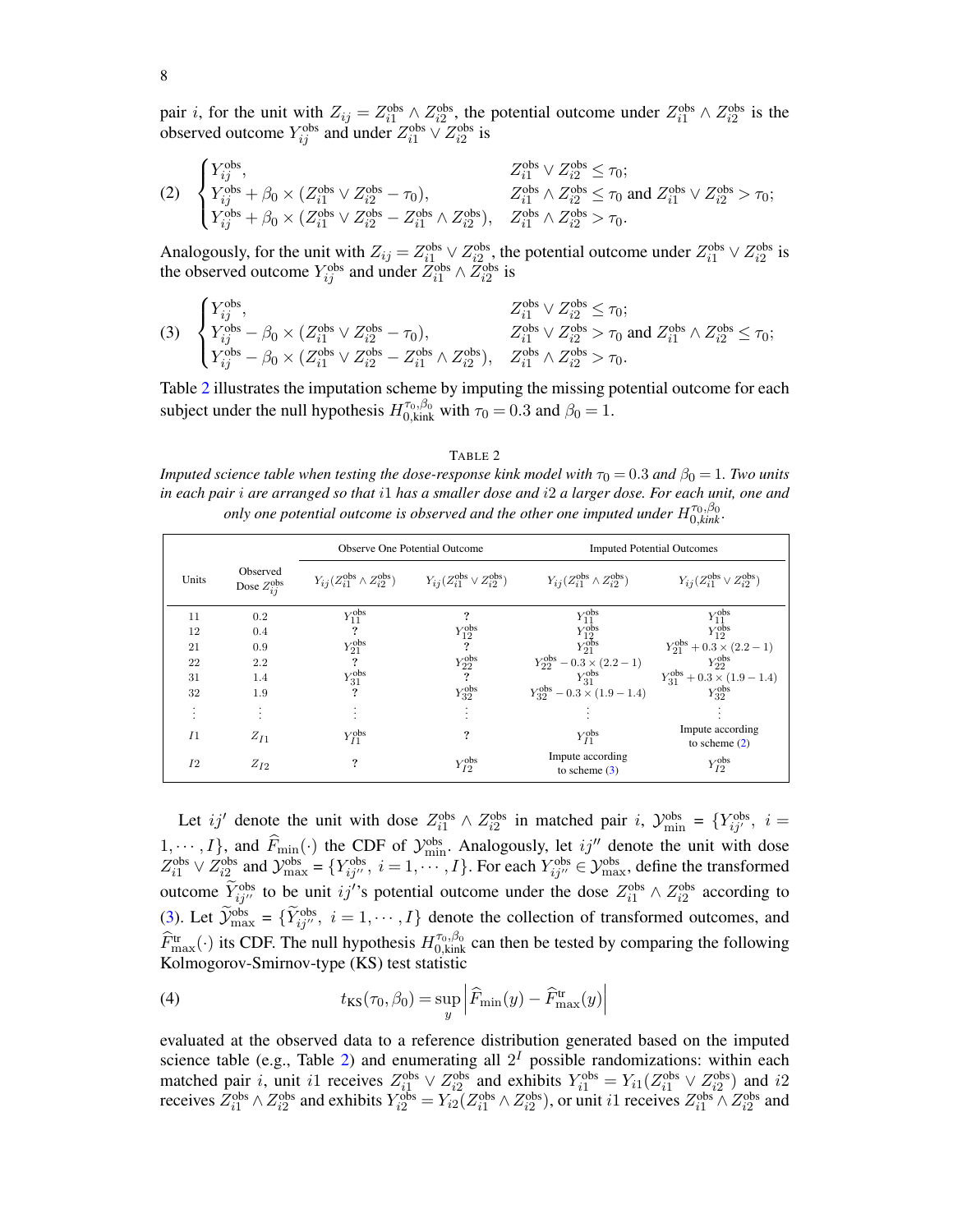exhibits  $Y_{i1}^{\text{obs}} = Y_{i1}(Z_{i1}^{\text{obs}} \wedge Z_{i2}^{\text{obs}})$  and  $i2$  receives  $Z_{i1}^{\text{obs}} \vee Z_{i2}^{\text{obs}}$  and exhibits  $Y_{i2}^{\text{obs}} = Y_{i2}(Z_{i1}^{\text{obs}} \vee Z_{i1}^{\text{obs}})$  $Z_{i2}^{obs}$ ). In principle, any test statistic can be combined with this randomization scheme to yield a valid test. We motivate the test statistic [\(4\)](#page-7-3) in Supplementary Material B. Note that when  $\tau_0 = \infty$  or  $\beta_0 = 0$ ,  $H_{0,kink}^{\tau_0,\beta_0}$  reduces to the following causal null hypothesis:

$$
H_{0,\text{null}}: Y_{ij}(z) = Y_{ij}(z^*), \ \forall z \in \mathcal{Z}, \forall i = 1, \cdots, I, j = 1, 2,
$$

and the developed procedure can be used to test  $H_{0,\text{null}}$ .

We illustrate the procedure using the following example. We generate  $I = 200$  matched pairs of 2 units, each with  $Z_{ij}^{\text{obs}} \sim \text{Unif}[0,4]$ ,  $Y_{ij}(0) \sim \text{Normal}(0,1)$ , and  $Y_{ij}^{\text{obs}} = Y_{ij}(Z_{ij}^{\text{obs}})$ follows Model [\(1\)](#page-1-0) with  $\tau = 1$  and  $\beta = 0.5$ . We test the null hypothesis  $H_{0,kink}^{\tau_0,\beta_0}$  with  $\tau_0 = 1$  and  $\beta_0 = 0.5$  using the test statistic [\(4\)](#page-7-3). The left panel of Figure [3](#page-8-0) plots the empirical distribution  $F_{\text{min}}(y)$  (blue) and  $\hat{F}_{\text{max}}^{\text{tr}}(y)$  (red), and  $t_{\text{KS}}(1, 0.5) = 0.08$  for the observed data. Instead of enumerating all  $2^I = 2^{200}$  possible treatment dose assignments, we draw with replacement 100, 000 samples from all  $2^{200}$  possible configurations. The right panel of Figure [3](#page-8-0) plots the reference distribution based on these 100, 000 samples. Such a "sampling with replacement" strategy is referred to as a "modified randomization test" in the literature [\(Dwass,](#page-28-12) [1957;](#page-28-12) [Pagano and Tritchler,](#page-28-13) [1983\)](#page-28-13) and known to still preserve the level of the test. In this way, a p-value equal to 0.445 is obtained in this simulated dataset and the null hypothesis  $H_{0,kin}^{\tau_0,\beta_0}$ p-value equal to 0.445 is obtained in this simulated dataset and the null hypothesis  $H_{0,kink}$  with  $\tau_0 = 1$  and  $\beta_0 = 0.5$  is not rejected. The p-value is exact as the procedure does not resort to any asymptotic theory and works in small samples.

<span id="page-8-0"></span>

Fig 3: An illustrative example.  $I = 200$ ,  $\tau = 1$ , and  $\beta = 0.5$ . We test the null hypothesis  $H_{0,kink}^{\tau_0,\beta_0}$  with  $\tau_0 = 1$  and  $\beta_0 = 0.5$ . The left panel plots  $\hat{F}_{\text{min}}(y)$ , the empirical CDF of  $\mathcal{Y}_{\text{min}}^{\text{obs}}$  (blue) and  $\hat{F}_{\text{max}}^{\text{tr}}(y)$ , the empirical CDF of the transformed outcomes  $\widetilde{\mathcal{Y}}_{\text{max}}^{\text{obs}}$  (red). The test statistic  $t_{\text{KS}}(1, 0.5)$  evaluated at the observed data is 0.08. The right panel plots the exact reference distribution of the test statistic given the sample and under the null hypothesis. The reference distribution is generated using 100, 000 Monte Carlo draws from the  $2^{200}$  randomization configurations. The red dashed line plots the position of the observed test statistic. The exact p-value in this case is 0.445.

3.2. *Testing the dose-response kink model.* Let  $H_0^K$  denote a composite hypothesis that is equal to the union of  $H_{0,kink}^{\tau_0,\beta_0}$  over all  $\tau = \tau_0$  and  $\beta = \beta_0$ , i.e.,

$$
H_0^K = \bigcup_{\tau_0, \beta_0} H_{0,\text{kink}}^{\tau_0, \beta_0}.
$$

In other words, the activation dose  $\tau$  and the slope  $\beta$  are nuisance parameters to be taken into account. One strategy testing  $H_0^K$  is to take the supremum p-value over the entire range of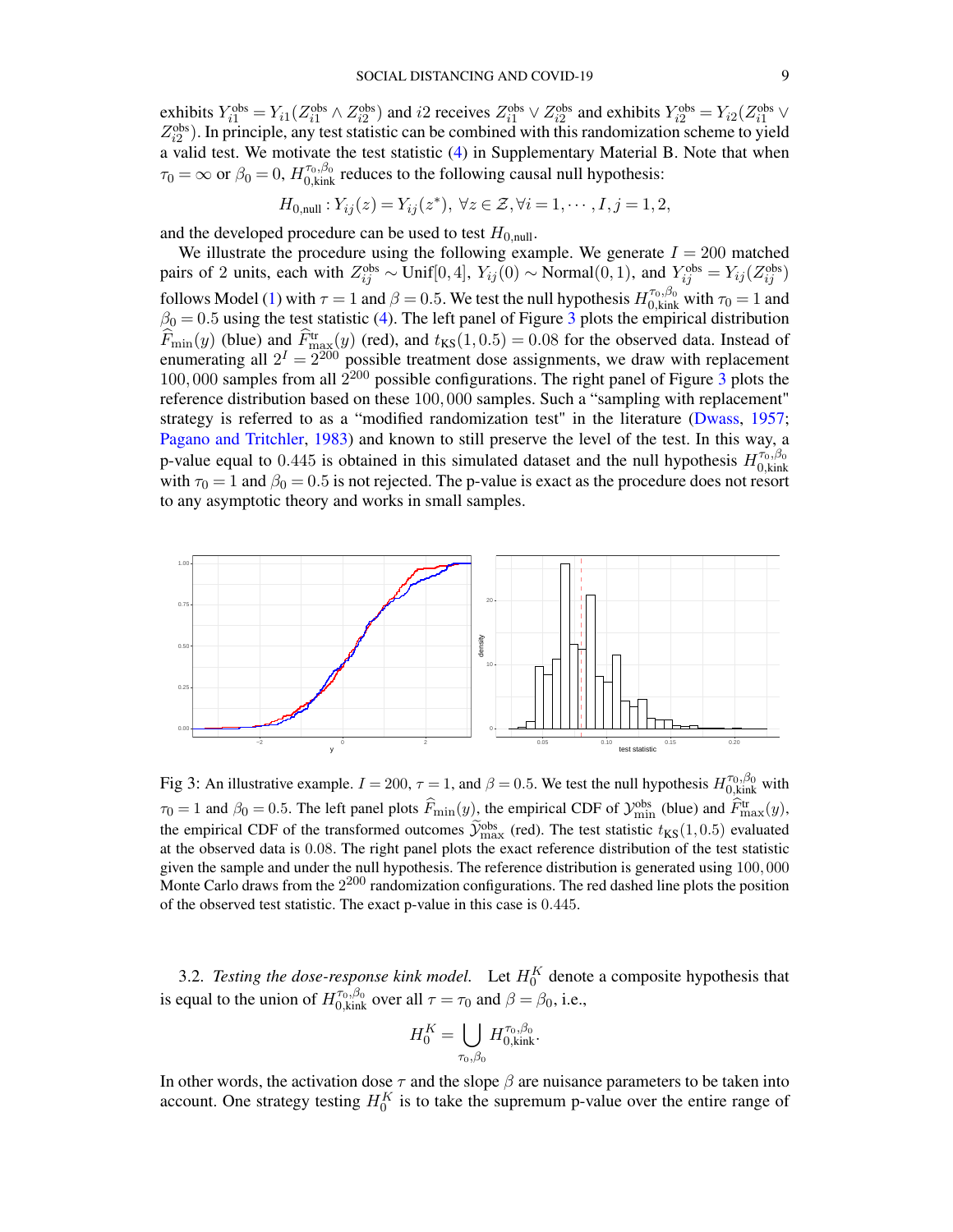$(\tau, \beta)$ ; another commonly used strategy [\(Berger and Boos,](#page-27-2) [1994\)](#page-27-2) is to first construct a confidence set around ( $\tau$ ,  $\beta$ ) and then take the supremum p-values over the ( $\tau$ ,  $\beta$ ) values in this confidence set. This latter strategy is particularly useful when the treatment dose and/or the outcome of interest are not bounded so that  $\tau$  and  $\beta$  are not bounded; for some applications in the causal inference literature, see [Nolen and Hudgens](#page-28-14) [\(2011\)](#page-28-14), [Ding, Feller and Miratrix](#page-28-5) [\(2016\)](#page-28-5), and [Zhang et al.](#page-29-13) [\(2021\)](#page-29-13). In Supplementary Material C, we discuss how to construct a bounded level-γ confidence set for  $(\tau, \beta)$  based on inverting a variant of the Wilcoxon rank sum test statistic and its properties.

Being able to reject  $H_0^K$  suggests evidence against the postulated dose-response relationship; otherwise, the model is deemed sufficient to characterize the dose-response relationship for the data at hand. We illustrate the procedure using the following example. We generate  $I = 200$  matched pairs of 2 units with  $Z_{ij}^{\text{obs}} \sim \text{Unif}[0,4]$ ,  $Y_{ij}(0) \sim \text{Normal}(0,1)$ , and  $Y_{ij}^{\text{obs}} = Y_{ij}(Z_{ij}^{\text{obs}}) = Y_{ij}(0) + 2 \cdot \mathbb{I}\{0 \leq Z_{ij}^{\text{obs}} \leq 1\} + 1 \cdot \mathbb{I}\{1 < Z_{ij}^{\text{obs}} \leq 4\}.$  $Y_{ij}^{\text{obs}} = Y_{ij}(Z_{ij}^{\text{obs}}) = Y_{ij}(0) + 2 \cdot \mathbb{I}\{0 \leq Z_{ij}^{\text{obs}} \leq 1\} + 1 \cdot \mathbb{I}\{1 < Z_{ij}^{\text{obs}} \leq 4\}.$  $Y_{ij}^{\text{obs}} = Y_{ij}(Z_{ij}^{\text{obs}}) = Y_{ij}(0) + 2 \cdot \mathbb{I}\{0 \leq Z_{ij}^{\text{obs}} \leq 1\} + 1 \cdot \mathbb{I}\{1 < Z_{ij}^{\text{obs}} \leq 4\}.$  Figure 4 plots the p-values in log scale against  $\tau_0$  and  $\beta_0$ . The maximum p-value is obtained at  $\tau_0 = 3.8$  and  $\beta_0 = 0.4$  and equal to 0.004. The null hypothesis  $H_0^K$ , i.e., the dose-response relationship follows a kink model, can be rejected at level 0.05 for this simulated dataset.

<span id="page-9-0"></span>

Fig 4: The probability contour plot (in log scale) against values of  $\tau_0$  and  $\beta_0$ . The true dose-response model is  $Y_{ij}(z) = Y_{ij}(0) + 2 \cdot 1$  { $0 \le z \le 1$ } + 1 · 1{1 < z ≤ 4}. We let  $Y_{ij}(0) \sim N(0, 1)$  and  $I = 200$ . We test  $H_{0,kink}^{\tau_0,\beta_0}$  and plot the p-value in log scale against  $\tau_0$  and  $\beta_0$  values. The maximum p-value is obtained at  $\tau_0 = 3.8$  and  $\beta_0 = 0.4$  and equal to 0.004. The null hypothesis  $H_0^K$  is hence rejected at level 0.05 for this simulated dataset.

3.3. *Testing any structured dose-response model.* Our discussion above suggests a general model-free, randomization-based framework to test any structured dose-response relationship. Here, we say a dose-response relationship is "structured" if it is characterized by a few structural parameters. Consider the following structured dose-response relationship model:

$$
H_0^{\text{dose-response}}: Y_{ij}(z) - Y_{ij}(z^*) \triangleq f(z; z^*, \boldsymbol{\theta}) = 0, \ \forall i = 1, \cdots, I, \ j = 1, 2, \text{ for some } \boldsymbol{\theta},
$$

where  $z^* \in \mathcal{Z}$  is a reference dose, and  $f(\cdot ; z^*, \theta)$  is a univariate function that satisfies  $f(z^*, z^*, \theta) = 0$  and is parametrized by a *p*-dimensional vector of structural parameters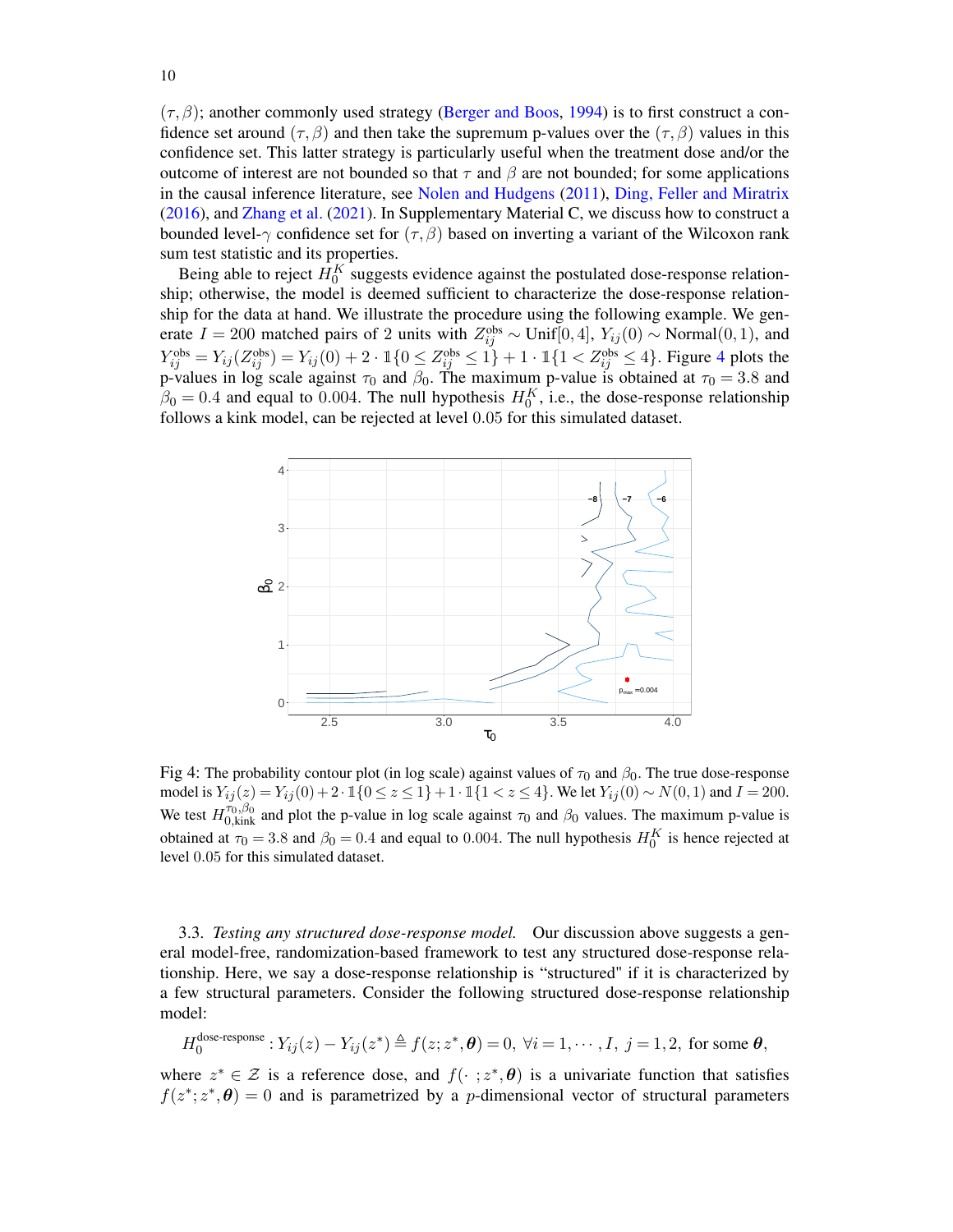$\boldsymbol{\theta} \in \mathbb{R}^p$ . Algorithm [1](#page-10-0) summarizes a general procedure testing  $H_0^{\text{dose-response}}$  $_{0}^{\text{uose-response}}$  at level  $\alpha$ . In Supplementary Material D, we briefly discuss and illustrate how to sequentially test a few dose-response relationships ordered in their model complexity.

### Algorithm 1: Randomization Inference for a Dose-Response Relationship: Pseudo Algorithm

<span id="page-10-0"></span>Input: I matched pairs after nonbipartite matching and a dose-response relationship model  $H_0^{\text{dose-response}}: Y_{ij}(z) - Y_{ij}(z^*) \triangleq f(z; z^*, \boldsymbol{\theta}) = 0, \ \forall i, j, \text{ for some } \boldsymbol{\theta}$ 

- 1. Construct CI $_{\theta}$ , a level- $\gamma$  confidence set for the structural parameter  $\theta$ ;
- 2. For each  $\theta_0 \in CI_{\theta}$ , do the following steps:
	- a) Compute the test statistic  $t^{obs}$ . For each unit ij with  $Z_{ij} = Z_{i1}^{obs} \vee Z_{i2}^{obs}$ , i.e., the unit with maximum dose in each matched pair  $i$ , define the following transformed outcome

(5) 
$$
\widetilde{Y}_{ij}^{\text{obs}} = Y_{ij}^{\text{obs}} - f(Z_{i1}^{\text{obs}} \vee Z_{i2}^{\text{obs}}; z^*, \theta_0) + f(Z_{i1}^{\text{obs}} \wedge Z_{i2}^{\text{obs}}; z^*, \theta_0).
$$

Let  $\widehat{F}_{\text{max}}^{\text{tr}}(\cdot)$  denote the empirical CDF of  $\{\widetilde{Y}_{ij}^{\text{obs}}, i = 1, \cdots, I\}$  and  $\widehat{F}_{\text{min}}(\cdot)$  the empirical CDF of the collection of units ij with  $Z_{ij} = Z_{i1}^{obs} \wedge Z_{i2}^{obs}$ . Calculate

$$
t^{\text{obs}} = \sup_{y} \left| \widehat{F}_{\text{min}}(y) - \widehat{F}_{\text{max}}^{\text{tr}}(y) \right|;
$$

b) Impute the science table. For each unit ij with  $Z_{ij} = Z_{i1}^{obs} \wedge Z_{i2}^{obs}$ , impute  $Y_{ij}(Z_{i1}^{obs} \wedge Z_{i2}^{obs}) = Y_{ij}^{obs}$  and

$$
Y_{ij}(Z_{i1}^{\text{obs}} \vee Z_{i2}^{\text{obs}}) = Y_{ij}^{\text{obs}} + f(Z_{i1}^{\text{obs}} \vee Z_{i2}^{\text{obs}}; z^*, \theta_0) - f(Z_{i1}^{\text{obs}} \wedge Z_{i2}^{\text{obs}}; z^*, \theta_0);
$$

for each unit ij with  $Z_{ij} = Z_{i1}^{obs} \vee Z_{i2}^{obs}$ , impute  $Y_{ij} (Z_{i1}^{obs} \vee Z_{i2}^{obs}) = Y_{ij}^{obs}$  and

$$
Y_{ij}(Z_{i1}^{\text{obs}} \wedge Z_{i2}^{\text{obs}}) = Y_{ij}^{\text{obs}} - f(Z_{i1}^{\text{obs}} \vee Z_{i2}^{\text{obs}}; z^*, \theta_0) + f(Z_{i1}^{\text{obs}} \wedge Z_{i2}^{\text{obs}}; z^*, \theta_0);
$$

c) Generate a reference distribution. Sample with replacement  $MC = 100,000$  dose assignment configurations from the  $2^I$  possible configurations. For each sampled dose assignment configuration  $\widetilde{Z}_k$ , calculate  $\tilde{t}_{KS}^{(k)}(\theta_0)$  according to Step (a). Let  $\tilde{F}_{\theta_0}$  denote the distribution of  $\{t_{\text{KS}}^{(k)}(\theta_0), k = 1, 2, \cdots, \text{MC}\};$ 

d) Compute the p-value  $p_{\theta_0}$  by comparing  $t^{obs}$  to the reference distribution  $\widetilde{F}_{\theta_0}$ , i.e.,

$$
p_{\boldsymbol{\theta}_0} = \frac{1}{\mathrm{MC}} \sum_{k=1}^{\mathrm{MC}} \mathbb{1} \left\{ \tilde{t}_{\mathrm{KS}}^{(k)}(\boldsymbol{\theta}_0) \ge t^{\mathrm{obs}} \right\};
$$

3. Let  $p_{\text{max}} = \sup_{\theta \in \text{CI}_{\theta}} p_{\theta}$  and reject the null hypothesis  $H_0^{\text{dose-response}}$  at level  $\alpha$  if  $p_{\text{max}} + \gamma \leq \alpha$ .

## <span id="page-10-2"></span>4. Relaxing the SUTVA: dose-response relationship under interference.

4.1. *Potential outcomes under interference.* We relax the stable unit treatment value assumption in this section and consider inference for a structured dose-response relationship under interference. To this end, we collect the treatment doses of all study units in our matched-pair design and use  $\mathbf{Z} = (Z_{11}, Z_{12}, \cdots, Z_{I1}, Z_{I2})$  to represent the treatment dose configuration with  $\vec{z}$  being its realization. We further let  $\vec{Z}^{obs}$  denote the observed treatment dose configuration of all 2I study units and

<span id="page-10-1"></span>(6) 
$$
Y_{ij}(\vec{Z}) := Y_{ij}(Z_{11}, \cdots, Z_{I2})
$$

unit  $ij$ 's potential outcome that is random only through the randomness in the treatment dose configuration  $\vec{Z}$ . The SUTVA states that for all pairs of  $\vec{z}$  and  $\vec{z}'$ ,  $z_{ij} = z'_{ij}$  implies  $Y_{ij}(\vec{z}) = Y_{ij}(\vec{z}')$ ; in other words,  $Y_{ij}(\vec{Z})$  depends on  $\vec{Z}$  only through its dependence on  $Z_{ij}$ .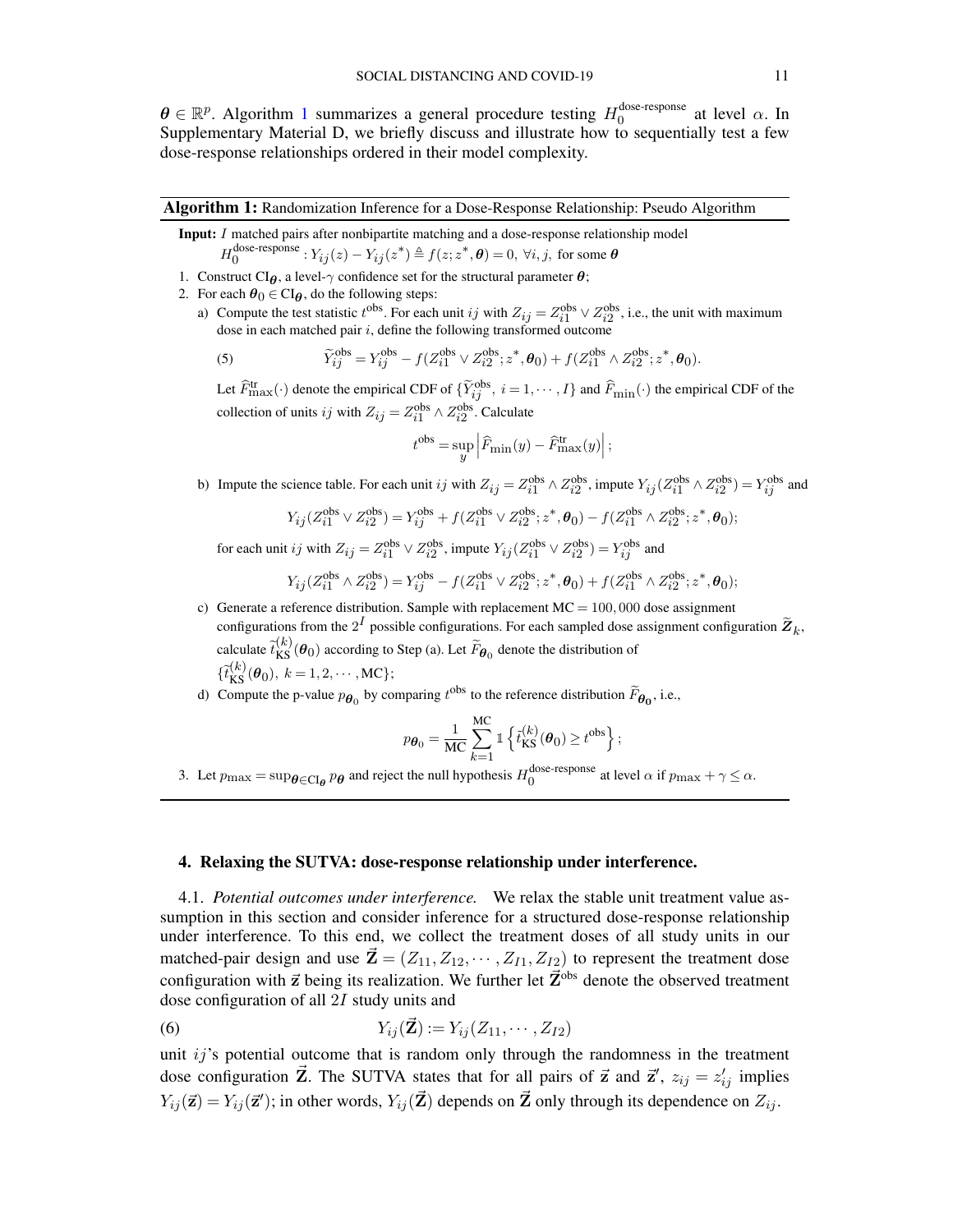Definition [\(6\)](#page-10-1) is in a most general form and useful when the scientific interest lies in testing the null hypothesis of no direct or spillover effect under *arbitrary* interference pattern. To further explore the dose-response relationship in the presence of the spillover effect, researchers need to model the local interference structure possibly based on units' spatial relationship (e.g., closeness of counties in our case study). To this end, we assume study units are connected through an undirected network with a symmetric,  $2I \times 2I$  adjacency matrix G. Matrix G has its rows and columns arranged in the order corresponding to unit  $11, 12, \dots, I1, I2$  after nonbipartite matching. If unit ij and  $i'j'$  are connected, then the corresponding entry in G is equal to 1 and otherwise 0. The diagonal entries of G are defined to be 0.

Our reasoned basis for testing any causal null hypothesis *under interference* will still be the randomization scheme endowed by the nonbipartite matching. We have two goals. First, we show that the test developed for  $H_{0,\text{null}}$  under the SUTVA remains a valid level- $\alpha$  test for a null hypothesis of no direct or spillover effect under arbitrary interference pattern. Second, we relax the dose-response relationship  $H_{0,kink}$  by modeling various forms of local interference pattern using the adjacency matrix G.

4.2. *No direct or spillover effect.* Following [Rosenbaum](#page-29-14) [\(2007\)](#page-29-14); [Bowers, Fredrickson](#page-27-3) [and Panagopoulos](#page-27-3) [\(2013\)](#page-27-3); [Athey, Eckles and Imbens](#page-26-4) [\(2018\)](#page-26-4), a null hypothesis of no direct or spillover effect states that

$$
H_{0,\text{direct or spillover}}: Y_{ij}(\vec{\mathbf{z}}) = Y_{ij}(\vec{\mathbf{z}}'), \ \forall i = 1, \cdots, I, j = 1, 2,
$$

and all pairs of treatment dose configurations of 2I study units  $\vec{z}$  and  $\vec{z}'$ . Under  $H_{0,\text{direct or spillover}}$ , the unit-level potential outcome of each study unit under any treatment dose configuration  $\vec{z}$  can still be imputed; in fact,  $Y_{ij}(\vec{z}) = Y_{ij}(\vec{Z}^{obs})$  for any  $\vec{z}$ . Any test statistic (e.g., the Kolmogorov-Smirnov statistic used in Algorithm [1\)](#page-10-0) that depends on units' potential outcomes (possibly under interference) is random only through its dependence on the treatment dose configurations of all study units; therefore, the null distribution of the test statistic can again be inferred by enumerating  $2^I$  different configurations of  $\vec{Z}$  as discussed in Section [3.](#page-6-1) In other words, the testing procedure for  $H_{0,null}$  is still exact and has correct level for testing  $H_{0,\text{direct or spillover}}$ . Moreover, since  $H_{0,\text{direct or spillover}}$  does *not* impose any interference pattern, rejecting H0,null implies rejecting H0,direct or spillover under *arbitrary* interference pattern.

<span id="page-11-0"></span>4.3. *Dose-response relationship under local interference modeling.* Testing the null hypothesis is often regarded a starting point of causal analysis [\(Imbens and Rubin,](#page-28-15) [2015\)](#page-28-15). Next, we build up a causal hypothesis regarding a dose-response relationship allowing for local interference. Our construction is guided by the following general principles adapted from the literature on interference [\(Hong and Raudenbush,](#page-28-16) [2006;](#page-28-16) [Bowers, Fredrickson and](#page-27-3) [Panagopoulos,](#page-27-3) [2013;](#page-27-3) [Athey, Eckles and Imbens,](#page-26-4) [2018\)](#page-26-4)

- **Principle I:** The total effect of treatment dose configuration  $\vec{z}$  compared to a reference dose configuration  $\vec{z}^*$  can be decomposed into a dose-response direct effect due to ij's own treatment dose  $z_{ij}$  and a spillover effect due to other study units' treatment doses so that  $Y_{ij}(\vec{z}) - Y_{ij}(\vec{z}^*) = f(z_{ij}; z_{ij}^*, \theta) + g(\vec{z}_{-ij}; \vec{z}_{-ij}^*)$  where  $f(z_{ij}; z_{ij}^*, \theta)$  is a dose-response di-rect effect described in Section [3,](#page-6-1)  $\vec{z}_{-ij}$  (resp.  $\vec{z}_{-ij}^*$ ) treatment doses (resp. reference treatment doses) of all study units except ij, and  $g(\cdot)$  a function modeling the spillover effect. For a binary treatment,  $\vec{z}^* = \vec{0}$  is referred to as a uniformity trial [\(Rosenbaum,](#page-29-14) [2007\)](#page-29-14).
- Principle II: The spillover effect depends only on the aggregate, excess treatment doses of ij's neighbors with respect to the reference dose configuration so that  $Y_{ij}(\vec{z}) - Y_{ij}(\vec{z}^*) =$  $f(z_{ij}; z_{ij}^*, \theta) + g(\langle \vec{\mathbf{z}} - \vec{\mathbf{z}}^*, \mathbf{G}_{ij, \cdot} \rangle)$  where  $\mathbf{G}_{ij}$ , is the *ij*-th row of the adjacency matrix  $\mathbf{G}$ .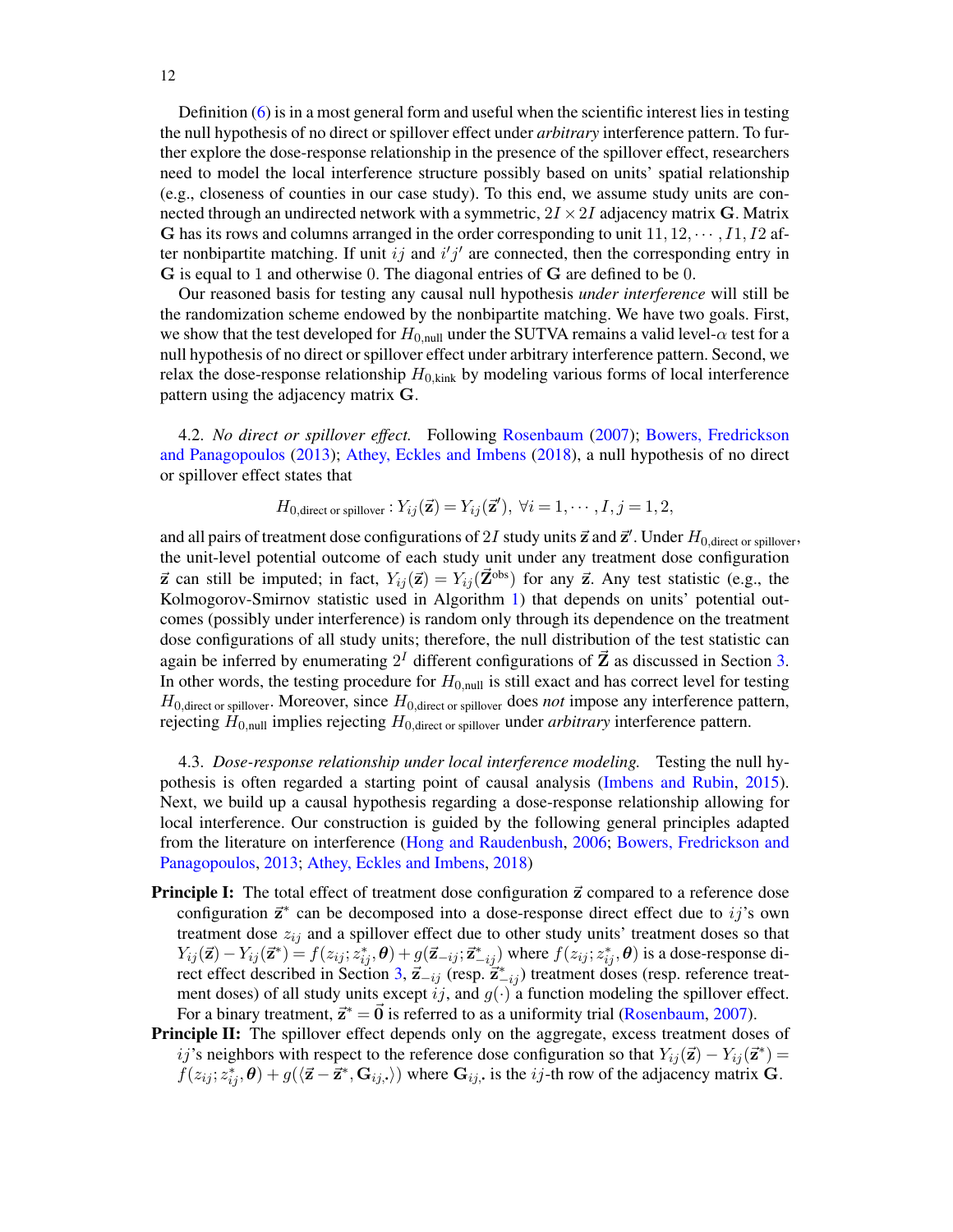- <span id="page-12-0"></span>Principle III: The spillover effect is always dominated by the dose-response direct effect in the sense that
	- (7)  $\|\mathbf{G}_{ij}, \|\_0^{-1} \cdot \langle \vec{\mathbf{z}} \vec{\mathbf{z}}^*, \mathbf{G}_{ij, \cdot} \rangle \leq z_{ij} z_{ij}^*$  implies  $g(\langle \vec{\mathbf{z}} \vec{\mathbf{z}}^*, \mathbf{G}_{ij, \cdot} \rangle) \leq f(z_{ij}; z_{ij}^*, \boldsymbol{\theta}).$ One simple modeling strategy of  $g(\langle \vec{z} - \vec{z}^*, \mathbf{G}_{ij,} \rangle)$  that satisfies [\(7\)](#page-12-0) is to scale the magnitude of the dose-response direct effect towards zero.

To illustrate the three principles above, we consider a concrete example of causal hypothesis under local interference. We consider a causal null hypothesis that states that the direct effect is proportional to the dose difference, i.e.,  $f(z_{ij}; z_{ij}^*, \theta) = \beta(z_{ij} - z_{ij}^*)$ . We then model the local interference pattern by scaling the direct effect using a logistic function so that  $g(\langle \vec{z} - \vec{z}^*, \mathbf{G}_{ij}, \cdot \rangle) = C \times f(z_{ij}; z_{ij}^*, \theta)$  with  $C = 1/(1 + \exp\{-k(\langle \vec{z} - \vec{z}^*, \mathbf{G}_{ij}, \cdot \rangle - s)\}).$ According to this specification, the spillover effect modeled by  $g((\vec{z} - \vec{z}^*, \mathbf{G}_{ij},))$  trivially satisfies the third principle above as the multiplication factor  $C$  is always upper bounded by 1. The causal null hypothesis then becomes

$$
H_{0,\text{interference}}: Y_{ij}(\vec{\mathbf{z}}) - Y_{ij}(\vec{\mathbf{z}}^*) = \beta(z_{ij} - z_{ij}^*) \cdot \left\{ 1 + \frac{1}{1 + \exp\{-k(\langle \vec{\mathbf{z}} - \vec{\mathbf{z}}^*, \mathbf{G}_{ij,\cdot}\rangle - s)\}} \right\}.
$$

Statistical inference in the presence of interference parameters  $(k, s)$  depends on one's perspective on  $(k, s)$  [\(Bowers, Fredrickson and Panagopoulos,](#page-27-3) [2013\)](#page-27-3). Inference may proceed by regarding interference parameters as sensitivity parameters and researchers could report how confidence sets of the dose-response relationship parameters in the direct effect (e.g.,  $\beta$  in  $H_{0,\text{interference}}$ ) change as interference parameters change. For fixed interference parameters  $(k_0, s_0)$ , we can test  $\beta = \beta_0$  in  $H_{0,interference}$  by imputing potential outcomes for each study unit and each of the  $2^I$  treatment dose configurations  $\vec{\mathbf{Z}}$  under  $H_{0,\text{interference}}$ , choosing a test statistic  $t(Y(\vec{Z}), \vec{Z})$  that is a function of potential outcomes of all study units  $Y(\vec{Z})$ and random only via its dependence on  $\vec{Z}$ , generating the randomization-based reference distribution of  $t(Y(\vec{Z}), \vec{Z})$ , and comparing the observed test statistic  $t(Y(\vec{Z}^{\text{obs}}), \vec{Z}^{\text{obs}})$  to this reference distribution.

# 5. Extension to longitudinal studies with a time-varying treatment.

5.1. *Treatment dose trajectory and potential outcome trajectory.* In our application, the treatment dose evolves over time and the public-health-related outcomes, e.g., county-level COVID-19 related death toll, may depend on the treatment dose trajectory. We first consider the no-interference case. Let  $t_0$  denote a baseline period and  $t_1, t_2, \dots, t_i, \dots, T$  subsequent treatment periods. Fix  $t_0 \le t_i \le t_j$  and let  $\mathcal Z$  be the set of all possible treatment doses at each time point. Let

$$
\mathbf{Z}_{t_i:t_j} = (Z_{t_i}, Z_{t_i+1}, \cdots, Z_{t_j}) \in \underbrace{\mathcal{Z} \times \cdots \times \mathcal{Z}}_{t_j-t_i+1}
$$

denote the random treatment dose trajectory of one study unit from  $t_i$  to  $t_j$  [\(Robins,](#page-28-17) [1986;](#page-28-17) [Bojinov and Shephard,](#page-27-4) [2019\)](#page-27-4),  $\mathbf{z}_{t_i:t_j}$  one realization of  $\mathbf{Z}_{t_i:t_j}$ , and  $\mathbf{Z}_{n,t_i:t_j}^{obs} = (Z_{n,t_i}^{obs}, \cdots, Z_{n,t_j}^{obs})$ the observed treatment dose trajectory of unit n from  $t_i$  to  $t_j$ . In our application,  $t_0$  denotes the start of the phased reopening and  $\mathbf{Z}_{t_i:t_j}$  the trajectory of daily percentage change in total distance traveled from  $t_i$  to  $t_j$ . We are interested in the effect of a sustained period of treatment on some future outcome. We assume that the treatment dose at time  $t$  temporally precedes the outcome at time t. Fix a time t and let  $Y_{n,t}(\mathbf{z}_{t_0:t}) = Y_{n,t}(z_{t_0}, z_{t_1}, \dots, z_t)$  denote the potential outcome of unit *n* at time *t* under the treatment dose trajectory  $\mathbf{Z}_{n;t_0:t} = \mathbf{z}_{t_0:t}$ . We assume consistency so that  $Y_{n,t}^{obs} = Y_{n,t}(\mathbf{Z}_{n;t_0:t}^{obs})$ . Finally, we let  $\mathbf{Y}_{n;t_i:t_j}(\mathbf{z}_{t_0:t_j})$  denote unit *n*'s potential outcome trajectory from time  $t_i$  to  $t_j$  under the treatment dose trajectory  $\mathbf{z}_{t_0:t_j}$ .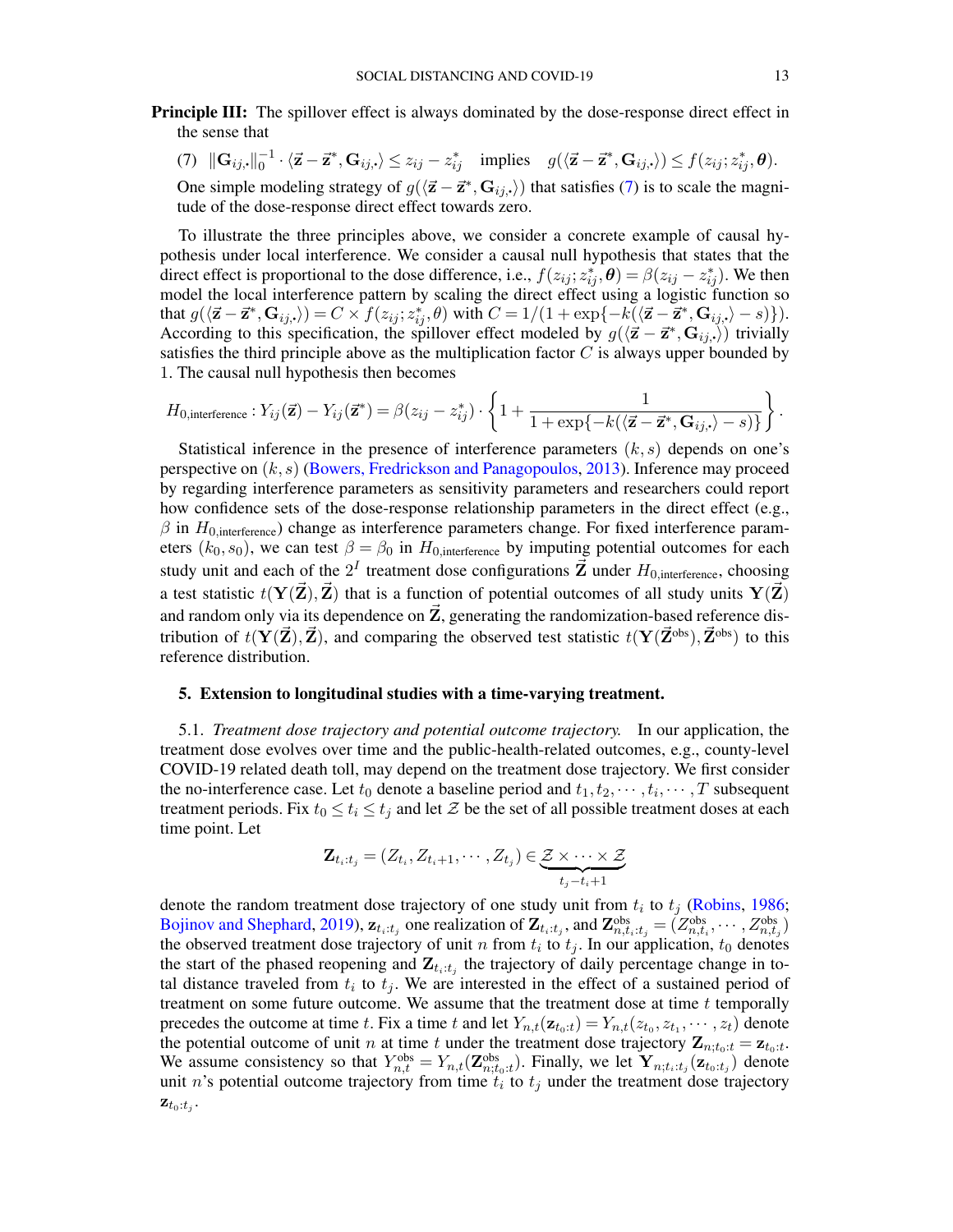5.2. *Covariate history and sequential randomization assumption.* One unique feature of longitudinal data is that the observed outcome trajectory up to time  $t - 1$  may confound the treatment dose at time  $t$ ; this is particularly true in our application: if the COVID-19 related case and death numbers were high during the last week in a county, then residents may be more wary of the disease and reduce social mobility this week. Following the literature on longitudinal studies, we let  $\overline{L}_{n,t}$  denote the time-dependent covariate process of unit n up to but not including time t;  $\overline{L}_{n,t}$  contains both time-independent covariates  $\mathbf{X}_n$  and time-dependent covariates like the observed outcomes  $\{Y_{n,t_0}^{\text{obs}}, Y_{n,t_1}^{\text{obs}}, \cdots, Y_{n,t-1}^{\text{obs}}\}$ . We further assume the sequential randomization assumption (SRA) [\(Robins,](#page-28-18) [1998\)](#page-28-18), which states that conditional on the treatment history up to time  $t - 1$  and covariate process up to time t, the treatment dose assignment at time  $t$  is independent of the potential outcome trajectories, i.e.,

$$
\mathbf{Y}_{n;t_0:T}(\mathbf{z}_{t_0:T})\bot \hspace{-0.12cm} \bot Z_{n,t} \mid \mathbf{Z}_{n;t_0:t-1} = \mathbf{z}_{n;t_0:t-1}, L_{n,t}, \ \forall \mathbf{z}_{t_0:T}.
$$

This assumption holds if residents' adopting the social distancing measures at time  $t$  depends on (1) their history of adopting social distancing measures, (2) time-independent covariates, and (3) observed daily COVID-19 related case numbers and death toll up to time  $t - 1$ . See also [Mattei, Ricciardi and Mealli](#page-28-19) [\(2019\)](#page-28-19) for a relaxed version of this assumption.

<span id="page-13-2"></span>5.3. *Cumulative treatment dose,* W*-equivalence, and dose-response relationship in a longitudinal setting.* One general recipe for drawing causal inference from longitudinal data is to model the marginal distribution of the counterfactual outcomes  $Y_{n,t}(\mathbf{z}_{t_0:t})$ , or the marginal joint distribution of  $Y_{n;t_i:t_j}(\mathbf{z}_{t_0:t})$ , as a function of the treatment trajectory and baseline covariates; see [Robins](#page-28-17) [\(1986,](#page-28-17) [1994\)](#page-28-20); [Robins, Greenland and Hu](#page-29-15) [\(1999\)](#page-29-15); [Robins, Hernán and](#page-29-16) [Babette](#page-29-16) [\(2000\)](#page-29-16) for seminal works. For example, one simplest model may state that N units are i.i.d. samples from a superpopulation such that the counterfactual mean of the outcome at time t depends on the treatment dose trajectory and the time-independent covariates  $\boldsymbol{X}$ through a known functional form  $g(\cdot)$ , i.e.,  $\mathbb{E}[Y_t(\mathbf{Z}_{t_0:t}) | \mathbf{X}] = g(\mathbf{Z}_{t_0:t}, \mathbf{X}; \boldsymbol{\beta})$ , and the interest lies in efficient estimation of the structural parameters  $\beta$ .

In the infectious disease context, modeling the potential outcomes is a daunting task and our interest here lies in testing a structural dose response relationship in a less modeldependent way. To proceed, we generalize the notion of "dose" from the static to longitudinal setting. Consider the following weighted difference between two treatment dose trajectories  $\mathbf{z}_{t_i:t_j}$  and  $\mathbf{z}'_{t_i:t_j}$ :

<span id="page-13-0"></span>(8) 
$$
\left\| \mathbf{z}_{t_i:t_j} - \mathbf{z}'_{t_i:t_j} \right\|_{\mathcal{W}} = \sum_{t_i \leq t' \leq t_j} w(t') \cdot (z_{t'} - z'_{t'}),
$$

where W is a shorthand for the weight function  $W(t') = \{w(t') | 0 \le w(t') \le 1 \text{ and } w(t') \le 1\}$  $\sum_{t_i \le t' \le t_j} w(t') = 1$ . Let  $\mathbf{z}_{t_i:t_j}^*$  denote a reference trajectory, e.g.,  $\mathbf{z}_{t_i:t_j}^* = (-0.5, \cdots, -0.5)$ corresponding to 50% reduction in total distance traveled from  $t_i$  to  $t_j$ . For each treatment dose trajectory  $z_{t_i:t_j}$ , we define its "cumulative dose" as the weighted difference between  $\mathbf{z}_{t_i:t_j}$  and  $\mathbf{z}_{t_i:t_j}^*$ .

<span id="page-13-1"></span>DEFINITION 5.1 (Cumulative Dose). Let  $z_{t_i:t_j}$  be a realization of the treatment dose trajectory  $\mathbf{Z}_{t_i:t_j}$ . Its cumulative dose with respect to the reference trajectory  $\mathbf{z}_{t_i:t_j}^*$  and the weight function  $W$  is

$$
\text{CD}(\mathbf{z}_{t_i:t_j};\mathbf{z}_{t_i:t_j}^*,\mathcal{W}) = \left\|\mathbf{z}_{t_i:t_j} - \mathbf{z}_{t_i:t_j}^*\right\|_{\mathcal{W}},
$$

where  $\|\cdot\|_{\mathcal{W}}$  is defined in [\(8\)](#page-13-0).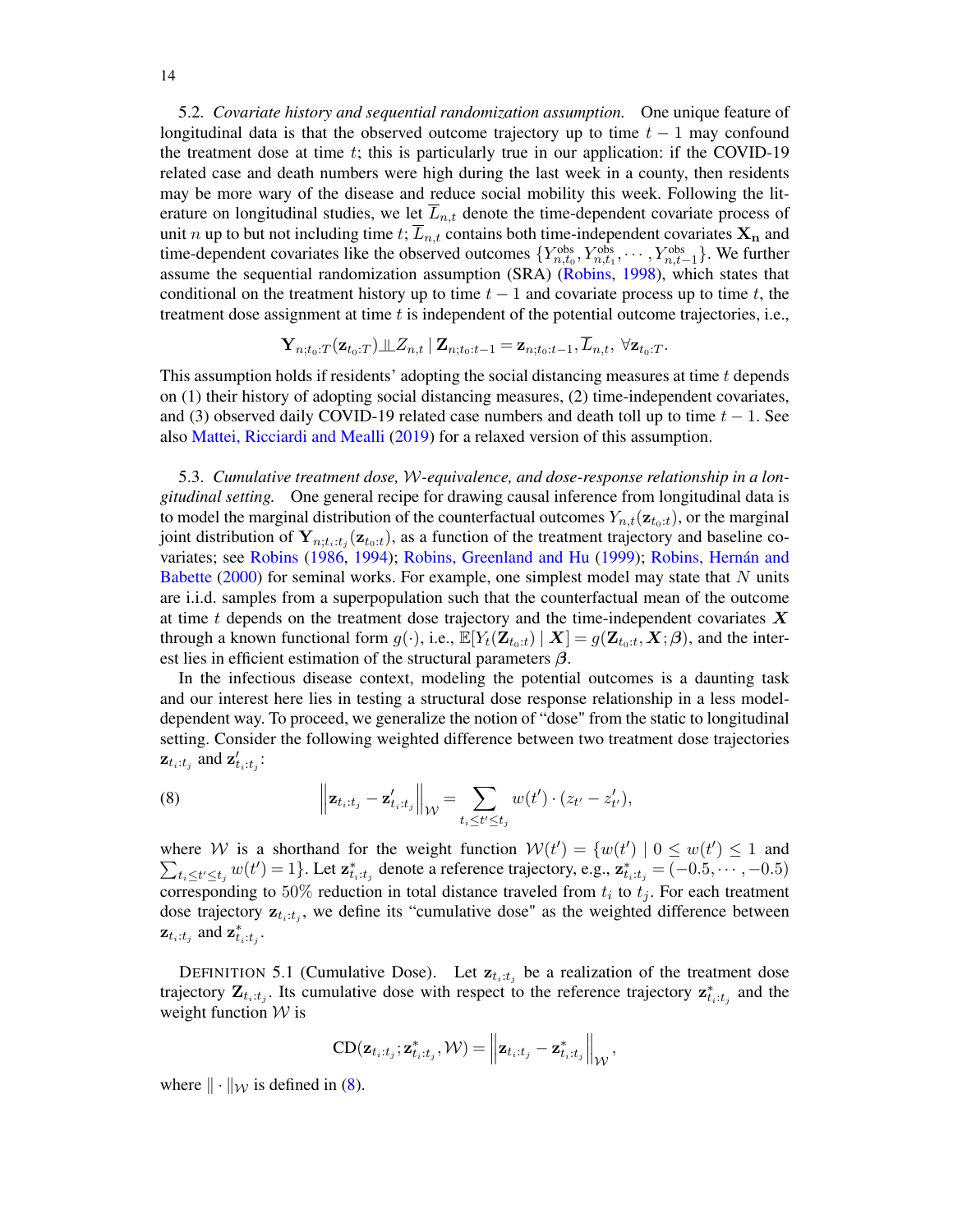<span id="page-14-2"></span>REMARK 1. The cumulative dose of a treatment dose trajectory is defined with respect to a reference trajectory and a weight function. The choices of the reference trajectory and weight function should be guided by expert knowledge so that the cumulative dose reflects some scientifically meaningful aspect of the treatment dose trajectory. For instance, in a longitudinal study of the effect of zidovudine (AZT), an antiretroviral medication, on mortality, [Robins, Hernán and Babette](#page-29-16) [\(2000\)](#page-29-16) defined the cumulative dose to be the aggregate AZT dose during the treatment period, i.e., the reference dose  $\mathbf{z}_{t_0:t}^* = (0, \dots, 0)$  and  $CD(\mathbf{z}_{t_0:t}; \mathbf{z}_{t_0:t}^*, \mathcal{W}) = \sum_{t_0 \le t' \le t} z_{t'}$ .

A collection of treatment dose trajectories is said to be " $W$ -equivalent" if they have the same cumulative dose with respect to the same weight function and reference trajectory.

<span id="page-14-0"></span>DEFINITION 5.2 (*W*-Equivalence). Two treatment dose trajectories  $z_{t_i:t_j}$  and  $z'_{t_i:t_j}$  are said to be *W*-equivalent w.r.t.to the reference trajectory  $\mathbf{z}_{t_i:t_j}^*$ , written as  $\mathbf{z}_{t_i:t_j} \stackrel{\text{W}}{=} \mathbf{z}_{t_i:t_j}$ , if  $CD(z_{t_i:t_j}; z_{t_i:t_j}^*, \mathcal{W}) = CD(z'_{t_i:t_j}; z_{t_i:t_j}^*, \mathcal{W})$ . Treatment dose trajectories that are equivalent to  $z_{t_i:t_j}$  form an equivalence class and is denoted as

$$
[\mathbf{z}_{t_i:t_j}]_{\mathcal{W}} = \left\{ \mathbf{z}'_{t_i:t_j} \mid \mathrm{CD}(\mathbf{z}'_{t_i:t_j}; \mathbf{z}^*_{t_i:t_j}, \mathcal{W}) = \mathrm{CD}(\mathbf{z}_{t_i:t_j}; \mathbf{z}^*_{t_i:t_j}, \mathcal{W}) \right\}.
$$

Equipped with Definition [5.1](#page-13-1) and [5.2,](#page-14-0) we are ready to state a major assumption that facilitates extending a dose-response relationship to longitudinal settings.

<span id="page-14-1"></span>ASSUMPTION 1 (Potential outcomes under *W*-equivalence). Let  $[\mathbf{z}_{t_0:t}]_W$  be an equiva-lence class as defined in Definition [5.2](#page-14-0) with respect to  $\|\cdot\|_{\mathcal{W}}$  and a reference trajectory  $\mathbf{z}_{t_0:t}^*$ . Then unit-level potential outcomes at time t,  $Y_{n,t}(\cdot)$ , satisfies:

$$
Y_{n,t}(\mathbf{z}_{t_0:t}) = Y_{n,t}(\mathbf{z}'_{t_0:t}), \; \forall \; \mathbf{z}_{t_0:t}, \mathbf{z}'_{t_0:t} \in [\mathbf{z}_{t_0:t}]_{\mathcal{W}}.
$$

EXAMPLE. In the study of AZT's effect on mortality,  $\mathbf{Z}_{t_0:t}$  represents the AZT dose trajectory from  $t_0$  to t. Let  $Y_{n,30} = 1$  if unit n dies at time  $t = 30$  and 0 otherwise. Assumption [1](#page-14-1) applied to  $Y_{n,30}$  then states that patient n's 30-day mortality status depends on the AZT trajectory from  $t_0$  to t only through some "cumulative dose" captured by  $CD(\mathbf{z}_{t_0:t}; \mathbf{z}_{t_0:t}^*, \mathcal{W})$ (e.g., the aggregate dose; see Remark [1\)](#page-14-2).

REMARK 2. Although Assumption [1](#page-14-1) and its variants are often assumed in the literature on longitudinal studies to reduce the number of potential outcomes [\(Robins, Hernán and](#page-29-16) [Babette,](#page-29-16) [2000,](#page-29-16) Section 7), its validity needs to be evaluated on a case-by-case basis. We evaluated Assumption [1](#page-14-1) in the infectious disease dynamics context using standard compartment model before invoking it in our application; see Supplementary Material H for details.

We now extend the dose-response relationship to a longitudinal setting.

DEFINITION 5.3 (Unit-Level Dose-Response Relationship in Longitudinal Studies). Let  $CD(\mathbf{z}_{t_0:t}; \mathbf{z}_{t_0:t}^*, \mathcal{W})$  be a cumulative dose defined in Definition [5.1](#page-13-1) and  $f_n(\cdot; \theta_n)$  a univariate dose-response model parametrized by  $\theta_n$  such that  $f_n(0; \theta_n) = 0$ . Suppose that Assumption [1](#page-14-1) holds. A unit-level dose-response relationship for unit  $n$  states that

<span id="page-14-3"></span>(9) 
$$
Y_{n,t}(\mathbf{z}_{t_0:t}) - Y_{n,t}(\mathbf{z}_{t_0:t}^*) = f_n \left\{ CD(\mathbf{z}_{t_0:t}; \mathbf{z}_{t_0:t}^*, \mathcal{W}); \boldsymbol{\theta}_n \right\}.
$$

REMARK 3. Observe that when  $z_{t_0:t} = z_{t_0:t}^*$ , the LHS of [\(9\)](#page-14-3) evaluates to 0 and the RHS evaluates to  $f_n \left\{ \text{CD}(\mathbf{z}_{t_0:t}^*, \mathbf{z}_{t_0:t}^*, \mathcal{W}); \boldsymbol{\theta}_n \right\} = f_n \left\{ 0; \boldsymbol{\theta}_n \right\} = 0.$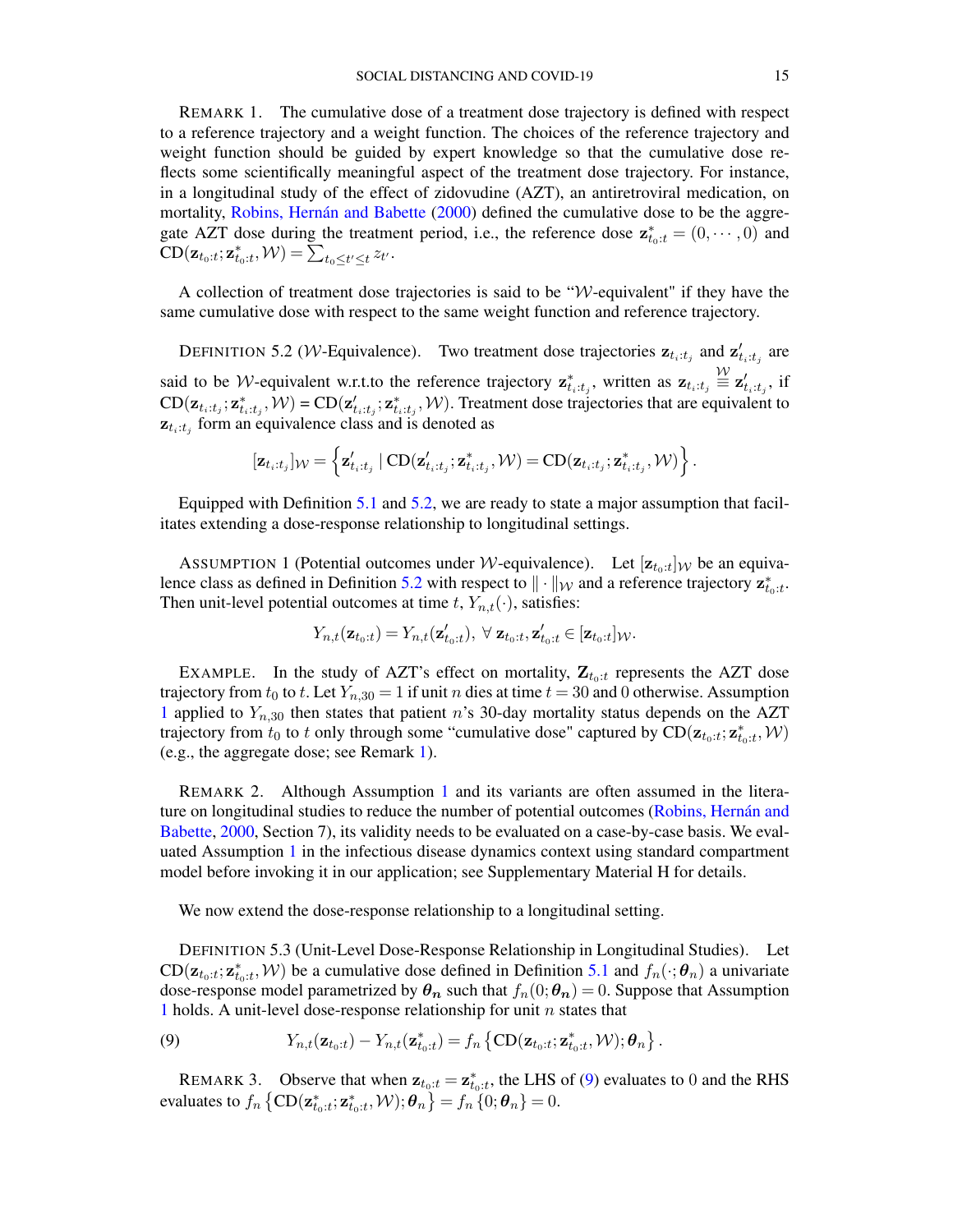REMARK 4. Let  $\mathbf{z}_{t_0:t}$  and  $\mathbf{z}'_{t_0:t}$  be two treatment dose trajectories such that  $\mathbf{z}_{t_0:t} \neq \mathbf{z}'_{t_0:t}$ but  $CD(\mathbf{z}_{t_0:t}; \mathbf{z}_{t_0:t}^*, \mathcal{W}) = CD(\mathbf{z}_{t_0:t}^{\prime}; \mathbf{z}_{t_0:t}^*, \mathcal{W})$ . For the dose-response relationship [\(9\)](#page-14-3) to be well-defined, we necessarily have  $Y_{n,t}(\mathbf{z}_{t_0:t}) = Y_{n,t}(\mathbf{z}_{t_0:t}')$ , which is guaranteed by Assumption [1.](#page-14-1)

REMARK 5. Similar to the static setting considered in Section [2,](#page-3-1) the dose-response relationship [\(9\)](#page-14-3) can be thought of as a parsimonious summary of unit-level causal effects from a sustained period of treatment.

<span id="page-15-0"></span>5.4. *Embedding longitudinal data into an experiment and testing a dose-response relationship.* Let  $i = 1, 2, \dots, I$  be I pairs of two units matched on the covariate process  $\overline{L}_{i1,t} = \overline{L}_{i2,t}$  but  $\overline{Z}_{i1;t_0:t}^{\text{obs}} \neq \overline{Z}_{i2;t_0:t}^{\text{obs}}$ . Units i1 and i2 are each associated with the following two potential outcomes at time t:

$$
Y_{ij,t}(\mathbf{Z}^{\text{obs}}_{i1;t_0:t})
$$
 and  $Y_{ij,t}(\mathbf{Z}^{\text{obs}}_{i2;t_0:t}), i = 1, \cdots, I, j = 1, 2,$ 

in parallel with Definition [2.1](#page-6-0) in the static setting. Write  $\mathcal{F}_t = \{\overline{L}_{ij,t}, Y_{ij,t}(\overline{Z}_{i1;t_0:t}^{\text{obs}}), Y_{ij,t}(\overline{Z}_{i2;t_0:t}^{\text{obs}}),$  $i = 1, \dots, I, j = 1, 2$ . Let  $ij'$  denote the unit with the minimum cumulative dose in matched pair i and ij<sup>n</sup> the other unit, and write  $\mathbf{Z}_{\wedge;t_0:t}^{obs} = {\mathbf{Z}_{1j';t_0:t}^{obs}, \cdots, \mathbf{Z}_{1j';t_0:t}^{obs}}$ , and  $\mathbf{Z}_{\vee;t_0:t}^{obs} = \{ \mathbf{Z}_{1j'',t_0:t}^{obs},\cdots,\mathbf{Z}_{Ij'',t_0:t}^{obs} \}$ . By iteratively applying the sequential randomization assumption, it is shown in the Supplementary Material E that

<span id="page-15-1"></span>(10) 
$$
\pi_{i1} = P(\mathbf{Z}_{i1;t_0:t} = \mathbf{Z}_{i1;t_0:t}^{\text{obs}}, \mathbf{Z}_{i2;t_0:t} = \mathbf{Z}_{i2;t_0:t}^{\text{obs}} | \mathcal{F}_t, \mathbf{Z}_{\text{A},t_0:t}^{\text{obs}}, \mathbf{Z}_{\text{A},t_0:t}^{\text{obs}}) = P(\mathbf{Z}_{i1;t_0:t} = \mathbf{Z}_{i2;t_0:t}^{\text{obs}}, \mathbf{Z}_{i2;t_0:t} = \mathbf{Z}_{i1;t_0:t}^{\text{obs}} | \mathcal{F}_t, \mathbf{Z}_{\text{A},t_0:t}^{\text{obs}}, \mathbf{Z}_{\text{A},t_0:t}^{\text{obs}}) = \pi_{i2} = 1/2.
$$

REMARK 6. In the static setting, it suffices to match on observed covariates to embed data into an approximate experiment; in the longitudinal setting, one needs to match on the covariate process  $L_t$  including the time-independent covariates and observed outcomes during the treatment period.

REMARK 7. Our framework is different from the balance risk set matching of [Li, Prop](#page-28-21)[ert and Rosenbaum](#page-28-21) [\(2001\)](#page-28-21). According to [Li, Propert and Rosenbaum](#page-28-21) [\(2001\)](#page-28-21)'s setup, units receive a binary treatment at most once in the entire study period. Our framework is also different from [Imai, Kim and Wang](#page-28-22) [\(2018\)](#page-28-22). [Imai, Kim and Wang](#page-28-22) [\(2018\)](#page-28-22)'s primary interest is the treatment effect of an intervention at a particular time point  $t$ ; hence, [Imai, Kim and](#page-28-22) [Wang](#page-28-22)  $(2018)$  pair a subject receiving treatment at time t to subjects with the same treatment dose and covariate process up to time  $t - 1$  but not receiving the treatment at time t. In sharp contrast, we are focusing on the causal effect of a sustained period of treatment, similar to the setup in [Robins, Hernán and Babette](#page-29-16) [\(2000\)](#page-29-16). The entire treatment dose trajectory is the unit to be permuted and our design reflects this aspect.

Consider testing the following dose-response relationship in a longitudinal study:

$$
H_0^L: Y_{ij,t}(\mathbf{z}_{t_0:t}) - Y_{ij,t}(\mathbf{z}_{t_0:t}^*)
$$
  
=  $f \{ CD(\mathbf{z}_{t_0:t}; \mathbf{z}_{t_0:t}^*, \mathcal{W}); \boldsymbol{\theta} \}, \quad \forall i = 1, \dots, I, j = 1, 2, \quad \text{for some } \boldsymbol{\theta},$ 

where  $\mathbf{z}_{t_0:t}^*$  is a reference trajectory,  $\text{CD}(\mathbf{z}_{t_0:t};\mathbf{z}_{t_0:t}^*,\mathcal{W})$  a cumulative dose, and  $f(\cdot;\bm{\theta})$  a doseresponse relationship of scientific interest. Within each matched pair are two observed treatment dose trajectories  $\mathbf{Z}_{i1;t_0:t}^{obs}$  and  $\mathbf{Z}_{i2;t_0:t}^{obs}$ . We observe the potential outcome that i1 exhibits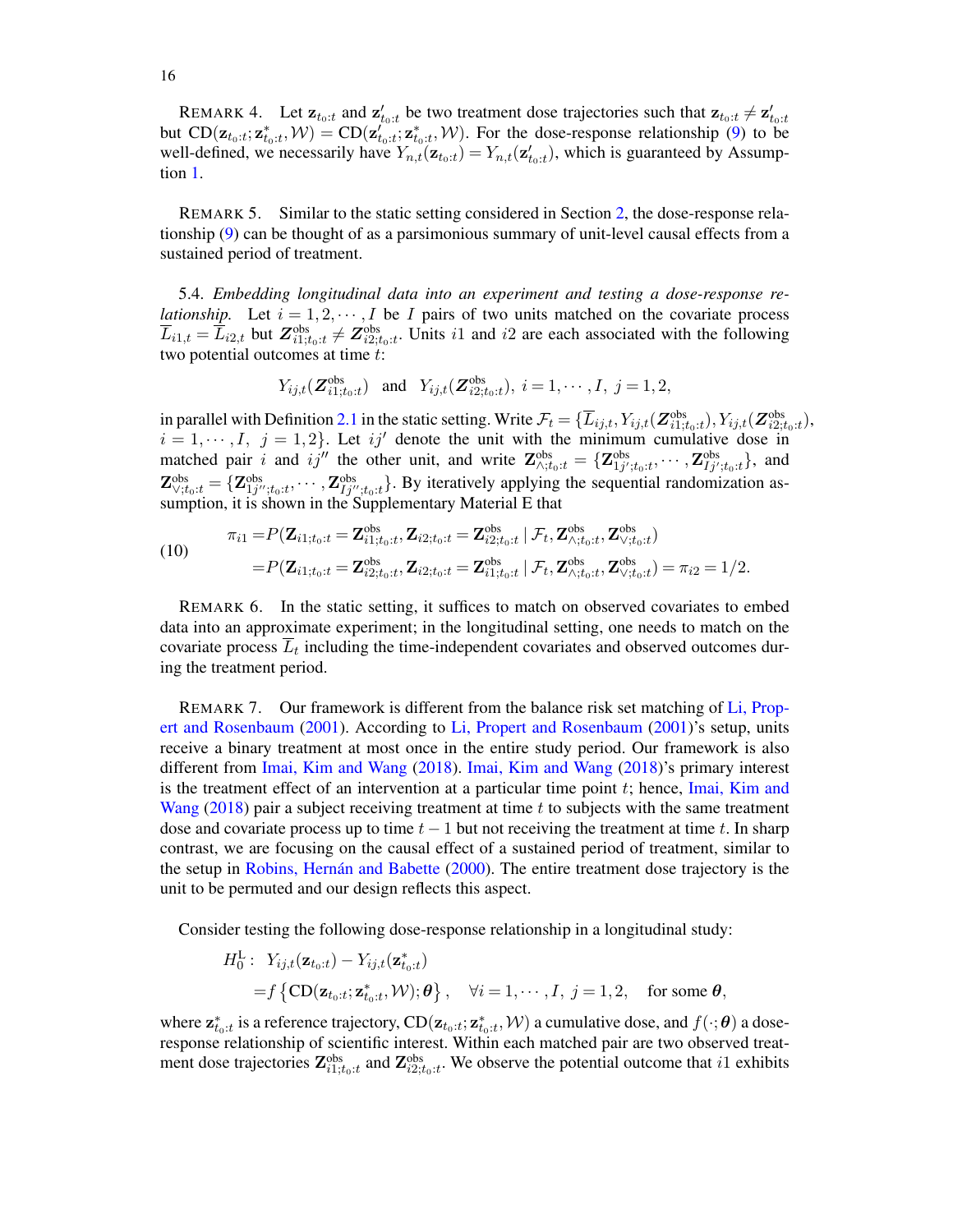under  $\mathbf{Z}_{i1;t_0:t}^{\text{obs}},$  i.e.,  $Y_{i1,t}(\mathbf{Z}_{i1;t_0:t}^{\text{obs}}) = Y_{i1,t}^{\text{obs}}$ ; moreover, we are able to impute  $Y_{i1,t}(\cdot)$  evaluated at  $\mathbf{Z}_{i2;t_0:t}^{obs}$ , under  $H_0^L$  and Assumption [1:](#page-14-1)

<span id="page-16-1"></span>(11) 
$$
Y_{i1,t}(\mathbf{Z}_{i2;t_0:t}^{\text{obs}}) = Y_{i1,t}^{\text{obs}} + f\left\{ CD(\mathbf{Z}_{i2;t_0:t}^{\text{obs}}; \mathbf{z}_{t_0:t}^*, \mathcal{W}); \boldsymbol{\theta}\right\} - f\left\{ CD(\mathbf{Z}_{i1;t_0:t}^{\text{obs}}; \mathbf{z}_{t_0:t}^*, \mathcal{W}); \boldsymbol{\theta}\right\}.
$$

Similarly, we have  $Y_{i2,t}(\mathbf{Z}_{i2,t_0:t}^{obs}) = Y_{i2,t}^{obs}$  and can impute:

<span id="page-16-2"></span>(12) 
$$
Y_{i2,t}(\mathbf{Z}_{i1;t_0:t}^{\text{obs}}) = Y_{i2,t}^{\text{obs}} + f\left\{ CD(\mathbf{Z}_{i1;t_0:t}^{\text{obs}}; \mathbf{z}_{t_0:t}^*, \mathcal{W}); \boldsymbol{\theta}\right\} - f\left\{ CD(\mathbf{Z}_{i2;t_0:t}^{\text{obs}}; \mathbf{z}_{t_0:t}^*, \mathcal{W}); \boldsymbol{\theta}\right\}.
$$

Table [3](#page-16-0) summarizes the observed and imputed information. The problem has now been reduced to the static setting, except that instead of permuting the two scalar treatment doses, we now permute two treatment dose trajectories. Randomization-based testing procedure like the one discussed in Section [3](#page-6-1) in a static setting can be readily applied to testing (1)  $\theta = \theta_0$ for a fixed  $\theta_0$  and (2) the validity of a postulated dose-response relationship  $H_0^L$ .

#### TABLE 3

<span id="page-16-0"></span>*Imputed science table when testing a dose-response relationship in a longitudinal setting. For each unit, one and only one potential outcome is observed; however, the other potential outcome can be imputed under Assumption [1](#page-14-1) and*  $H_0^L$ .

|                    |                                                                         |                                                                                    |                                         | Observe One Potential Outcome           | <b>Imputed Potential Outcomes</b>       |                                                |  |
|--------------------|-------------------------------------------------------------------------|------------------------------------------------------------------------------------|-----------------------------------------|-----------------------------------------|-----------------------------------------|------------------------------------------------|--|
| Units              | Obs. Treatment<br>Dose Trajectory<br>$\mathbf{Z}^\text{obs}_{ij;t_0:t}$ | Cumulative<br>Dose<br>$\mathbf{Z}^{\text{obs}}_{ij;t_0:t}$                         | $Y_{ij,t}(\mathbf{Z}_{i1:t_0:t}^{obs})$ | $Y_{ij,t}(\mathbf{Z}_{i2:t_0:t}^{obs})$ | $Y_{ij,t}(\mathbf{Z}_{i1:t_0:t}^{obs})$ | $Y_{ij,t}(\mathbf{Z}^{\text{obs}}_{i2:t_0:t})$ |  |
| 11                 | $\mathbf{Z}_{11;t_0:t}^{obs}$                                           | $\mathrm{CD}(\mathbf{Z}_{11;t_0:t}^{\text{obs}};\mathbf{z}_{t_0:t}^*,\mathcal{W})$ | $Y_{11,t}^{\text{obs}}$                 | ?                                       | $Y_{11,t}^{\text{obs}}$                 | Impute according<br>to scheme $(11)$           |  |
| 12                 | $\mathbf{Z}_{12;t_0:t}^{\text{obs}}$                                    | $\mathrm{CD}(\mathbf{Z}_{12:t_0:t}^{\text{obs}};\mathbf{z}_{t_0:t}^*,\mathcal{W})$ | ?                                       | $Y_{12,t}^{\text{obs}}$                 | Impute according<br>to scheme $(12)$    | $Y_{12,t}^{\text{obs}}$                        |  |
| $\cdot$<br>$\cdot$ | $\mathbf{r}$                                                            |                                                                                    | $\cdot$<br>$\cdot$                      | $\cdot$<br>$\cdot$                      |                                         |                                                |  |
| I <sub>1</sub>     | $\mathbf{Z}_{I1;t_0:t}^{\text{obs}}$                                    | $\mathrm{CD}(\mathbf{Z}_{I1;t_0:t}^{\text{obs}};\mathbf{z}_{t_0:t}^*,\mathcal{W})$ | $Y_{I1,t}^{\text{obs}}$                 | ?                                       | $Y_{I1,t}^{\text{obs}}$                 | Impute according<br>to scheme $(11)$           |  |
| I2                 | $\mathbf{Z}_{I2;t_0:t}^{\text{obs}}$                                    | $\mathrm{CD}(\mathbf{Z}_{I2:t_0:t}^{\text{obs}};\mathbf{z}_{t_0:t}^*,\mathcal{W})$ | ?                                       | $Y_{I2,t}^{\text{obs}}$                 | Impute according<br>to scheme $(12)$    | $Y_{I2,t}^{\text{obs}}$                        |  |

5.5. *Time lag and lag-incorporating weights.* One unique aspect of our application is that there is typically a time lag between social distancing and its effect on public-healthrelated outcomes. We formalize this in Assumption [2.](#page-16-3)

<span id="page-16-3"></span>ASSUMPTION 2 (Time Lag). The treatment trajectory is said to have a " $\ell$ -lagged effect" on unit  $n$ 's potential outcomes at time  $t$  if

$$
Y_{n,t}(z_{t_0}, z_{t_1}, \cdots, z_{t-\ell}, z_{t-\ell+1}, \cdots, z_t) = Y_{n,t}(z_{t_0}, z_{t_1}, \cdots, z_{t-\ell}, z'_{t-\ell+1}, \cdots, z'_t),
$$
  
for all  $z_{t_0}, \cdots, z_{t-\ell}, z_{t-\ell+1}, \cdots, z_t$ , and  $z'_{t-\ell+1}, \cdots, z'_t$ .

In words, Assumption [2](#page-16-3) says that the outcome of interest at time  $t$  depends on the entire treatment dose trajectory only up to time  $t - \ell$ . Assumption [2](#page-16-3) holds in particular when  $Y_{n,t}$  measures the number of people succumbing to the COVID-19 at time t. Researchers estimated that the time lag between contracting COVID-19 and exhibiting symptoms (i.e., the so-called incubation period) had a median of 5.1 days and could be as long as 11.5 days [\(Lauer et al.,](#page-28-23) [2020\)](#page-28-23), and the time lag between the onset of the COVID-19 symptoms and death ranged from 2 to 8 weeks [\(Testa et al.,](#page-29-17) [2020;](#page-29-17) [World Health Organization,](#page-28-24) [2020\)](#page-28-24). Therefore, it may be reasonable to believe that the number of COVID-19 related deaths at time  $t$  does not depend on social distancing practices  $\ell$  days immediately preceding t for some properly chosen  $\ell$ . Assumption [2](#page-16-3) may be further combined with Assumption [1](#page-14-1) to state that unit n's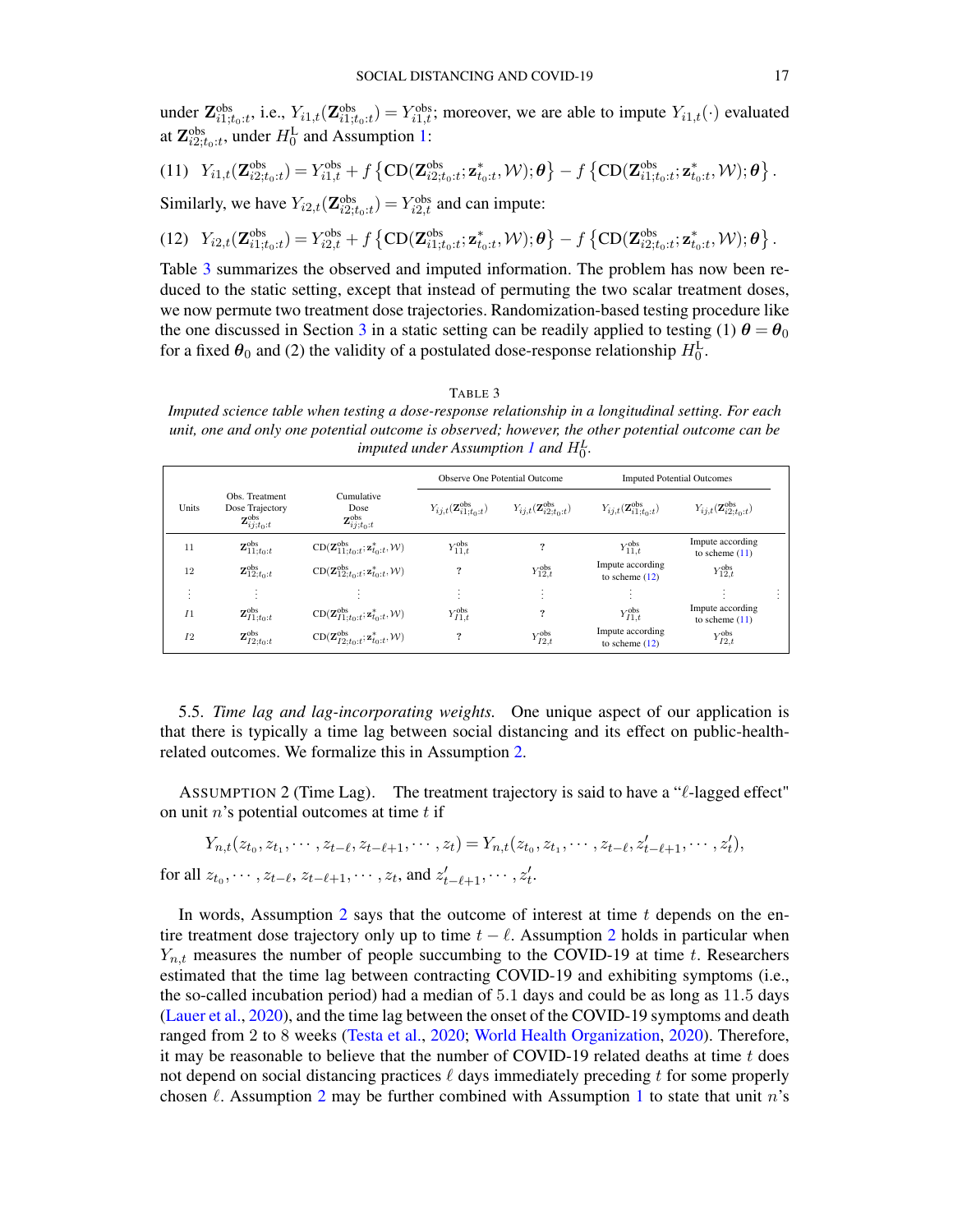potential outcomes at time t depend on the entire treatment dose trajectory  $z_{t_0:t}$  only via some cumulative dose from time  $t_0$  to  $t - \ell$  by defining the cumulative dose with respect to some lag-incorporating weight function  $\mathcal{W}_{\text{lag}}$  that assigns 0 weights to  $\ell$  treatment doses immediately preceding time t.

<span id="page-17-0"></span>REMARK 8. Suppose that the time lag assumption holds for potential outcomes  $Y_{n,t}(\cdot)$ ,  $\cdots$ ,  $Y_{n,t+\ell-1}(\cdot)$ , and let  $g : \mathbb{R}^l \mapsto \mathbb{R}$  be a function that maps these  $\ell$  potential outcomes to an aggregate outcome  $g\{Y_{n,t}(\cdot), \cdots, Y_{n,t+\ell-1}(\cdot)\}\)$ . One immediate consequence of Assump-tion [2](#page-16-3) is that  $g\{Y_{n,t}(\cdot), \cdots, Y_{n,t+\ell-1}(\cdot)\}\)$  depends on the entire treatment dose trajectory  $\mathbf{Z}_{t_0:t+\ell-1}$  $\mathbf{Z}_{t_0:t+\ell-1}$  $\mathbf{Z}_{t_0:t+\ell-1}$  only via  $\mathbf{Z}_{t_0:t-1}$ ; moreover, we may invoke Assumption 1 and further state that  $g\{Y_{n,t}(\cdot), \cdots, Y_{n,t+\ell-1}(\cdot)\}\$  depends on the entire treatment dose trajectory  $\mathbf{Z}_{t_0:t+\ell-1}$  only via some cumulative dose of  $\mathbf{Z}_{t_0:t-1}$ . Dose-response relationships, statistical matching, and testing procedures described in Section [5.3](#page-13-2) and [5.4](#page-15-0) then hold by replacing  $Y_{n,t}(\cdot)$  with the aggregate outcome  $g\{Y_{n,t}(\cdot), \cdots, Y_{n,t+\ell-1}(\cdot)\}\$  where appropriate. Details are provided in Supplementary Material F.

<span id="page-17-1"></span>5.6. *Incorporating interference.* One may further allow the outcome of interest of unit  $ij$  to depend not only on its own cumulative dose, but also the cumulative doses of neighboring units, as described in Section [4.](#page-10-2) Let  $\vec{\mathbf{Z}}_{t_0:t} = (\mathbf{Z}_{11;t_0:t}, \cdots, \mathbf{Z}_{I2;t_0:t})$  denote the random treatment dose trajectories from  $t_0$  to t of all study units,  $\vec{z}_{t_0:t}$  its realization,  $\vec{z}_{t_0:t}^* = (\mathbf{z}_{t_0:t}^*, \cdots, \mathbf{z}_{t_0:t}^*)$  a collection of reference dose trajectories, and  $Y_{ij,t}(\vec{\mathbf{Z}}_{t_0:t})$ the potential outcome. Finally, collect the cumulative doses of all study units in  $\vec{z}_{\text{cumu}} =$  $(CD(\mathbf{z}_{11;t_0:t}; \mathbf{z}_{t_0:t}^*, \mathcal{W}), \cdots, CD(\mathbf{z}_{I2;t_0:t}; \mathbf{z}_{t_0:t}^*, \mathcal{W}))$ . We stress that each entry of  $\mathbf{Z}_{t_0:t}$  is itself a random trajectory, while each entry of  $\vec{z}_{cumu}$  is a scalar. Synthesizing our development in Section [4](#page-10-2) and [5.4,](#page-15-0) we consider testing a dose-response relationship in a longitudinal study under interference by modeling the contrast between  $Y_{ij,t}(\vec{z}_{t_0:t})$  and  $Y_{ij,t}(\vec{z}_{t_0:t}^*)$ . Combining Principle I and II in Section [4](#page-10-2) with Assumption [1,](#page-14-1) we have a causal null hypothesis of the form

$$
H_{0,\text{interference}}^\text{L} : Y_{ij,t}(\vec{\mathbf{z}}_{t_0:t}) - Y_{ij,t}(\vec{\mathbf{z}}_{t_0:t}^*) = f\left\{ \text{CD}(\mathbf{z}_{ij;t_0:t};\mathbf{z}_{t_0:t}^*, \mathcal{W});\boldsymbol{\theta} \right\} + g(\langle \vec{\mathbf{z}}_\text{cumu}, \mathbf{G}_{ij,\centerdot} \rangle),
$$

where  $f\left\{\text{CD}(\mathbf{z}_{ij;t_0:t};\mathbf{z}_{t_0:t}^*, \mathcal{W});\bm{\theta}\right\}$  captures the dose-response direct effect and  $g(\langle\vec{\mathbf{z}}_\text{cumu},\mathbf{G}_{ij,\bm{\cdot}}\rangle)$ models a spillover effect that depends only on the cumulative doses of  $ij$ 's neighboring units. Simple parametric models as described in Section [4.3](#page-11-0) can be readily applied to model the spillover effect. By imputing under  $H_{0,\text{interference}}^{\text{L}}$  and permuting the two treatment dose trajectories within each matched pair as described in Section [5.4,](#page-15-0) one can readily conduct randomization-based inference to construct confidence sets for structural parameters in the dose-response relationship while treating interference parameters in the  $q(\cdot)$  model as sensitivity parameters.

## 6. Social distancing and COVID-19 during phased reopening: study design.

6.1. *Data: time frame, granularity, cumulative dose, outcome, and covariate history.* The first state in the U.S. that reopened was Georgia at April 24th, 2020. We hence consider data from April 27th, the first Monday following April 24th, to August 2nd, the first Sunday in August in the primary analysis. We choose a Monday (April 27th) as the baseline period and a Sunday (August 2rd) as the endpoint because social distancing and public-health-related outcomes data exhibited consistent weekly periodicity [\(Unnikrishnan,](#page-29-18) [2020\)](#page-29-18).

We analyze the data at a county-level granularity and use the county-level percentage change in the total distance traveled compiled by Unacast™ as the continuous, time-varying treatment dose. We consider a two-month treatment period from April 27th (Monday) to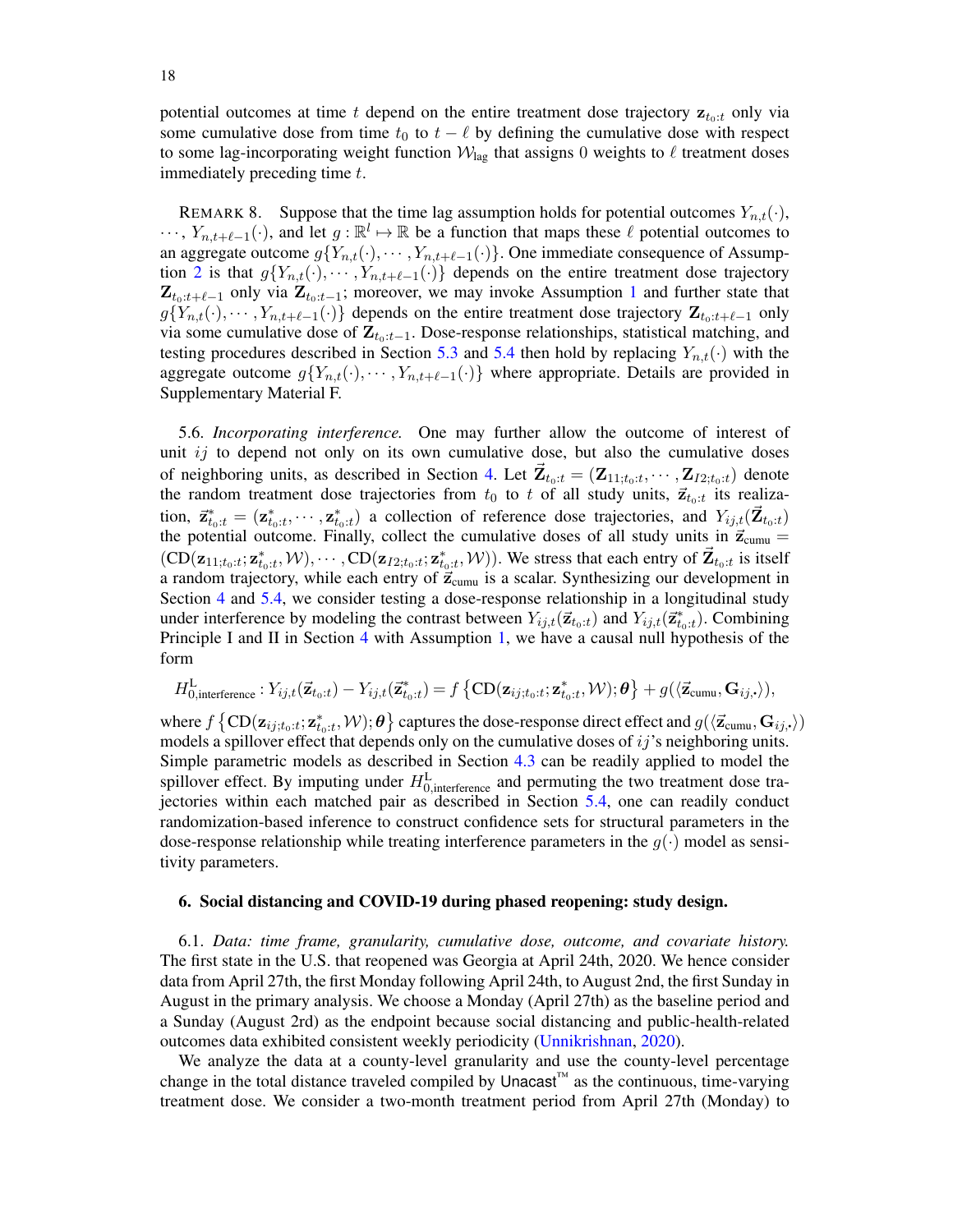June 28th (Sunday). According to the data compiled by Unacast™, counties cut social mobility by at most 50% during most of the phased reopening; hence, we set the reference dose trajectory to be −0.5 throughout the treatment period and define a notion of cumulative dose with respect to this reference dose trajectory and a uniform weighting scheme that assigns equal weight to each day during the treatment period. In a sensitivity analysis, we further repeated all dose-response analyses using different notions of cumulative dose based on different weighting schemes. In the Supplementary Material H, we assess the appropriateness of Assumption [1](#page-14-1) in the context of standard epidemiological models using simulation studies. The primary outcome of interest is the cumulative COVID-19 related death toll per 100, 000 people from June 29th (Monday) to August 2nd (Sunday), a total of five weeks. The countylevel COVID-19 case number and death toll are both obtained from the New York Times COVID-19 data repository [\(The New York Times,](#page-29-19) [2020\)](#page-29-19).

As discussed in Section [5.4,](#page-15-0) we matched counties similar on covariates, including timeindependent covariates and time-dependent covariate processes, in order to embed data into an approximate randomized experiment. Specifically, we matched on the following timeindependent baseline covariates: female (%), black (%), Hispanic (%), above 65 (%), smoking (%), driving alone to work (%), flu vaccination (%), some college (%), number of membership associations per 10,000 people, rural  $(0/1)$ , poverty rate  $(\%)$ , population, and population density (residents per square mile). These county-level covariates data were derived from the census data collected by the United States Census Bureau and the County Health Rankings and Roadmaps Program [\(Remington, Catlin and Gennuso,](#page-28-4) [2015\)](#page-28-4). Moreover, we matched on the number of new COVID-19 cases and new COVID-19 related deaths per 100, 000 people every week from April 20th - 26th to June 23th - 29th.

6.2. *Statistical matching, matched samples, and assessing balance.* A total of 1, 211 matched pairs of two counties were formed using optimal nonbipartite matching [\(Lu et al.,](#page-28-9) [2001,](#page-28-9) [2011\)](#page-28-10). We matched exactly on the covariate "rural (0/1)" for later subgroup analysis and balanced all other 32 covariates. We added a mild penalty on the cumulative dose so that two counties within the same matched pair had a tangible difference in their cumulative doses, and added 20% sinks to eliminate 20% of counties for whom no good match can be found [\(Baiocchi et al.,](#page-26-3) [2010;](#page-26-3) [Lu et al.,](#page-28-10) [2011\)](#page-28-10). Following the advice in [Rubin](#page-29-9) [\(2007\)](#page-29-9), the design was conducted without any access to the outcome data in order to assure the objectivity of the design.

Within each matched pair, the county with smaller cumulative dose is referred to as the "better social distancing" county, and the other "worse social distancing" county. Appendix [A](#page-25-0) shows where the 1, 211 better social distancing counties and the other 1, 211 worse social distancing counties are located in the U.S., and Figure [5](#page-19-0) plots the average daily percentage change in total distance traveled and the average daily COVID-19 related death toll per 100, 000 people during the treatment period (April 27th to June 28th) in two groups. It is evident that two groups differ in their extent of social distancing, but are very similar in their daily COVID-19 related death toll per 100, 000 people during the treatment period. Finally, Appendix [B](#page-25-1) summarizes the balance of all 33 covariates in two groups after matching. All variables have standardized differences less than 0.15 and are considered sufficiently balanced [\(Rosenbaum,](#page-29-7) [2002\)](#page-29-7). In Supplementary Material G.1, we further plot the cumulative distribution functions of important variables in two groups. A detailed pre-analysis plan, including matched samples and specification of a primary analysis and three secondary analyses, can be found via [doi:10.13140/RG.2.2.23724.28800](doi: 10.13140/RG.2.2.23724.28800).

7. Social distancing and COVID-19 during phased reopening: outcome analysis.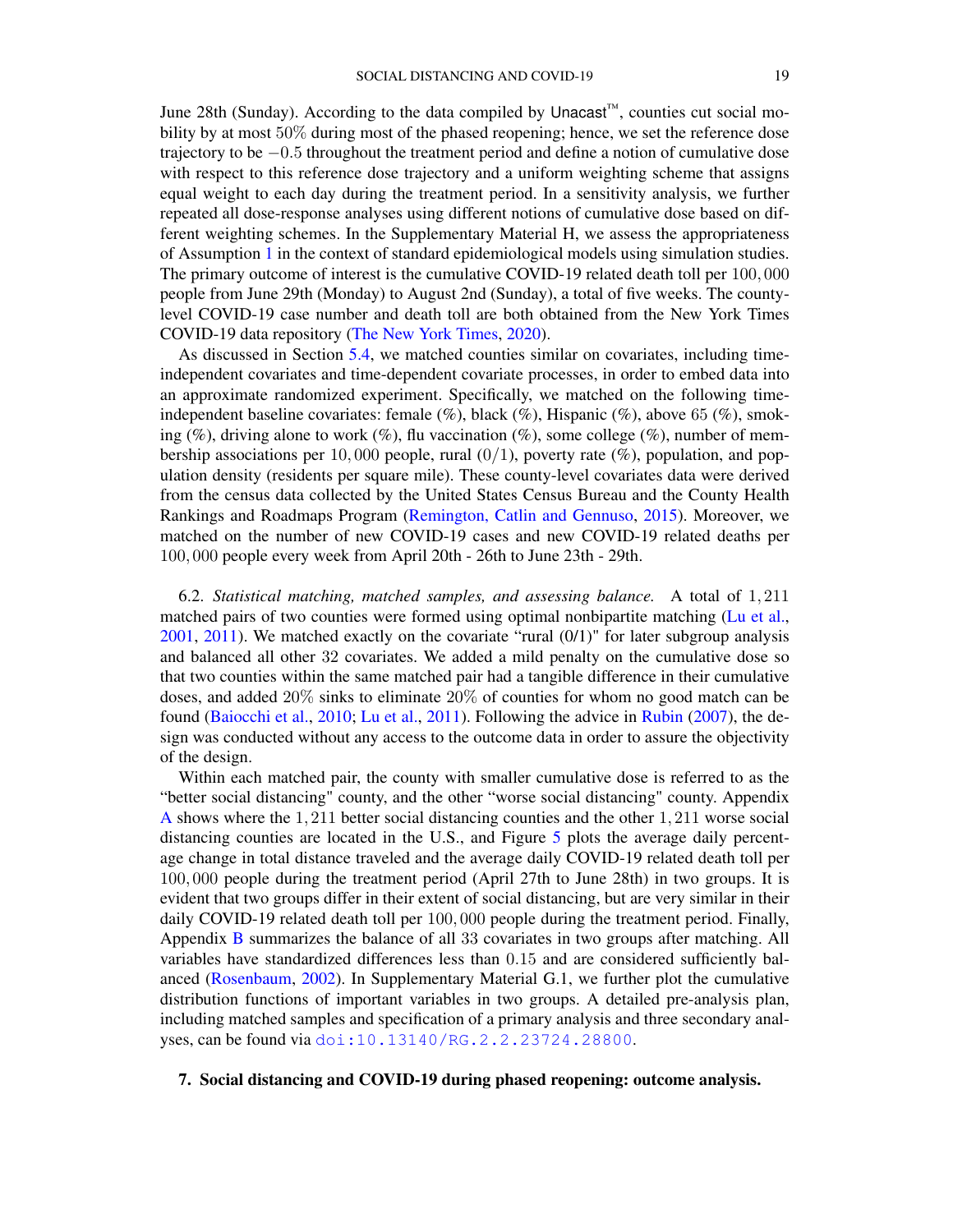<span id="page-19-0"></span>

Fig 5: Trajectories of the average daily percentage change in total distance traveled (dashed lines) and average daily COVID-19 related death toll per 100,000 people (solid lines) in 1, 211 better social distancing counties (blue) and 1, 211 worse social distancing counties (red). We saw a sharp contrast in the level of social distancing but little difference in the COVID-19 related death during this treatment period.

<span id="page-19-1"></span>7.1. *Primary analysis: causal null hypothesis regarding the death toll.* Fix  $t_0 =$  April 27th and T = June 28th. Let  $\mathbf{Z}_{t_0:T} = \mathbf{z}_{t_0:T}$  denote a treatment dose trajectory from  $t_0$  to T and  $Y_t(\cdot)$  the potential COVID-19 related deaths at time t. We specify the time-lag parameter  $\ell = 35$  so that  $T + \ell$  corresponds to August 2nd. As discussed in Remark [8,](#page-17-0) we consider the aggregate outcome  $Y_{\text{agg}}(\cdot) = g\{Y_{T+1}(\cdot), \cdots, Y_{T+\ell}(\cdot)\} = \sum_{T+1 \leq t \leq T+\ell} Y_t(\cdot)$ . Our primary analysis tests the following causal null hypothesis for the  $1,211 \times 2 = 2,422$  counties in our matched samples:

$$
H_{0,\text{primary}}: Y_{ij,\text{agg}}(\mathbf{z}_{t_0:T}) - Y_{ij,\text{agg}}(\mathbf{z}_{t_0:T}^*) = 0, \ \forall \mathbf{z}_{t_0:T}, \ \forall i = 1,\cdots,I = 1211, \ j = 1,2.
$$

This null hypothesis states that the treatment dose trajectory from April 27th to June 28th had no effect whatsoever on the COVID-19 related death toll from June 29th to August 2nd.

The top left panel of Figure [6](#page-20-0) plots  $\widehat{F}_{min}$  (CDF of the better social distancing counties' observed outcomes) and  $\hat{F}_{\text{max}}^{\text{tr}}$  (CDF of the worse social distancing counties' observed outcomes under  $H_{0,\text{primary}}$ ); we calculate the test statistic  $t_{\text{KS}} = 0.735$  and contrast it to a reference distribution generated using  $1,000,000$  samples from all possible  $2^{1211}$  randomizations; see the top right panel of Figure [6.](#page-20-0) In this way, an exact p-value equal to  $2.06 \times 10^{-4}$  is obtained and the causal null hypothesis  $H_{0,\text{primary}}$  is rejected at 0.05 level. Moreover, as detailed in Section [4](#page-10-2) and [5.6,](#page-17-1) rejecting the null hypothesis  $H_{0,\text{primary}}$  also implies rejecting the null hypothesis of no direct or spillover effect under *arbitrary* interference pattern.

We further conducted two sensitivity analyses to assess the no unmeasured confounding assumption and the time lag assumption we made in the primary analysis. In the first sensitivity analysis, we allowed the dose trajectory assignment probability  $\pi_{i1}$  and  $\pi_{i2}$  as in [\(10\)](#page-15-1) to be biased from the randomization probability and then generated the reference distribution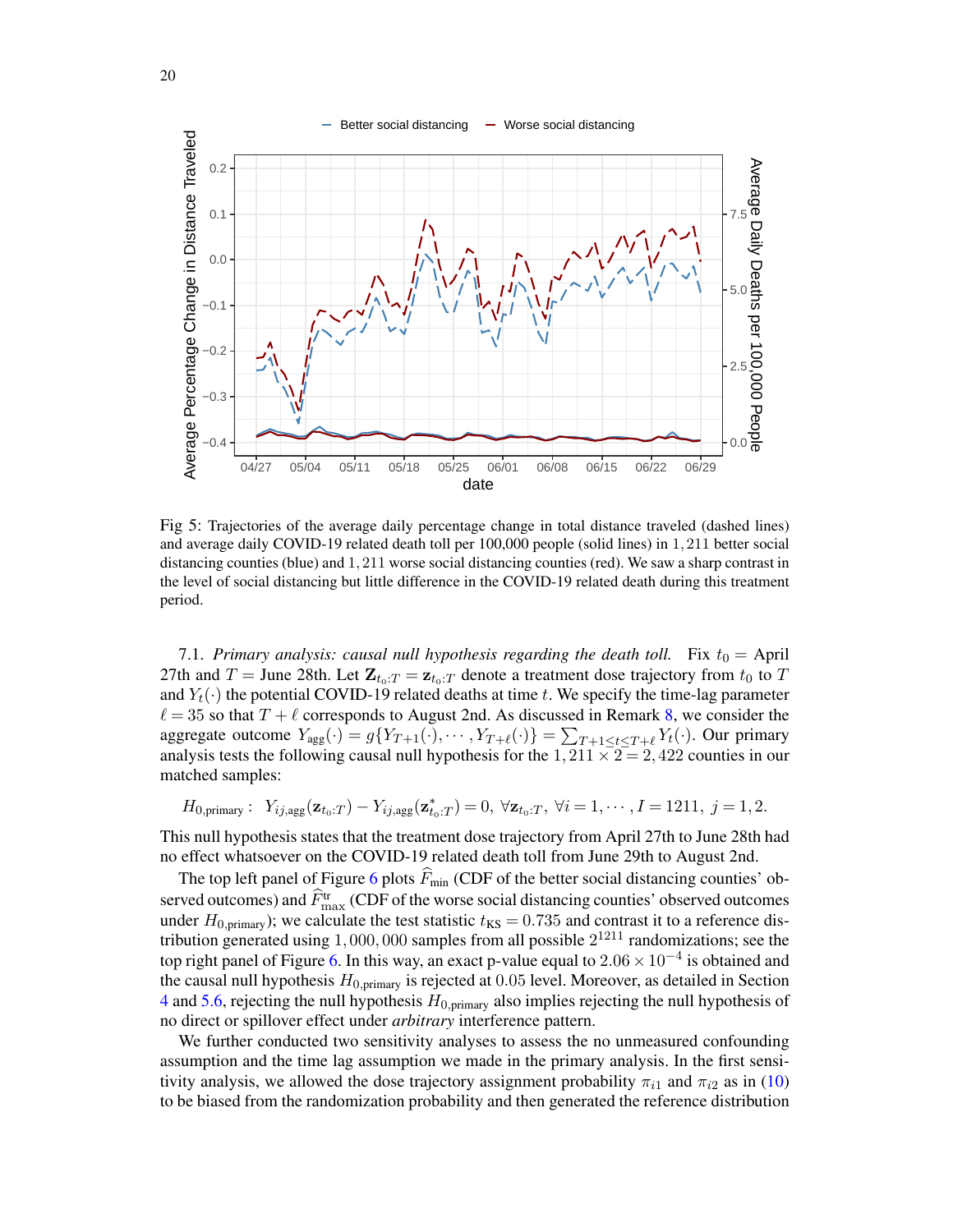with this biased randomization probability; specifically, we considered a biased treatment assignment model where  $\log(\Gamma_i) = \log\{\pi_{i1}/\pi_{i2}\}\$ in each matched pair i was proportional to the absolute difference in the cumulative doses of two units in the pair  $(\pi_{i1} = \pi_{i2} = 1/2$  and  $\Gamma_i = 1$  in a randomized experiment for all i). We found that our primary analysis conclusion would hold up to  $\Gamma_i$  having a median as large as 3.82. See Supplementary Material G.3.1 for details. In the second sensitivity analysis, we repeated the primary analysis using a shorter time lag  $l = 28$  days and the result was similar; see Supplementary Material G.3.2 for details.

Our primary analysis results suggested that different social distancing trajectories during the treatment period had an effect on the COVID-19-related death toll in the subsequent weeks. This causal conclusion stands under arbitrary interference pattern and is robust to unmeasured confounding.

<span id="page-20-0"></span>

Fig 6: Top left panel: CDFs of cumulative COVID-19 related deaths per 100, 000 people in the better social distancing (blue) and worse social distancing (red) groups. Top right panel: randomizationbased reference distribution. The exact p-value is  $2.06 \times 10^{-4}$ . Bottom left panel: CDFs of cumulative COVID-19 cases per 100, 000 people in the better social distancing (blue) and worse social distancing (red) groups. Bottom right panel: randomization-based reference distribution. The exact p-value is less than  $10^{-5}$ .

7.2. *Secondary analysis I: secondary outcome*. Let  $Y_{ij,case,agg}$  denote the cumulative COVID-19 cases per 100, 000 people from June 29th to July 12th (corresponding to time lag  $l = 14$  days), as specified in our pre-analysis plan. We test the following null hypothesis concerning the secondary outcome  $Y_{ij,case,agg}$ :

 $H_{0,\text{secondary}}: Y_{ij,\text{case},\text{agg}}(\mathbf{z}_{t_0:T}) - Y_{ij,\text{case},\text{agg}}(\mathbf{z}_{t_0:T}^*) = 0, \ \forall \mathbf{z}_{t_0:T}, \ \forall i = 1,\cdots, I = 1211, \ j = 1,2.$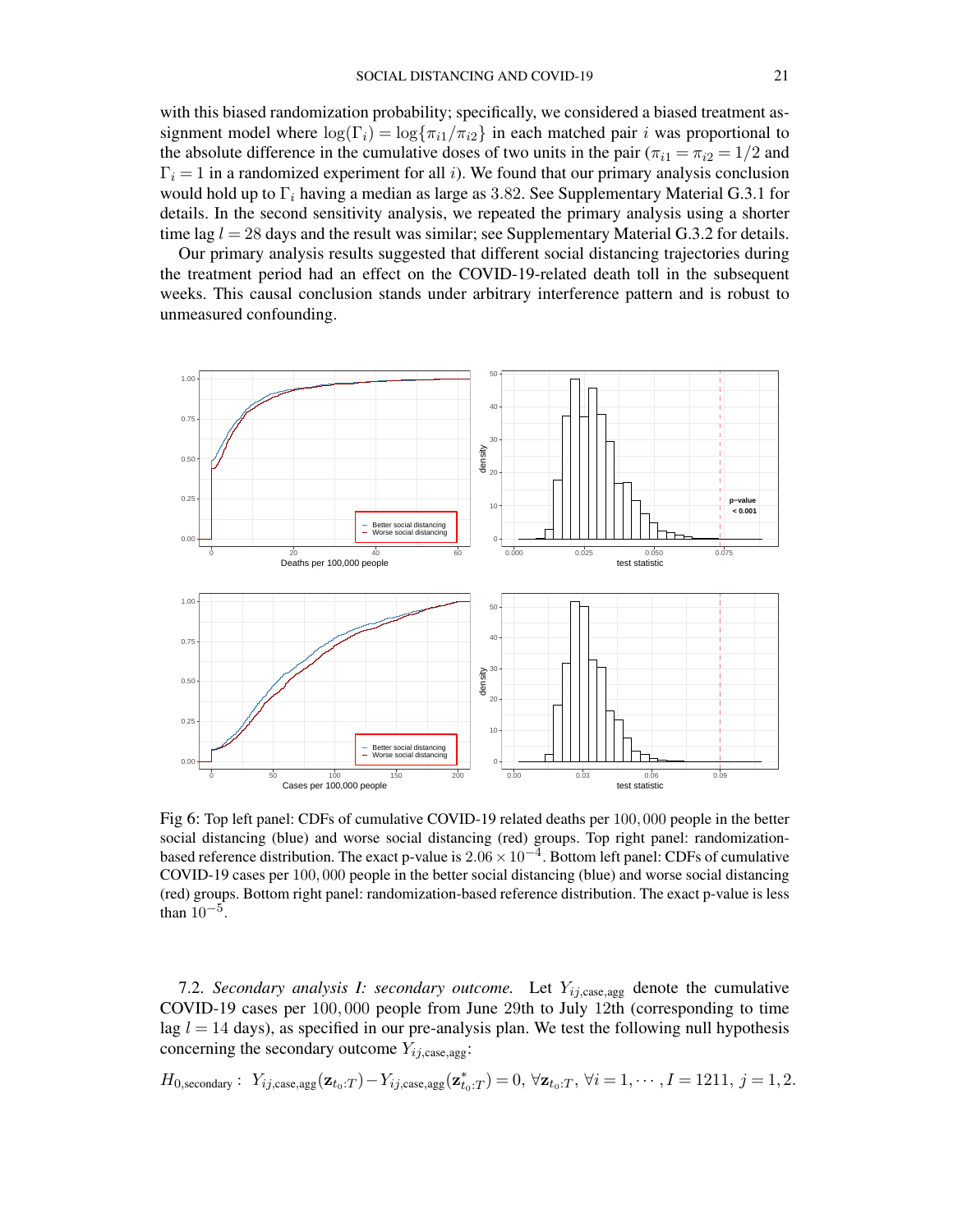The exact p-value is less than  $10^{-5}$ ; see the bottom panels of Figure [6.](#page-20-0) In a sensitivity analysis, we repeated the test with a shorter time lag  $l = 10$  days and the result was similar; see Supplementary Material G.3.3 for details. Our result suggests strong evidence that social distancing from April 27th to June 28th had an effect on cumulative COVID-19 cases per 100, 000 people from June 29th to July 12th in our matched samples.

<span id="page-21-2"></span>7.3. *Secondary analysis II: explore dose-response relationship.* Let  $\mathbf{z}_{t_0:T}^*$  denote a reference trajectory equal to the  $-0.50$  for all  $t_0 \le t \le T$  (corresponding to 50% reduction in total distance traveled from April 27th to June 28th),  $W_{lag}$  a weight function that assigns equal weight to all t such that  $t_0 \le t \le T$  and 0 otherwise, and a cumulative dose  $CD(\mathbf{z}_{t_0:T}; \mathbf{z}_{t_0:T}^*, \mathcal{W}_{\text{lag}})$  defined with respect to  $z_{t_0:T}^*$  and  $\mathcal{W}_{\text{lag}}$ . We invoke Assumption [1](#page-14-1) so that  $Y_{\text{agg}}(\cdot)$  depends on  $\mathbf{Z}_{t_0:T} = \mathbf{z}_{t_0:T}$  only via  $\overrightarrow{CD}(\mathbf{z}_{t_0:T}; \mathbf{z}_{t_0:T}^*, \mathcal{W}_{\text{lag}})$ , and consider testing the dose-response kink model concerning the aggregate case number  $Y_{ij,case,agg}$ :

$$
(13)
$$

<span id="page-21-0"></span>
$$
\begin{aligned} H_{0,\text{kink}}: \hspace{2mm} &Y_{ij,\text{case},\text{agg}}(\mathbf{z}_{t_0:T})-Y_{ij,\text{case},\text{agg}}(\mathbf{z}_{t_0:T}^*)=0, \hspace{2mm} \forall \mathbf{z}_{t_0:T} \text{ such that } \text{CD}(\mathbf{z}_{t_0:T};\mathbf{z}_{t_0:T}^*,\mathcal{W}_{\text{lag}}) \leq \tau, \\ & \text{and} \hspace{2mm} \log\{Y_{ij,\text{case},\text{agg}}(\mathbf{z}_{t_0:T})\} - \log\{Y_{ij,\text{case},\text{agg}}(\mathbf{z}_{t_0:T}^*)\} = \beta \cdot \{\text{CD}(\mathbf{z}_{t_0:T};\mathbf{z}_{t_0:T}^*,\mathcal{W}_{\text{lag}}) - \tau\}, \\ & \forall \mathbf{z}_{t_0:T} \text{ such that } \text{CD}(\mathbf{z}_{t_0:T};\mathbf{z}_{t_0:T}^*,\mathcal{W}_{\text{lag}}) > \tau, \hspace{2mm} \forall i=1,\cdots,I=1211, j=1,2. \end{aligned}
$$

This dose-response relationship states that the potential COVID-19 cases from June 29th to July 12th remains the same as the potential outcome under  $\mathbf{Z}_{t_0:T} = \mathbf{z}_{t_0:T}^*$ , i.e., strict social distancing that reduces total distance traveled by 50% everyday from April 27th to June 28th, when the cumulative dose (defined w.r.t.  $\mathbf{z}_{t_0:T}^*$  and  $\mathcal{W}_{\text{lag}}$ ) is less than some threshold  $\tau$ ; after the cumulative dose exceeds this threshold, the COVID-19 case number increases exponentially at a rate proportional to how much the cumulative dose exceeds the threshold.

<span id="page-21-1"></span>

Fig 7: Left panel: contour plot of p-values when testing  $H_{0,kink}$  as in [\(13\)](#page-21-0) against  $\tau = \tau_0$  and  $\beta = \beta_0$ . Maximum p-value is obtained at  $(\tau_0, \beta_0) = (0.48, 10.0)$  (red marker). Three isopleths (0.1, 0.05, and 0.005) are plotted. Right panel: dose-response relationships for selected ( $\tau_0$ ,  $\beta_0$ ) in the 0.1 confidence set with baseline  $Y_{ij,\text{case},\text{agg}}(\mathbf{z}_{t_0:T}^*)$  equal to 1 per 100,000. The red line corresponds to  $(\tau_0,\beta_0)$  =  $(0.46, 5.0)$ , blue line  $(\tau_0, \beta_0) = (0.48, 10.0)$ , and orange line  $(\tau_0, \beta_0) = (0.50, 12.0)$ .

We tested [\(13\)](#page-21-0) for different  $\tau = \tau_0$  and  $\beta = \beta_0$  combinations; the maximum p-value obtained at  $(\tau_0, \beta_0) = (0.48, 10.0)$  is equal to 0.417 and hence the kink model [\(13\)](#page-21-0) cannot be rejected. The left panel of Figure [7](#page-21-1) plots the level-0.1 and level-0.05 confidence sets of  $(\tau, \beta)$ . The right panel of Figure [7](#page-21-1) plots three dose-response curves with baseline (i.e., 50%) reduction) case number equal to 1 per 100,000 people for three selected ( $\tau_0$ ,  $\beta_0$ ) pairs in the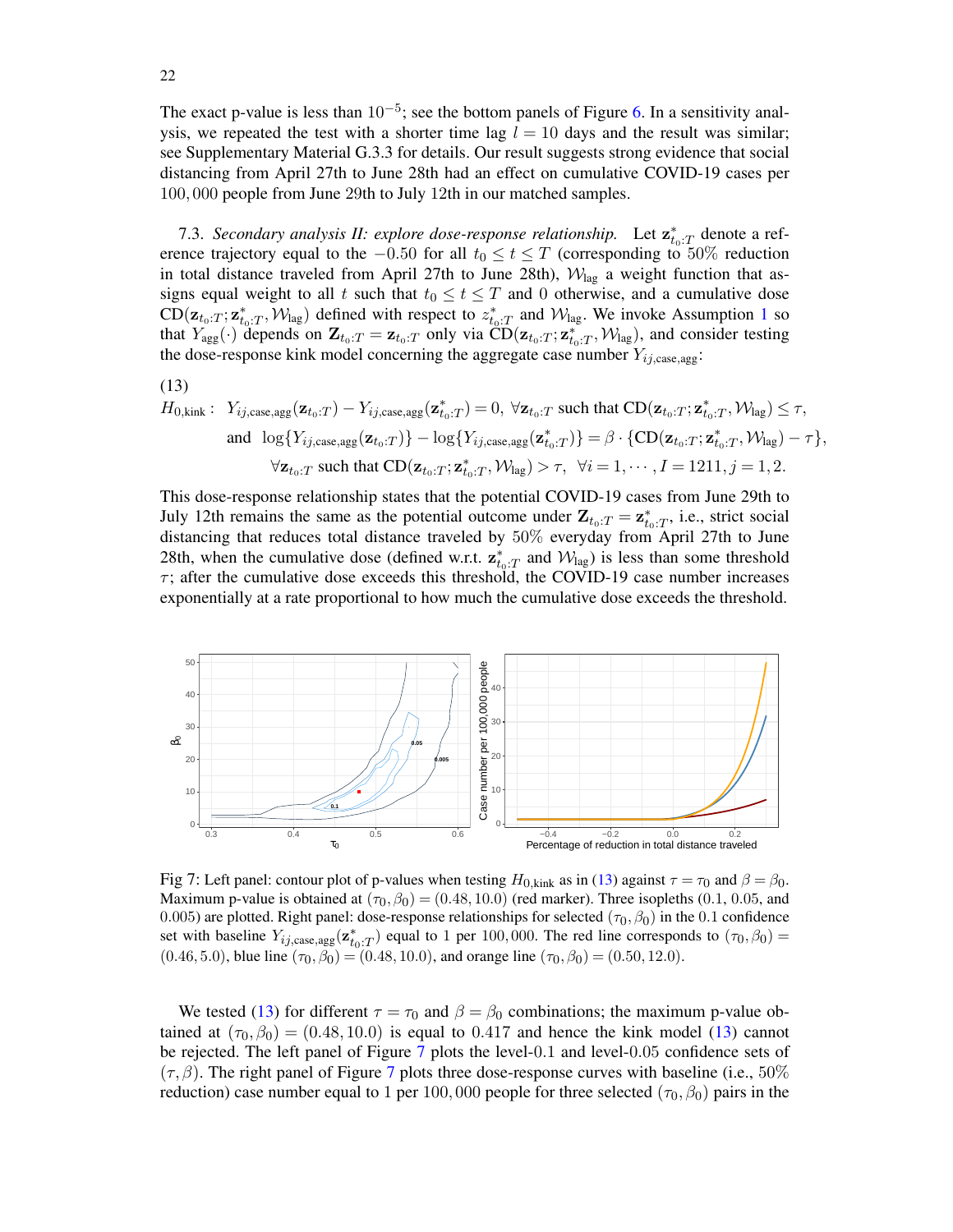level-0.1 confidence set. In a sensitivity analysis, we repeated the analysis by considering two different specifications of cumulative dose, one assigning more weight to early days of the phased reopening and the other towards the end of the phased reopening. Confidence sets results look similar under different specifications; see Supplementary Material G.3.4 for details.

The confidence set of the threshold parameter  $\tau$  is tightly centered around 0.5, suggesting that as a county's average percentage change in total distance traveled from April 27th to June 28th increases from −50% to around −5% to 5%, the potential COVID-19 cases number from June 29th to July 12th would largely remain unchanged; however, once beyond this threshold, the case number would rise exponentially and could incur an increase as large as 10-fold when a county's average distance traveled increased by about 20% compared to the pre-coronavirus level.

7.4. *Secondary analysis III: subgroup analysis and differential dose-response relationship.* We also conducted subgroup analyses by repeating the primary and secondary analyses described in Section [7.1](#page-19-1) to [7.3](#page-21-2) on 462 matched pairs of 2 non-rural counties and 749 matched pairs of 2 rural counties. P-values when testing the primary analysis hypothesis  $H_{0,\text{primary}}$  concerning the death toll and secondary analysis hypothesis  $H_{0,\text{secondary}}$  concerning the case number are  $0.004$  and less than  $10^{-5}$ , respectively, in the non-rural subgroup, and 0.008 and 0.009, respectively, in the rural subgroup. We also allowed a differential doseresponse relationship between social distancing and case numbers in rural and non-rural counties and constructed confidence sets for  $(\tau, \beta)$  separately; see Figure [8.](#page-23-0) We further repeated the subgroup analyses under different specifications of the cumulative dose and the results were similar; see Supplementary Material G.3.4 for details.

A comparison of confidence sets for the non-rural counties (top left panel of Figure [8\)](#page-23-0) and rural counties (bottom left panel of Figure [8\)](#page-23-0) revealed an intriguing pattern: while the level-0.1 confidence set of the activation threshold  $\tau$  is centered around the range of 0.4 − 0.6 for the rural counties, it contains 0 for the non-rural counties; moreover, the level-0.1 confidence set of rural counties covers a much larger range of  $\beta$  values compared to that of the non-rural counties. Together, these results suggest that the activation dose required to trigger exponential growth in case numbers in rural counties seemed much larger than that in non-rural counties; however, once exponential growth in case numbers was incurred, the growth seemed more rapid in rural counties.

7.5. *Dose-response relationship under local interference.* We next applied the method-ology developed in Section [4](#page-10-2) and [5.6](#page-17-1) to obtain corrected confidence sets of  $(\tau, \beta)$  under local interference. To this end, we collect  $2 \times 1,211$  copies of reference dose trajectory  $\mathbf{z}_{t_0:T}^*$  in  $\vec{\mathbf{z}}_{t_0:T}^*$  and the cumulative doses of all study units during the treatment period in  $\vec{z}_{\text{cum}} = (\text{CD}(\mathbf{z}_{11;t_0:T}; \mathbf{z}_{t_0:T}^*, \mathcal{W}_{\text{lag}}), \cdots, \text{CD}(\mathbf{z}_{I2;t_0:T}; \mathbf{z}_{t_0:T}^*, \mathcal{W}_{\text{lag}})).$  We consider relaxing the dose-response relationship by incorporating local interference as follows:

$$
H_{0,\text{kink, interference}}: Y_{ij,\text{case},\text{agg}}(\vec{\mathbf{z}}_{t_0:T}) - Y_{ij,\text{case},\text{agg}}(\vec{\mathbf{z}}_{t_0:T}^*) = 0, \ \forall \vec{\mathbf{z}}_{t_0:T} \text{ such that } CD(\mathbf{z}_{ij;t_0:T}; \mathbf{z}_{t_0:T}^*, \mathcal{W}_{\text{lag}}) \leq \tau,
$$
  
and 
$$
\log\{Y_{ij,\text{case},\text{agg}}(\vec{\mathbf{z}}_{t_0:T})\} - \log\{Y_{ij,\text{case},\text{agg}}(\vec{\mathbf{z}}_{t_0:T}^*)\}
$$

$$
= \beta \cdot \{\text{CD}(\mathbf{z}_{ij;t_0:T}; \mathbf{z}_{t_0:T}^*, \mathcal{W}_{\text{lag}}) - \tau\} \cdot \left\{1 + \underbrace{\frac{1}{1 + \exp\{-k(\|\mathbf{G}_{ij}, \|\_0^{-1} \cdot \langle \vec{\mathbf{z}}_{\text{cumu}}, \mathbf{G}_{ij}, \rangle - s)\}}_{\text{Spillover Effect Factor } C}\right\},
$$

 $\forall \vec{\mathbf{z}}_{t_0:T}$  such that  $CD(\mathbf{z}_{ij;t_0:T}; \mathbf{z}_{t_0:T}^*, \mathcal{W}_{\text{lag}}) > \tau$ ,  $\forall i = 1, \cdots, I = 1211, j = 1, 2$ .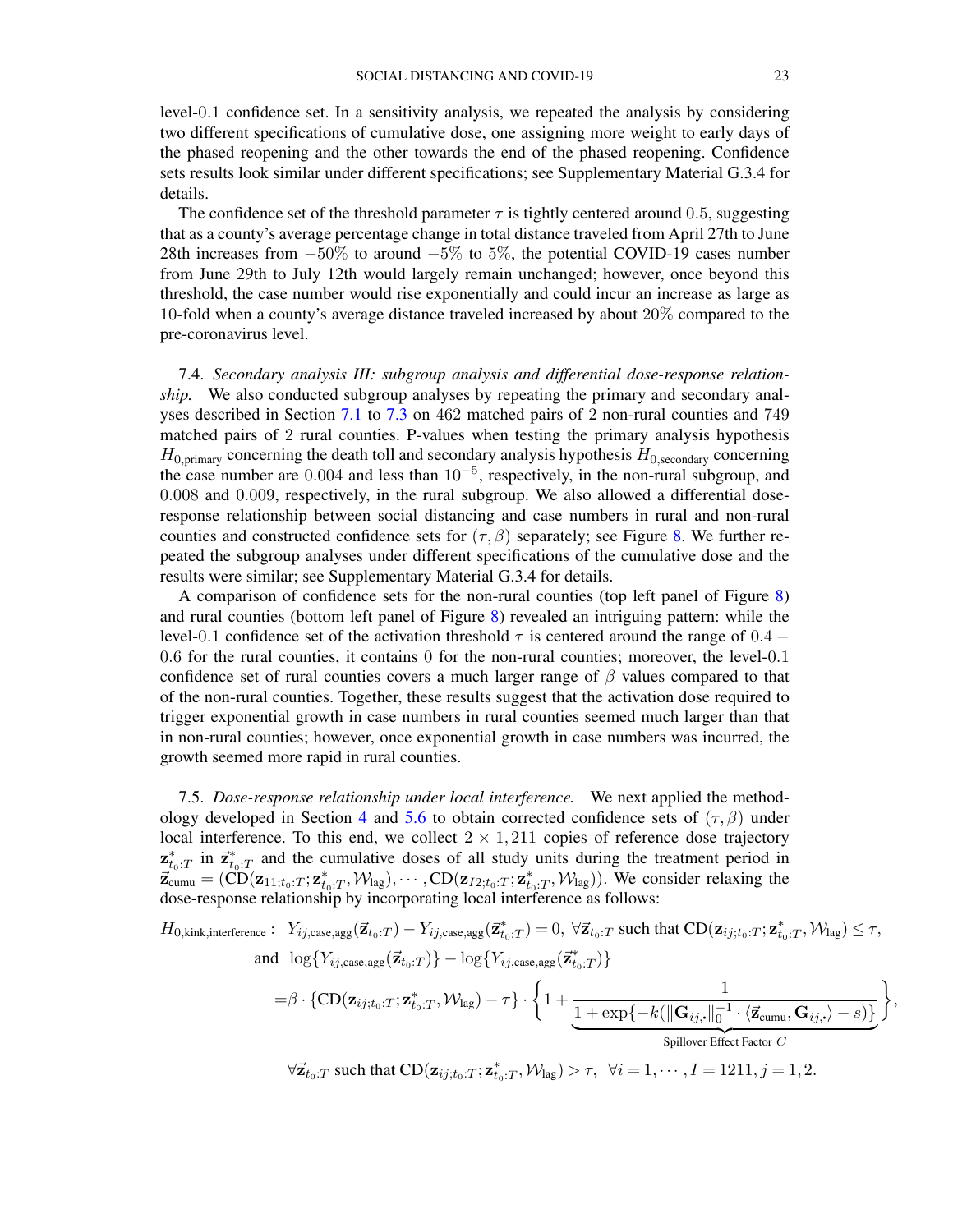<span id="page-23-0"></span>

Fig 8: Top left panel: contour plot of p-values when testing  $H_{0,kink}$  against  $\tau = \tau_0$  and  $\beta = \beta_0$  in 462 matched pairs of 2 non-rural counties. Three isopleths (0.1, 0.05, and 0.005) are plotted. Top right panel: dose-response relationships for selected ( $\tau_0$ ,  $\beta_0$ ) in the 0.1 confidence set as in the top left panel with baseline  $Y_{ij,case,agg}(\mathbf{z}_{t_0:T}^*)$  equal to 1 per 100,000. The red line corresponds to  $(\tau_0, \beta_0)$  =  $(0.10, 3.0)$ , blue line  $(\tau_0, \beta_0) = (0.38, 8.0)$ , and orange line  $(\tau_0, \beta_0) = (0.41, 12.0)$ . Bottom left panel: contour plot of p-values when testing  $H_{0,kink}$  against  $\tau = \tau_0$  and  $\beta = \beta_0$  in 749 matched pairs of rural counties. Three isopleths (0.1, 0.05, and 0.005) are plotted. Bottom right panel: dose-response relationships for selected ( $\tau_0$ ,  $\beta_0$ ) in the 0.1 confidence set as in the bottom left panel with baseline  $Y_{ij,\text{case},\text{agg}}(\mathbf{z}_{t_0:T}^*)$  equal to 1 per 100, 000. The red line corresponds to  $(\tau_0,\beta_0) = (0.5,10.0)$ , blue line  $(\tau_0, \beta_0) = (0.55, 15.0)$ , and orange line  $(\tau_0, \beta_0) = (0.60, 20.0)$ .

According to this null hypothesis, there is no direct effect if county  $ij$ 's cumulative dose is below some threshold  $\tau$ ; hence, there is no spillover effect in this case by Principle III de-scribed in Section [4.](#page-10-2) Once county  $ij$ 's cumulative dose is above the threshold, this triggers exponential growth captured by the dose-response direct effect plus a spillover effect. The magnitude of the spillover effect is equal to the direct effect multiplied by a spillover effect factor  $C$ . This spillover effect factor depends on the average cumulative dose of  $ij$ 's neighbors but is always upper bounded by 1 so that the spillover effect is no larger than the direct effect (see Section [4.3\)](#page-11-0). In rare cases when a county has no neighbor,  $C$  is defined to be 0 so that there is no spillover effect. We used the county adjacency file provided by the United States Census Bureau [\(U.S Census Bureau\)](#page-27-5) as our adjacency matrix G.

The interference parameters  $(k, s)$  in the above model are easy to interpret and specify. For instance,  $(k, s) = (5.0, 1.0)$  corresponds to a small spillover effect of approximately 1% of the direct effect when neighbors' average cumulative dose is 0.10 (corresponding to an average 40% reduction in social mobility compared to the pre-pandemic level during the treatment period) and approximately 8% of the direct effect when neighbors' average cumulative dose is 0.50 (corresponding to social mobility remaining the same as the pre-pandemic level during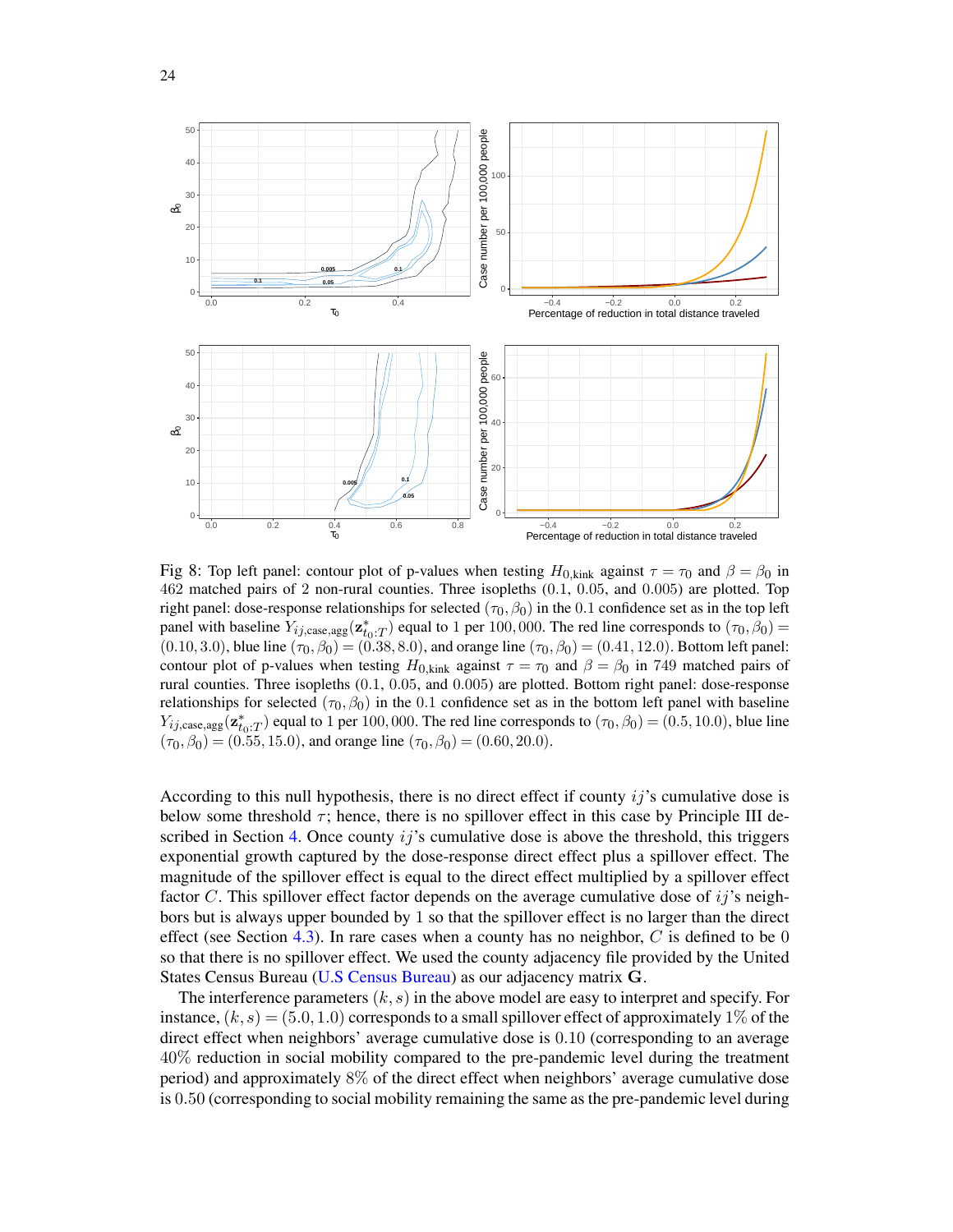the treatment period). In this way, the interference parameters  $(k, s)$  carry concrete meanings and can be easily tuned and communicated to the audience.

The left panel of Figure [9](#page-24-0) plots the level-0.1, 0.05, and 0.005 confidence sets of  $(\tau, \beta)$ when the interference parameters  $(k, s) = (5, 1)$ . The right panel of Figure [9](#page-24-0) further illustrates the inferred dose-response direct effects (solid lines) and the associated spillover effects (dotted lines) under  $(k, s) = (5, 1)$  for  $(\tau, \beta) = (0.44, 2.5)$  (red lines) and  $(0.48, 5.0)$ (blue lines).

The level-0.05 confidence set of the dose-response direct effect contains similar  $\tau$  values but considerably smaller  $\beta$  values compared to assuming no interference and modeling the total effect using a dose-response kink model (see the left panel of Figure [7\)](#page-21-1). This makes intuitive sense as the total effect has now been decomposed into the dose-response direct effect and a spillover effect due to neighboring counties.

<span id="page-24-0"></span>

Fig 9: Left panel: contour plot of p-values when testing  $H_{0,\text{kink},\text{interference}}$  against  $\tau = \tau_0$  and  $\beta = \beta_0$ under interference parameters  $(k, s) = (5, 1)$ . Maximum p-value is obtained at  $(\tau_0, \beta_0) = (0.44, 2.5)$ (red marker). Three isopleths (0.1, 0.05, and 0.005) are plotted. Right panel: dose-response direct effect (solid lines) and the associated spillover effects (dotted lines) for selected ( $\tau_0$ ,  $\beta_0$ ) in the 0.05 confidence set with baseline  $Y_{ij, \text{case}, \text{agg}}(\mathbf{z}_{t_0:T}^*)$  equal to 1 per 100,000. Two red lines correspond to  $(\tau_0, \beta_0) = (0.44, 2.5)$  and blue lines  $(\tau_0, \beta_0) = (0.48, 5.0)$ .

8. Discussion. We studied in detail the effect of social distancing during the early phased reopening in the United States on COVID-19 related death toll and case numbers using our compiled county-level data. To address the statistical challenge brought by a time-dependent, continuous treatment dose trajectory, we developed a design-based framework based on nonbipartite matching to embed observational data with time-dependent, continuous treatment dose trajectory into a randomized controlled experiment. This embedding induces a randomization scheme that we then used to conduct randomization-based, model-free statistical inference for causal relationships, including testing a causal null hypothesis, a structured dose-response relationship and a causal null hypothesis under local interference modeling.

Upon applying the proposed design and testing procedures to the mobility and COVID-19 data, we found very strong evidence against the causal null hypothesis and supportive of a causal effect of social distancing during the early phases of reopening on subsequent COVID-19-related death and case numbers. Our finding complements many recent studies based on standard epidemiological models [\(Dickens et al.,](#page-27-6) [2020;](#page-27-6) [Koo et al.,](#page-28-25) [2020\)](#page-28-25) and structural equation modeling [\(Chernozhukov, Kasahara and Schrimpf,](#page-27-7) [2021;](#page-27-7) [Bonvini et al.,](#page-27-8) [2021\)](#page-27-8) from a unique perspective, and once again confirms the important role of social distancing (as captured by a reduction in mobility in this article) in combating the novel coronavirus. Our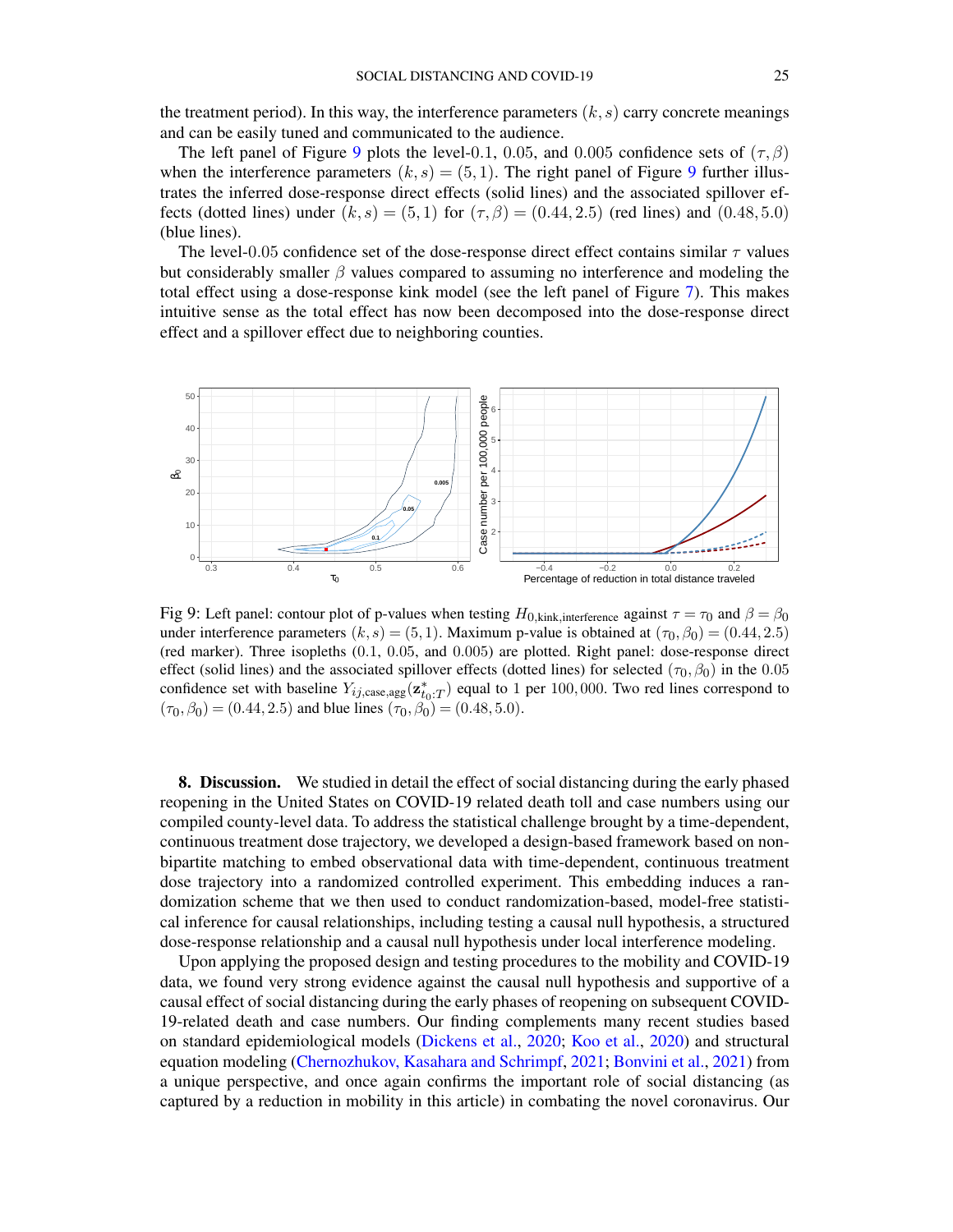transparent comparison of two groups of similar counties makes our findings digestible and easy to communicate to the general public.

In a dose-response analysis, we found that the confidence set of the dose needed to activate exponential growth was tightly centered and its magnitude suggested that once the total distance traveled returned to or even superseded the pre-coronavirus level, it would have a devastating effect on the COVID-19 case numbers by contributing to exponential growth. Moreover, in a subgroup analysis where we allowed a differential dose-response relationship, we found that more stringent social distancing would be needed to avoid devastating exponential growth for non-rural counties; however, once the exponential growth was incurred, the growth appeared more rapid in rural counties. This striking difference in dose-response relationship between rural and non-rural communities agrees with experts' assessment of the transmission dynamics. Given its clinical features, the rate of virus reproduction is likely higher in large, urban areas due to more reproductive opportunities afforded by denser populations [\(Souch and Cossman,](#page-29-20) [2020\)](#page-29-20) and this may explain the absence of an "activation dose" in non-rural counties (see top left panel of Figure [8\)](#page-23-0). On the other hand, although rural residents have less social interaction compared to non-rural counterparts, they often have more underlying medical conditions and are more likely to present for treatment at more advanced stages of disease [\(Callaghan et al.,](#page-27-9) [2021\)](#page-27-9), which may partly explain why rural communities seemed to incur more drastic exponential growth in case numbers once the activation dose was exceeded (see bottom left panel of Figure [8\)](#page-23-0).

The design-based approach and analysis proposed in this article has its limitations. First, we used social mobility data as a proxy measure for social distancing. It would be interesting to look at other aspects of social distancing, e.g., closure of borders, reduction in aviation travel, etc, in future works. Second, in order to permute two treatment dose trajectories in a longitudinal setting, one necessarily needs to match on observed outcomes during the treatment period and compare outcomes after the treatment period; therefore, in a longitudinal setting, the method is suited only for applications where the effect of a time-varying treatment is not immediate, e.g., effect of precautionary measures on the death toll. Third, when the sample size is limited, the interference parameters are treated as sensitivity parameters that researchers vary, rather than population parameters for which researchers construct confidence sets. The proposed method also has its unique strengths: it embeds the noisy observational data into an approximate randomized controlled trial and has a clear "reasoned basis" [\(Fisher,](#page-28-6) [1935\)](#page-28-6) when testing the causal null hypothesis, and researchers can always conduct a sensitivity analysis to investigate how causal conclusions would change when the randomization assumption is relaxed. The method developed in this article can be readily applied to many practical problems where there is a continuous exposure and the scientific interest lies in testing a dose-response relationship. Understanding a dose-response relationship is central to many scientific disciplines like public health [\(Gorell et al.,](#page-28-26) [1999;](#page-28-26) [Farrelly et al.,](#page-28-27) [2005\)](#page-28-27), pharmacology [\(Tallarida and Jacob,](#page-29-21) [2012\)](#page-29-21), and toxicology [\(Calabrese and Baldwin,](#page-27-10) [2003\)](#page-27-10), among many others.

# <span id="page-25-1"></span><span id="page-25-0"></span>APPENDIX A: MAP OF 1, 211 BETTER AND 1, 211 WORSE SOCIAL DISTANCING COUNTIES

## APPENDIX B: BALANCE TABLE AFTER STATISTICAL MATCHING

# SUPPLEMENTARY MATERIAL

### Pilot study, technical details, and further details on the case study

Supplementary Material A provides details on the pilot study described in Section 1.1 in the main article. Supplementary Material B motivates the Kolmogorov-Smirnov-type test statistic considered in the main article. Supplementary Material C discusses how to construct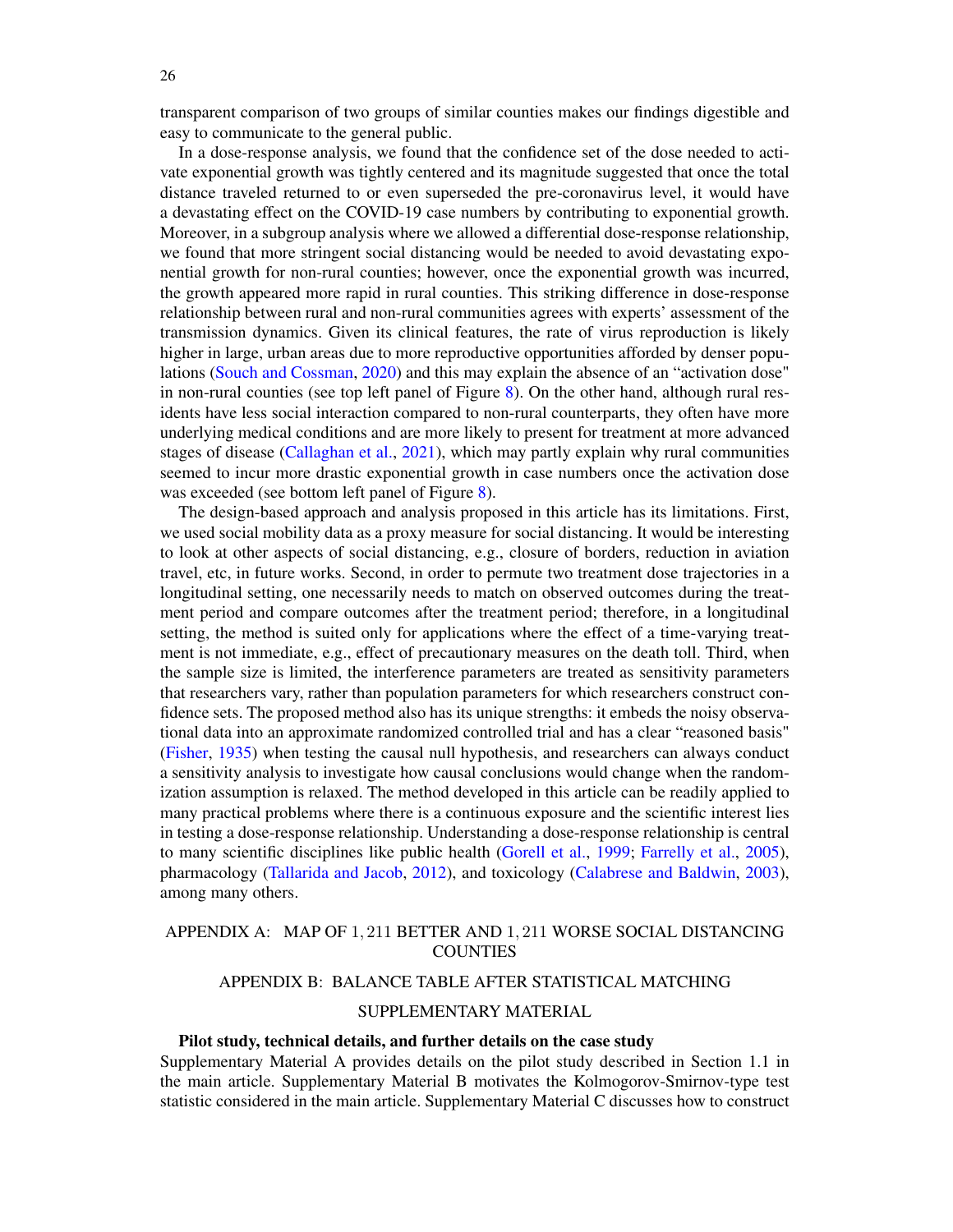

Fig 10: Map of 1, 211 better social distancing (light blue) and 1, 211 worse social distancing counties (red) in the matched analysis. Unmatched counties are in white.

a confidence set for nuisance parameters  $(\tau, \beta)$  in a dose-response kink model based on a variant of rank sum test. Supplementary Material D illustrates how to test a sequence of dose-response relationship ordered according to their model complexity. Supplementary Material E derives the treatment dose trajectory assignment probability in each matched pair. Supplementary Material F provides details on generalizing the dose-response relationship to an aggregate outcome. Supplementary Material G provides further details on the case study, including maps of the 1, 211 better and worse social distancing counties in the matched samples, the balance table, a closer examination of the distributions of some important variables after matching, separate analyses of rural and non-rural counties, and numerous sensitivity analyses. Supplementary Material H assesses Assumption [1](#page-14-1) using a standard epidemiological model.

### code and data.zip

Data and R code implementing the statistical matching and randomization inference.

### **REFERENCES**

<span id="page-26-2"></span>BBC RADIO 4 (2020). Best of Today. <https://www.bbc.co.uk/programmes/p08jn7g4>.

- <span id="page-26-0"></span>ACEMOGLU, D., CHERNOZHUKOV, V., WERNING, I. and WHINSTON, M. D. (2020). Amulti-risk SIR model with optimally targeted lockdown Technical Report, National Bureau of Economic Research.
- <span id="page-26-1"></span>ATALAN, A. (2020). Is the lockdown important to prevent the COVID-19 pandemic? Effects on psychology, environment and economy-perspective. *Annals of Medicine and Surgery* 56 38–42.
- <span id="page-26-4"></span>ATHEY, S., ECKLES, D. and IMBENS, G. W. (2018). Exact p-values for network interference. *Journal of the American Statistical Association* 113 230–240.
- <span id="page-26-3"></span>BAIOCCHI, M., SMALL, D. S., LORCH, S. and ROSENBAUM, P. R. (2010). Building a stronger instrument in an observational study of perinatal care for premature infants. *Journal of the American Statistical Association* 105 1285–1296.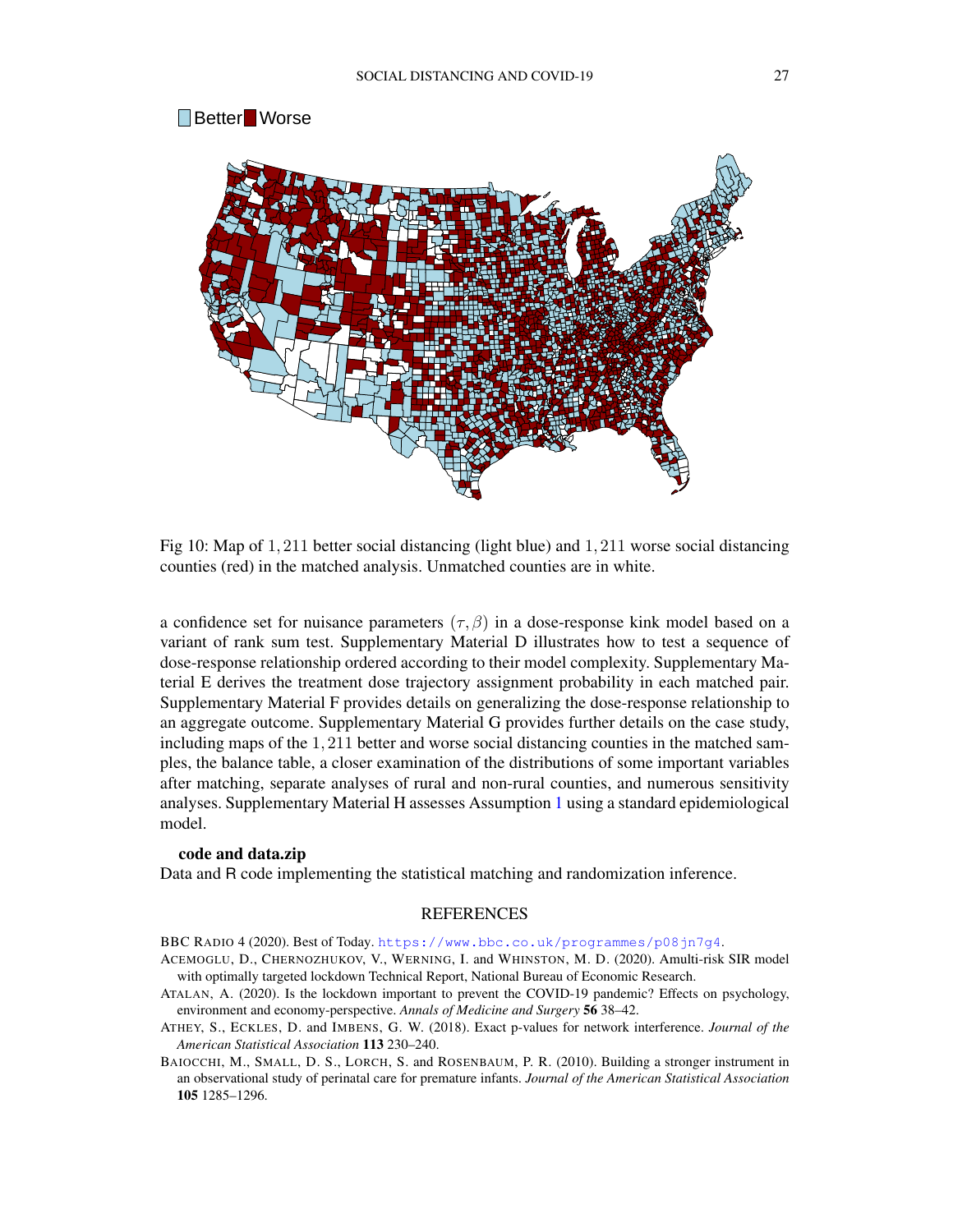|                                              | <b>Better Social</b>       | Worse Social               | Standardized |  |
|----------------------------------------------|----------------------------|----------------------------|--------------|--|
|                                              | <b>Distancing Counties</b> | <b>Distancing Counties</b> |              |  |
|                                              | $(n = 1,211)$              | $(n = 1,211)$              | Difference   |  |
|                                              |                            |                            |              |  |
| <b>Time-Independent Covariates</b>           |                            |                            |              |  |
| female (fr)                                  | 0.50                       | 0.50                       | 0.06         |  |
| above $65$ (fr)                              | 0.20                       | 0.19                       | $-0.05$      |  |
| black (fr)                                   | 0.07                       | 0.07                       | 0.00         |  |
| hispanic (fr)                                | 0.09                       | 0.08                       | $-0.03$      |  |
| driving alone to work (fr)                   | 0.80                       | 0.81                       | 0.12         |  |
| smoking (fr)                                 | 0.17                       | 0.18                       | 0.15         |  |
| flu vaccination (fr)                         | 0.42                       | 0.42                       | $-0.01$      |  |
| some college (fr)                            | 0.59                       | 0.58                       | $-0.09$      |  |
| membership association (per 10,000 people)   | 12.29                      | 12.01                      | $-0.05$      |  |
| rural $(0/1)$                                | 0.62                       | 0.62                       | 0.00         |  |
| below poverty (fr)                           | 0.14                       | 0.15                       | 0.14         |  |
| population density (residents per $mi^2$ )   | 173                        | 130                        | $-0.08$      |  |
| population                                   | 92,310                     | 79,423                     | $-0.06$      |  |
| Time-Varying Covariates (per 100,000 people) |                            |                            |              |  |
| Cases during Apr 20th - Apr 26th             | 27.97                      | 25.30                      | $-0.02$      |  |
| Cases during Apr 27th - May 3rd              | 29.74                      | 24.23                      | $-0.08$      |  |
| Cases during May 4th - May 10th              | 29.17                      | 25.25                      | $-0.05$      |  |
| Cases during May 11th - May 17th             | 26.21                      | 25.49                      | $-0.01$      |  |
| Cases during May 18th - May 24th             | 29.13                      | 28.70                      | $-0.01$      |  |
| Cases during May 25th - June 1st             | 30.95                      | 25.62                      | $-0.07$      |  |
| Cases during June 2rd - June 8th             | 29.75                      | 28.78                      | $-0.01$      |  |
| Cases during June 9th - June 15th            | 28.40                      | 31.31                      | 0.04         |  |
| Cases during June 16th - June 22th           | 34.02                      | 40.97                      | 0.09         |  |
| Cases during June 23th - June 29th           | 45.51                      | 51.94                      | 0.09         |  |
| Deaths during Apr 20th - Apr 26th            | 1.35                       | 0.92                       | $-0.12$      |  |
| Deaths during Apr 27th - May 3rd             | 1.20                       | 0.95                       | $-0.08$      |  |
| Deaths during May 4th - May 10th             | 1.35                       | 1.00                       | $-0.09$      |  |
| Deaths during May 11th - May 17th            | 1.00                       | 0.98                       | $-0.01$      |  |
| Deaths during May 18th - May 24th            | 0.95                       | 0.91                       | $-0.01$      |  |
| Deaths during May 25th - June 1st            | 1.06                       | 0.84                       | $-0.07$      |  |
| Deaths during June 2rd - June 8th            | 0.85                       | 0.70                       | $-0.06$      |  |
| Deaths during June 9th - June 15th           | 0.67                       | 0.66                       | $-0.00$      |  |
| Deaths during June 16th - June 22th          | 0.62                       | 0.64                       | 0.01         |  |
| Deaths during June 23th - June 29th          | 0.85                       | 0.68                       | $-0.05$      |  |

- <span id="page-27-2"></span>BERGER, R. L. and BOOS, D. D. (1994). P values maximized over a confidence set for the nuisance parameter. *Journal of the American Statistical Association* 89 1012–1016.
- <span id="page-27-1"></span>BIND, M.-A. C. and RUBIN, D. B. (2019). Bridging observational studies and randomized experiments by embedding the former in the latter. *Statistical Methods in Medical Research* 28 1958–1978.
- <span id="page-27-4"></span>BOJINOV, I. and SHEPHARD, N. (2019). Time series experiments and causal estimands: exact randomization tests and trading. *Journal of the American Statistical Association* 114 1665–1682.
- <span id="page-27-8"></span>BONVINI, M., KENNEDY, E., VENTURA, V. and WASSERMAN, L. (2021). Causal Inference in the Time of Covid-19. *arXiv preprint arXiv:2103.04472*.
- <span id="page-27-3"></span>BOWERS, J., FREDRICKSON, M. M. and PANAGOPOULOS, C. (2013). Reasoning about interference between units: A general framework. *Political Analysis* 97–124.
- <span id="page-27-0"></span>BRAUER, F. and CASTILLO-CHAVEZ, C. (2012). *Mathematical Models in Population Biology and Epidemiology* 2. Springer.
- <span id="page-27-5"></span>U. S CENSUS BUREAU County Adjacency File.
- <span id="page-27-10"></span>CALABRESE, E. J. and BALDWIN, L. A. (2003). Hormesis: the dose-response revolution. *Annual review of pharmacology and toxicology* 43 175–197.
- <span id="page-27-9"></span>CALLAGHAN, T., LUECK, J. A., TRUJILLO, K. L. and FERDINAND, A. O. (2021). Rural and urban differences in COVID-19 prevention behaviors. *The Journal of Rural Health* 37 287–295.
- <span id="page-27-7"></span>CHERNOZHUKOV, V., KASAHARA, H. and SCHRIMPF, P. (2021). Causal impact of masks, policies, behavior on early covid-19 pandemic in the US. *Journal of econometrics* 220 23–62.
- <span id="page-27-6"></span>DICKENS, B. L., KOO, J. R., WILDER-SMITH, A. and COOK, A. R. (2020). Institutional, not home-based, isolation could contain the COVID-19 outbreak. *The Lancet* 395 1541–1542.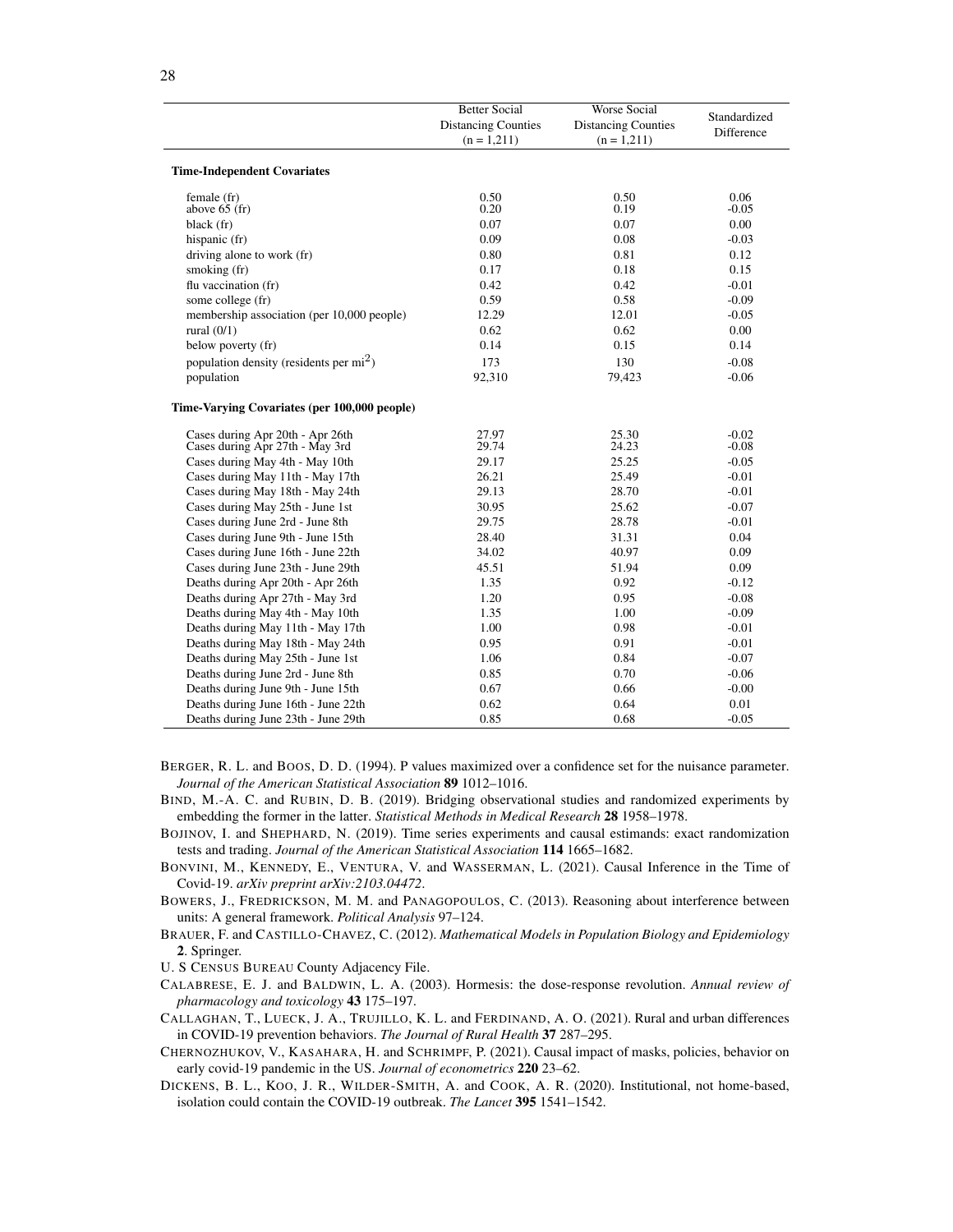- <span id="page-28-5"></span>DING, P., FELLER, A. and MIRATRIX, L. (2016). Randomization inference for treatment effect variation. *Journal of the Royal Statistical Society: Series B (Statistical Methodology)* 78 655-671.
- <span id="page-28-12"></span>DWASS, M. (1957). Modified randomization tests for nonparametric hypotheses. *The Annals of Mathematical Statistics* 181–187.
- <span id="page-28-27"></span>FARRELLY, M. C., DAVIS, K. C., HAVILAND, M. L., MESSERI, P. and HEALTON, C. G. (2005). Evidence of a dose—response relationship between "truth" antismoking Ads and youth smoking prevalence. *American journal of public health* 95 425–431.

<span id="page-28-6"></span>FISHER, R. A. (1935). *The Design of Experiments.* Oliver and Boyd. London and Edinburgh.

- <span id="page-28-3"></span>GELFAND, M. J., JACKSON, J. C., PAN, X., NAU, D., PIEPER, D., DENISON, E., DAGHER, M., VAN LANGE, P. A., CHIU, C.-Y. and WANG, M. (2021). The relationship between cultural tightness– looseness and COVID-19 cases and deaths: a global analysis. *The Lancet Planetary Health* 5 e135–e144.
- <span id="page-28-26"></span>GORELL, J. M., RYBICKI, B. A., JOHNSON, C. C. and PETERSON, E. L. (1999). Smoking and Parkinson's disease: a dose–response relationship. *Neurology* 52 115–115.
- <span id="page-28-2"></span>GROVER, S., SAHOO, S., MEHRA, A., AVASTHI, A., TRIPATHI, A., SUBRAMANYAN, A., PATTOJOSHI, A., RAO, G. P., SAHA, G., MISHRA, K. et al. (2020). Psychological impact of COVID-19 lockdown: An online survey from India. *Indian Journal of Psychiatry* 62 354.
- <span id="page-28-8"></span>HANSEN, B. B. (2007). Optmatch: Flexible, optimal matching for observational studies. *R News* 7 18–24.
- <span id="page-28-11"></span>HENG, S., ZHANG, B., HAN, X., LORCH, S. A. and SMALL, D. S. (2019). Instrumental Variables: to Strengthen or not to Strengthen? *arXiv preprint arXiv:1911.09171*.
- <span id="page-28-7"></span>HO, D. E., IMAI, K., KING, G. and STUART, E. A. (2007). Matching as nonparametric preprocessing for reducing model dependence in parametric causal inference. *Political Analysis* 15 199–236.
- <span id="page-28-16"></span>HONG, G. and RAUDENBUSH, S. W. (2006). Evaluating kindergarten retention policy: A case study of causal inference for multilevel observational data. *Journal of the American Statistical Association* 101 901–910.
- <span id="page-28-22"></span>IMAI, K., KIM, I. S. and WANG, E. (2018). Matching methods for causal inference with time-series cross-section data. <https://imai.fas.harvard.edu/research/files/tscs.pdf>.
- <span id="page-28-15"></span>IMBENS, G. W. and RUBIN, D. B. (2015). *Causal inference in statistics, social, and biomedical sciences*. Cambridge University Press.
- <span id="page-28-25"></span>KOO, J. R., COOK, A. R., PARK, M., SUN, Y., SUN, H., LIM, J. T., TAM, C. and DICKENS, B. L. (2020). Interventions to mitigate early spread of SARS-CoV-2 in Singapore: a modelling study. *The Lancet Infectious Diseases* 20 678–688.
- <span id="page-28-1"></span>LAU, H., KHOSRAWIPOUR, V., KOCBACH, P., MIKOLAJCZYK, A., SCHUBERT, J., BANIA, J. and KHOSRAW-IPOUR, T. (2020). The positive impact of lockdown in Wuhan on containing the COVID-19 outbreak in China. *Journal of Travel Medicine* 27 taaa037.
- <span id="page-28-23"></span>LAUER, S. A., GRANTZ, K. H., BI, Q., JONES, F. K., ZHENG, Q., MEREDITH, H. R., AZMAN, A. S., RE-ICH, N. G. and LESSLER, J. (2020). The incubation period of coronavirus disease 2019 (COVID-19) from publicly reported confirmed cases: estimation and application. *Annals of Internal Medicine* 172 577–582.
- <span id="page-28-0"></span>LEWNARD, J. A. and LO, N. C. (2020). Scientific and ethical basis for social-distancing interventions against COVID-19. *The Lancet. Infectious diseases* 20 631.
- <span id="page-28-21"></span>LI, Y. P., PROPERT, K. J. and ROSENBAUM, P. R. (2001). Balanced risk set matching. *Journal of the American Statistical Association* 96 870–882.
- <span id="page-28-9"></span>LU, B., ZANUTTO, E., HORNIK, R. and ROSENBAUM, P. R. (2001). Matching with doses in an observational study of a media campaign against drug abuse. *Journal of the American Statistical Association* 96 1245–1253.
- <span id="page-28-10"></span>LU, B., GREEVY, R., XU, X. and BECK, C. (2011). Optimal nonbipartite matching and its statistical applications. *The American Statistician* 65 21–30.
- <span id="page-28-19"></span>MATTEI, A., RICCIARDI, F. and MEALLI, F. (2019). Bayesian Inference for Sequential Treatments Under Latent Sequential Ignorability. *Journal of the American Statistical Association*.
- <span id="page-28-14"></span>NOLEN, T. L. and HUDGENS, M. G. (2011). Randomization-based inference within principal strata. *Journal of the American Statistical Association* 106 581–593.
- <span id="page-28-24"></span>WORLD HEALTH ORGANIZATION (2020). Report of the WHO-China joint mission on coronavirus disease 2019 (COVID-19).
- <span id="page-28-13"></span>PAGANO, M. and TRITCHLER, D. (1983). On obtaining permutation distributions in polynomial time. *Journal of the American Statistical Association* 78 435–440.
- <span id="page-28-4"></span>REMINGTON, P. L., CATLIN, B. B. and GENNUSO, K. P. (2015). The county health rankings: rationale and methods. *Population Health Metrics* 13 11.
- <span id="page-28-17"></span>ROBINS, J. (1986). A new approach to causal inference in mortality studies with a sustained exposure period—application to control of the healthy worker survivor effect. *Mathematical Modelling* 7 1393–1512.
- <span id="page-28-20"></span>ROBINS, J. M. (1994). Correcting for non-compliance in randomized trials using structural nested mean models. *Communications in Statistics - Theory and Methods* 23 2379–2412.
- <span id="page-28-18"></span>ROBINS, J. M. (1998). Marginal structural models. *In: 1997 Proceedings of the Section on Bayesian Statistical Science, Alexandria, VA: American Statistical Association, 1998;1-10.*